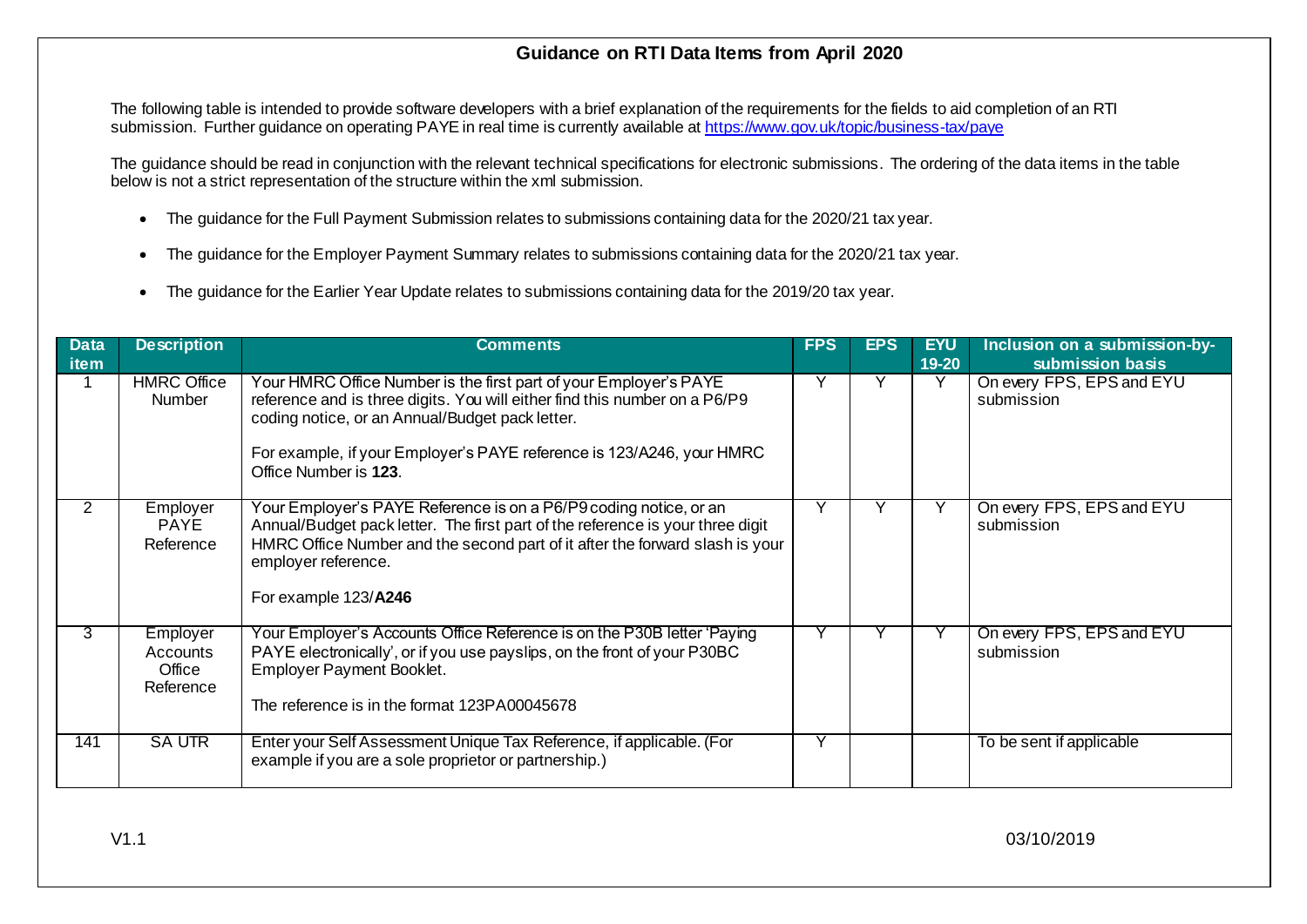| <b>Data</b><br><b>item</b> | <b>Description</b>                                   | <b>Comments</b>                                                                                                                                                                                                                                                                                                                                                                                                                                                                                                                                                                                                      | <b>FPS</b> | <b>EPS</b> | <b>EYU</b><br>19-20 | Inclusion on a submission-by-<br>submission basis |
|----------------------------|------------------------------------------------------|----------------------------------------------------------------------------------------------------------------------------------------------------------------------------------------------------------------------------------------------------------------------------------------------------------------------------------------------------------------------------------------------------------------------------------------------------------------------------------------------------------------------------------------------------------------------------------------------------------------------|------------|------------|---------------------|---------------------------------------------------|
| 142                        | <b>COTAX</b><br>reference                            | Enter your Corporation Tax reference, if applicable. (For example if you are a<br>limited company.)                                                                                                                                                                                                                                                                                                                                                                                                                                                                                                                  | Y          |            |                     | To be sent if applicable                          |
| 18A                        | Income Tax<br>year to which<br>submission<br>relates | Indicate the tax year to which the submission relates. The tax year runs from<br>6 <sup>th</sup> April to 5 <sup>th</sup> April.                                                                                                                                                                                                                                                                                                                                                                                                                                                                                     |            |            |                     | On every FPS, EPS and EYU<br>submission           |
|                            |                                                      | Employee identity details - make sure to verify your employee's information from an official source such as birth certificate, passport, driving licence or<br>official documents from HMRC or the DWP                                                                                                                                                                                                                                                                                                                                                                                                               |            |            |                     |                                                   |
| $\overline{5}$             | National<br>Insurance<br><b>Number</b>               | An employee is required by law to give you their National Insurance number,<br>so you should ask for it as soon as they start working for you.<br>A National Insurance number consists of two letters, followed by six numbers,<br>followed by one letter A, B, C or D or a space.<br>You should not use a made up number, a default number or one belonging to<br>someone else.<br>If your employee does not have a National Insurance number send a National<br>Insurance number Verification Request (NVR).<br>You must show an employee's National Insurance number on all RTI<br>submissions where it is known. | Y          |            |                     | On every employment record (if<br>known)          |
| 5A                         | <b>Title</b>                                         | Enter Mr, Mrs, Miss, Ms or other title                                                                                                                                                                                                                                                                                                                                                                                                                                                                                                                                                                               | Y          |            | Y                   | On every employment record (if<br>known)          |
| 6                          | Surname or<br>Family name                            | You must show an employee's surname or family name on all RTI<br>submissions.<br>Make sure that the surname or family name is spelt correctly and in the<br>correct field.                                                                                                                                                                                                                                                                                                                                                                                                                                           | Y          |            |                     | On every employment record                        |
|                            |                                                      |                                                                                                                                                                                                                                                                                                                                                                                                                                                                                                                                                                                                                      |            |            |                     |                                                   |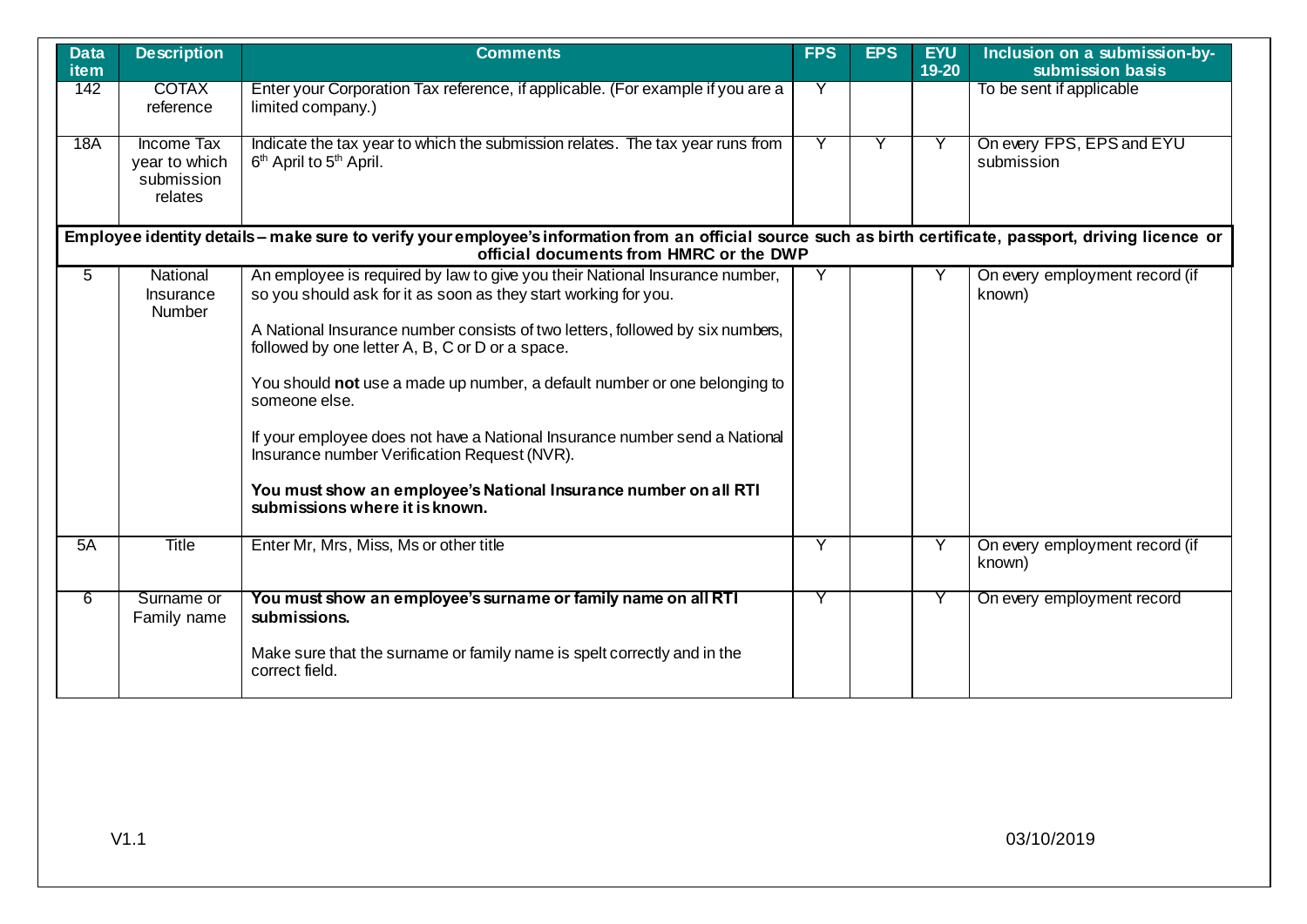| <b>Data</b><br>item | <b>Description</b>        | <b>Comments</b>                                                                                                                                                                       | <b>FPS</b> | <b>EPS</b> | <b>EYU</b><br>19-20 | Inclusion on a submission-by-<br>submission basis                                                 |
|---------------------|---------------------------|---------------------------------------------------------------------------------------------------------------------------------------------------------------------------------------|------------|------------|---------------------|---------------------------------------------------------------------------------------------------|
| $\overline{7}$      | Forename or<br>given name | Use your employee's first full forename and don't use nicknames or familiar<br>names (for example, don't enter Dave instead of David or Maggie instead of<br>Margaret).               | Υ          |            | Y                   | On every employment record (if<br>known)                                                          |
|                     |                           | Make sure that the forename(s) are spelt correctly, recorded in the correct<br>fields and in the correct order.                                                                       |            |            |                     |                                                                                                   |
|                     |                           | Do not include extra information in this field, such as 'staff' or 'temp'.                                                                                                            |            |            |                     |                                                                                                   |
|                     |                           | You must show an employee's forename or initials on all RTI<br>submissions.                                                                                                           |            |            |                     |                                                                                                   |
| 8                   | <b>Initials</b>           | If you don't know your employee's full forename(s), enter the initial(s) of the<br>forename(s) in the 'initials' field.                                                               | Ÿ          |            | Y                   | On every employment record if<br>forename not known - at least one<br>forename or initial must be |
|                     |                           | HMRC would prefer you not to use initials, so if you do know your employee's<br>full forename(s) please enter this in the appropriate fields.                                         |            |            |                     | supplied                                                                                          |
|                     |                           | You must show an employee's forename(s) or initial(s) on all RTI<br>submissions.                                                                                                      |            |            |                     |                                                                                                   |
| 9                   | Second<br>forename        | Enter your employee's second full forename, if applicable, and don't use<br>nicknames or familiar names (for example, don't put Jim instead of James or<br>Liz instead of Elizabeth). | Ÿ          |            | Y                   | On every employment record (if<br>applicable/known)                                               |
| 10                  | Date of Birth             | Enter the date of birth of your employee. Do not use a fictitious or default<br>date of birth. Make sure the date of birth is shown correctly.                                        | Y          |            | Y                   | On every employment record                                                                        |
|                     |                           | You must show an employee's date of birth on all RTI submissions.                                                                                                                     |            |            |                     |                                                                                                   |
|                     |                           | Note: If you have indicated 'Yes' at 147 (Payment to a non individual) date of<br>birth is not required.                                                                              |            |            |                     |                                                                                                   |
| 11                  | Current<br>Gender         | Enter 'M' (male) or 'F' (female).                                                                                                                                                     | Y          |            | Y                   | On every employment record                                                                        |
|                     |                           | You must show an employee's current gender on all RTI submissions.                                                                                                                    |            |            |                     |                                                                                                   |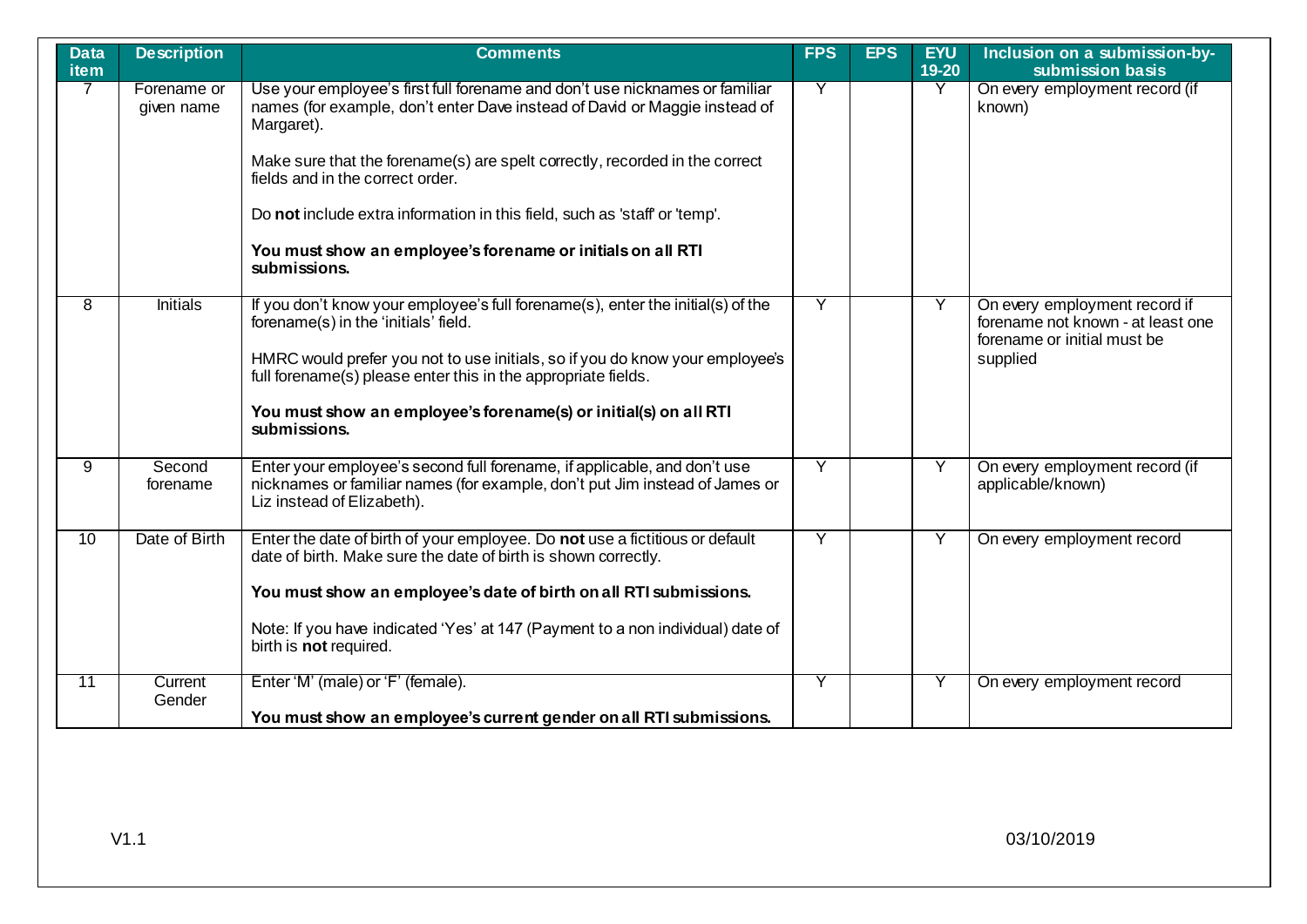| <b>Data</b><br>item | <b>Description</b>                                        | <b>Comments</b>                                                                                                                                                                                                                                                                                                                                      | <b>FPS</b>              | <b>EPS</b> | <b>EYU</b><br>19-20 | Inclusion on a submission-by-<br>submission basis |
|---------------------|-----------------------------------------------------------|------------------------------------------------------------------------------------------------------------------------------------------------------------------------------------------------------------------------------------------------------------------------------------------------------------------------------------------------------|-------------------------|------------|---------------------|---------------------------------------------------|
| 12                  | Passport<br>Number                                        | Enter your employee's passport number, including UK or non UK passports.<br>You enter the passport number where you have collected it as part of your<br>checks that the employee is entitled to work in the UK.<br>https://www.gov.uk/legal-right-work-uk<br>You do not have to do this for employees engaged before you join RTI.                  | Y                       |            | Y                   | Should be sent once, if held                      |
|                     |                                                           |                                                                                                                                                                                                                                                                                                                                                      |                         |            |                     |                                                   |
| 13                  | Address line 1                                            | Enter your employee's current residential address.                                                                                                                                                                                                                                                                                                   | Y                       |            | Y                   | On every employment record                        |
| $\overline{14}$     | Address line 2                                            | Enter a second line of the employee's current residential address                                                                                                                                                                                                                                                                                    | $\overline{\mathsf{Y}}$ |            | Ÿ                   | On every employment record                        |
| $\overline{15}$     | Address line 3                                            |                                                                                                                                                                                                                                                                                                                                                      | Y                       |            | Y                   | On every employment record (if<br>applicable)     |
| 16                  | Address line 4                                            |                                                                                                                                                                                                                                                                                                                                                      | Y                       |            | Y                   | On every employment record (if<br>applicable)     |
| $\overline{17}$     | <b>UK Postcode</b>                                        | Enter a valid UK postcode. Do not make an entry here if your employee's<br>address is in a foreign country, Channel Islands or Isle of Man.                                                                                                                                                                                                          | $\overline{Y}$          |            | Ÿ                   | On every employment record (if<br>applicable)     |
| 18                  | Foreign<br>Country                                        | Make an entry here if your employee's address is outside the UK, Channel<br>Islands and Isle of Man.                                                                                                                                                                                                                                                 | Y                       |            | Y                   | On every employment record (if<br>applicable)     |
| 74                  | Partner's<br>surname or<br>family name for<br><b>ShPP</b> | Enter your employee's partner's surname or family name from the form your<br>employee gives you, to apply for ShPP. You can find quidance on ShPP at<br>https://www.gov.uk/shared-parental-leave-and-pay-employer-guide                                                                                                                              | Y                       |            | Y                   | To be sent once if ShPP claimed                   |
| $\overline{75}$     | Partner's<br>forename for<br><b>ShPP</b>                  | Enter your employee's partner's forename or given name from the form your<br>employee gives you, to apply for ShPP. Don't use nicknames or familiar<br>names (for example, don't enter Dave instead of David or Maggie instead of<br>Margaret). You can find guidance on ShPP at https://www.gov.uk/shared-<br>parental-leave-and-pay-employer-quide | $\overline{Y}$          |            | Ÿ                   | To be sent once if ShPP claimed                   |
| 76                  | Partner's<br>initials for<br><b>ShPP</b>                  | If you don't know your employee's partner's full forename(s), enter their<br>initial(s) in the 'initials' field.                                                                                                                                                                                                                                     | Y                       |            | Y                   | To be sent once if ShPP claimed                   |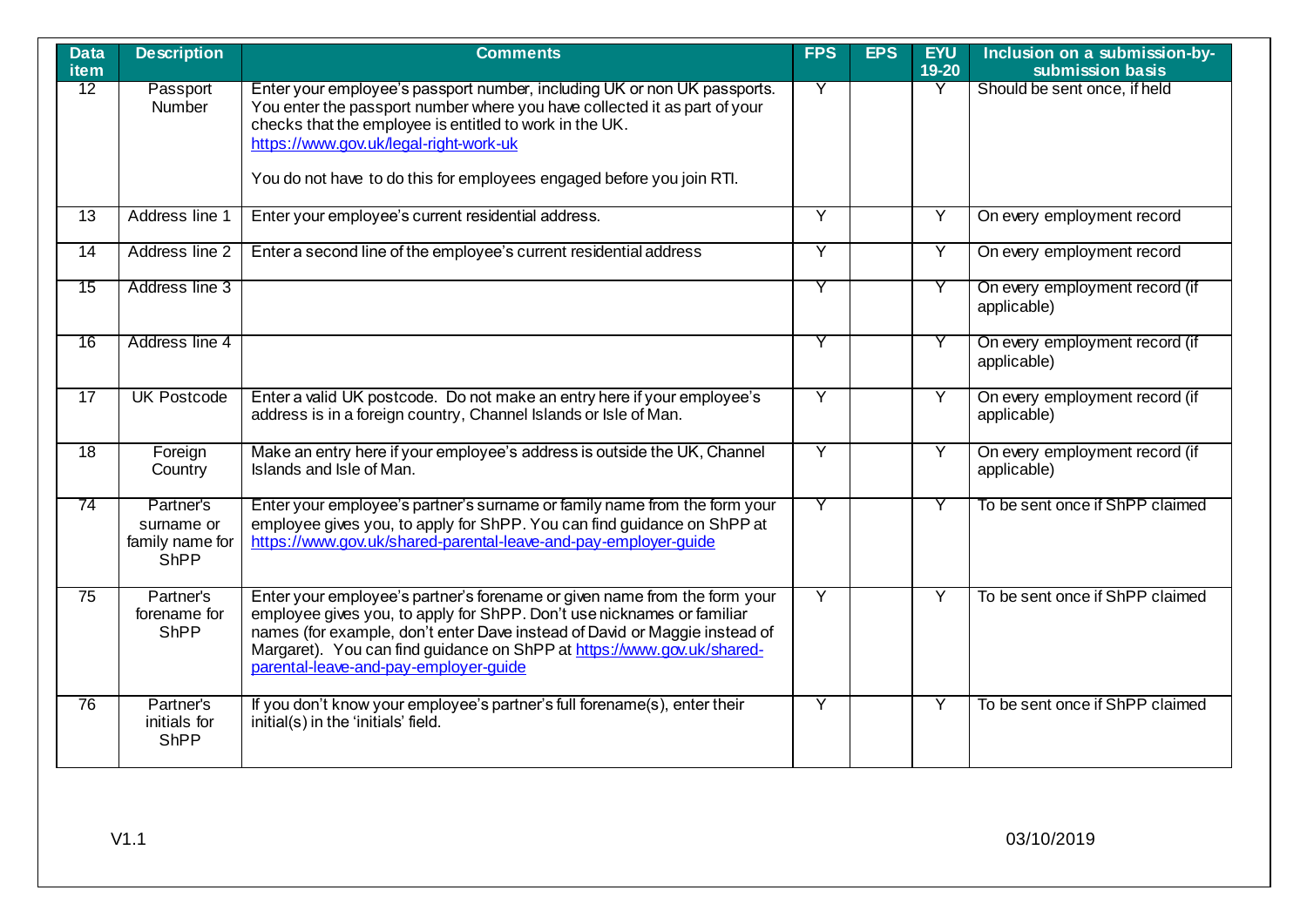| <b>Data</b><br><b>item</b> | <b>Description</b>                                   | <b>Comments</b>                                                                                                                                                                                                                                                                                                                                                                                                                                                                                                                                                         | <b>FPS</b> | <b>EPS</b> | <b>EYU</b><br>19-20 | Inclusion on a submission-by-<br>submission basis        |
|----------------------------|------------------------------------------------------|-------------------------------------------------------------------------------------------------------------------------------------------------------------------------------------------------------------------------------------------------------------------------------------------------------------------------------------------------------------------------------------------------------------------------------------------------------------------------------------------------------------------------------------------------------------------------|------------|------------|---------------------|----------------------------------------------------------|
| 77                         | Partner's<br>second<br>forename for<br><b>ShPP</b>   | Enter your employee's partner's second full forename from the form your<br>employee gives you, to apply for ShPP, if applicable. Don't use nicknames or<br>familiar names (for example, don't put Jim instead of James or Liz instead of<br>Elizabeth).                                                                                                                                                                                                                                                                                                                 | Y          |            | Y                   | To be sent once if ShPP claimed (if<br>applicable/known) |
| 78                         | <b>Partners NINO</b><br>entered on the<br>ShPP claim | Enter your employee's partner's National Insurance number from the form<br>your employee gives you, to apply for ShPP.                                                                                                                                                                                                                                                                                                                                                                                                                                                  | Ÿ          |            | Y                   | To be sent once if ShPP claimed (if<br>known)            |
|                            |                                                      | Starter Details - Data items 24 to 153 in the table below may apply more than once for an individual who has two or more employments under the same<br><b>PAYE</b> scheme*                                                                                                                                                                                                                                                                                                                                                                                              |            |            |                     |                                                          |
| 24                         | <b>Starting Date</b>                                 | Make an entry here at the time of reporting the first payment to your<br>employee. Do not include the starting date if it has already been reported in<br>an earlier submission.<br>There is no longer a separate process to notify HMRC of new starters; new<br>starter details must be included in the first RTI submission reporting the first<br>payment.                                                                                                                                                                                                           | Υ          |            |                     | To be sent on starter notification<br>only               |
| 24A                        | Starting<br>declaration                              | If you have entered a 'Starting Date' at 24, you must complete this<br>declaration. This declaration does not apply for new occupational pensioners<br>and employees seconded to work in the UK.<br>When your employee starts you should ask them to confirm whether:<br>A. this is their first job since the start of the tax year ( $6th$ April)<br>B. this is currently their only job<br>C. they have another job or pension<br>Enter A, B or C, corresponding with the employee's declaration. You can find<br>further guidance at https://www.gov.uk/new-employee | Y          |            | Y                   | To be sent on starter notification<br>only               |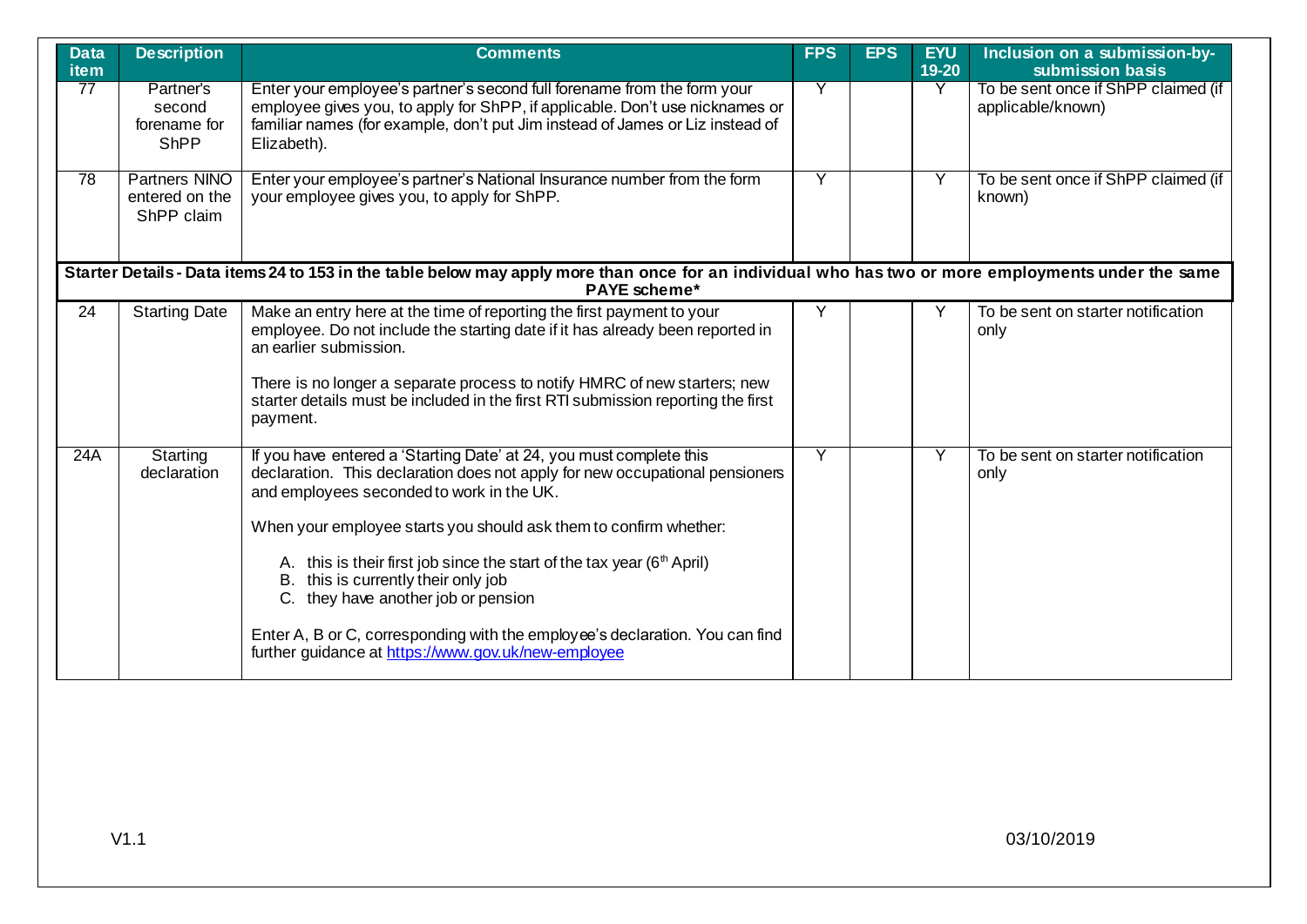| <b>Data</b><br>item | <b>Description</b>                                                 | <b>Comments</b>                                                                                                                                                                                                                                                                                                                                                                                                                                                                                                                                                                                                                                                                                                                                                                                                             | <b>FPS</b> | <b>EPS</b> | <b>EYU</b><br>19-20 | Inclusion on a submission-by-<br>submission basis          |
|---------------------|--------------------------------------------------------------------|-----------------------------------------------------------------------------------------------------------------------------------------------------------------------------------------------------------------------------------------------------------------------------------------------------------------------------------------------------------------------------------------------------------------------------------------------------------------------------------------------------------------------------------------------------------------------------------------------------------------------------------------------------------------------------------------------------------------------------------------------------------------------------------------------------------------------------|------------|------------|---------------------|------------------------------------------------------------|
| $\overline{27}$     | Indicator of<br>Student Loan<br>deduction<br>needed                | If your employee is repaying a student loan through your payroll indicate<br>'Yes'.<br>You can find guidance on Student Loan deductions at<br>https://www.gov.uk/new-employee<br>For new employees the plan type for the employer to use in the calculation<br>for student loan deductions should be obtained from the employee.                                                                                                                                                                                                                                                                                                                                                                                                                                                                                            | Y          |            | Y                   | To be sent on starter notification<br>only (if applicable) |
| 193                 | Indicator of<br>Postgraduate<br>Loan deduction<br>needed           | If your employee is repaying a postgraduate loan through your payroll<br>indicate 'Yes'.<br>You can find guidance on Student Loan deductions at<br>https://www.gov.uk/new-employee                                                                                                                                                                                                                                                                                                                                                                                                                                                                                                                                                                                                                                          | Y          |            | Y                   | To be sent on starter notification<br>only (if applicable) |
|                     |                                                                    | Seconded Employees - Only one of the indicators 28, 29 or 30 should be present if your employee is seconded to work in the UK<br>A Seconded Employee is someone who has been sent to work in the UK by their overseas employer but still has a contract with their overseas employer.<br>** A seconded employee includes:<br>* individuals working wholly or partly in the UK for a UK resident employer on assignment whilst remaining employed by an overseas employer<br>* individuals assigned to work wholly or partly in the UK at a recognised branch of their overseas employer's business<br>* all individuals included by an employer within a dedicated expatriate scheme or an expatriate modified PAYE scheme (EPM6).<br>Data items 31 and 31A also only apply if your employee is seconded to work in the UK. |            |            |                     |                                                            |
| 28                  | Indicator if<br>intention to live<br>in UK for 183<br>days or more | If your employee has been seconded to work in the UK and intends to live in<br>the UK for 183 Days or more indicate 'Yes'. You can find guidance in HMRC<br>booklet CWG2 Employer Further Guide to PAYE/NICs                                                                                                                                                                                                                                                                                                                                                                                                                                                                                                                                                                                                                | Y          |            | Y                   | To be sent on starter notification<br>only (if applicable) |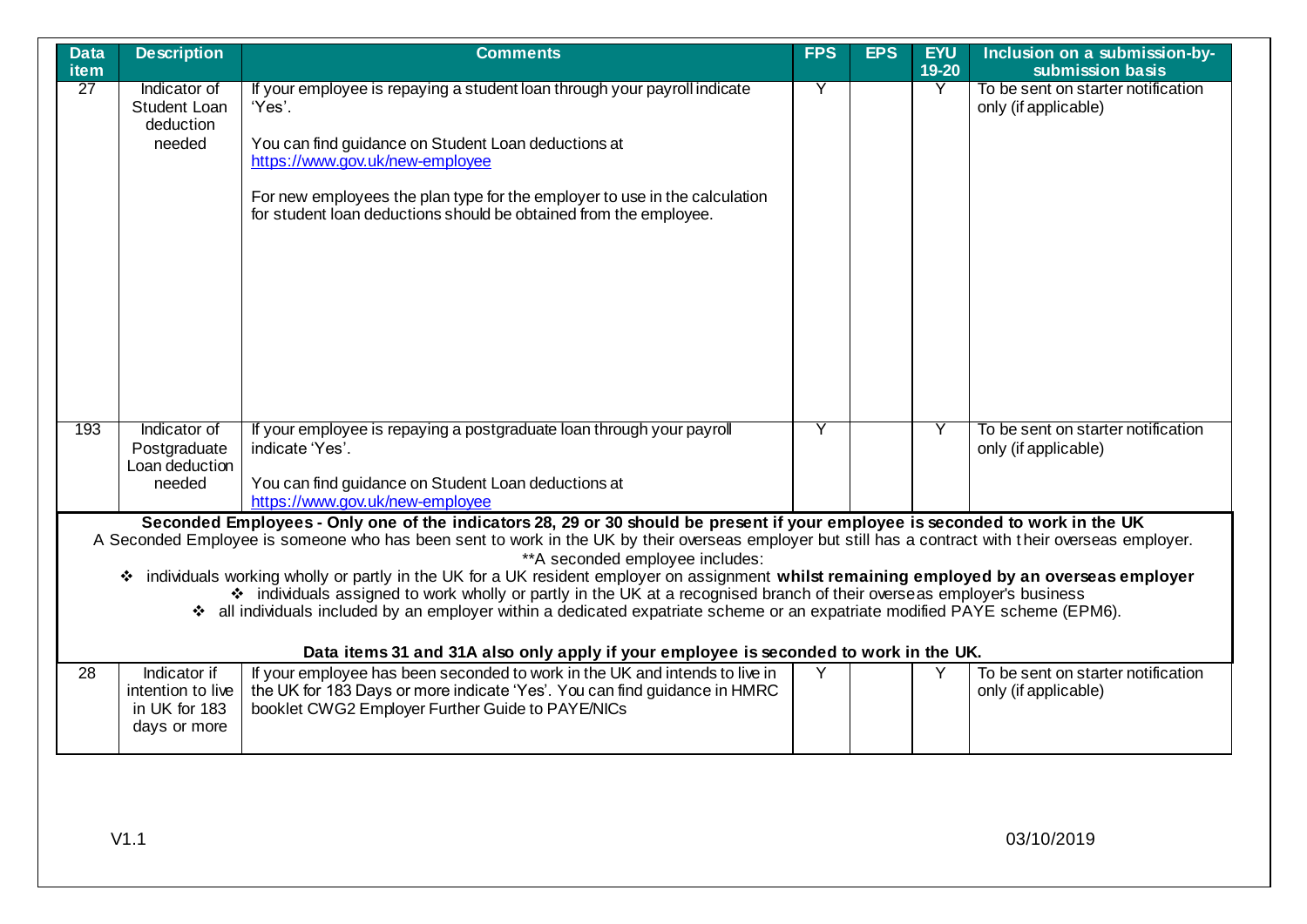| <b>Data</b><br><b>item</b> | <b>Description</b>                                                                                                                        | <b>Comments</b>                                                                                                                                                                                                                                    | <b>FPS</b>     | <b>EPS</b> | <b>EYU</b><br>19-20 | Inclusion on a submission-by-<br>submission basis          |
|----------------------------|-------------------------------------------------------------------------------------------------------------------------------------------|----------------------------------------------------------------------------------------------------------------------------------------------------------------------------------------------------------------------------------------------------|----------------|------------|---------------------|------------------------------------------------------------|
| 29                         | Indicator if<br>intention to live<br>in UK for less<br>than 183 days                                                                      | If your employee has been seconded to work in the UK and intends to live in<br>the UK for less than 183 days indicate 'Yes'. You can find guidance in HMRC<br>booklet CWG2 Employer Further Guide to PAYE/NICs                                     | Y              |            | Y                   | To be sent on starter notification<br>only (if applicable) |
| $\overline{30}$            | Indicator if<br>individual will<br>be working<br>both in / out of<br>the UK but<br>living abroad                                          | If your employee has been seconded to work in the UK and will be working<br>for you both inside and outside the UK, but will be living abroad indicate<br>'Yes'. You can find guidance in HMRC booklet CWG2 Employer Further<br>Guide to PAYE/NICs | $\overline{Y}$ |            | Y                   | To be sent on starter notification<br>only (if applicable) |
| 31                         | Indicator of<br>European<br>Economic Area<br>citizen                                                                                      | If your employee is from a country in the European Economic Area indicate<br>'Yes'. You can find guidance in HMRC booklet CWG2 Employer Further<br>Guide to PAYE/NICs                                                                              | Y              |            |                     | To be sent on starter notification<br>only (if applicable) |
| 31A                        | Indicator that<br>this is an<br>EPM <sub>6</sub><br>(Modified)<br>Scheme                                                                  | If this submission relates to an EPM6 (Modified) Scheme for tax equalised<br>expatriate employees indicate 'Yes'.<br>https://www.gov.uk/hmrc-internal-manuals/paye-manual/paye82002                                                                | Ÿ              |            | Y                   | To be sent on starter notification<br>only (if applicable) |
| $\overline{33}$            | Indicator that<br>an<br>Occupational<br>pension is<br>being paid<br>because they<br>are a recently<br>bereaved<br>Spouse/civil<br>partner | If entry needed indicate 'Yes'                                                                                                                                                                                                                     | Ÿ              |            | Y                   | To be sent on starter notification<br>only (if applicable) |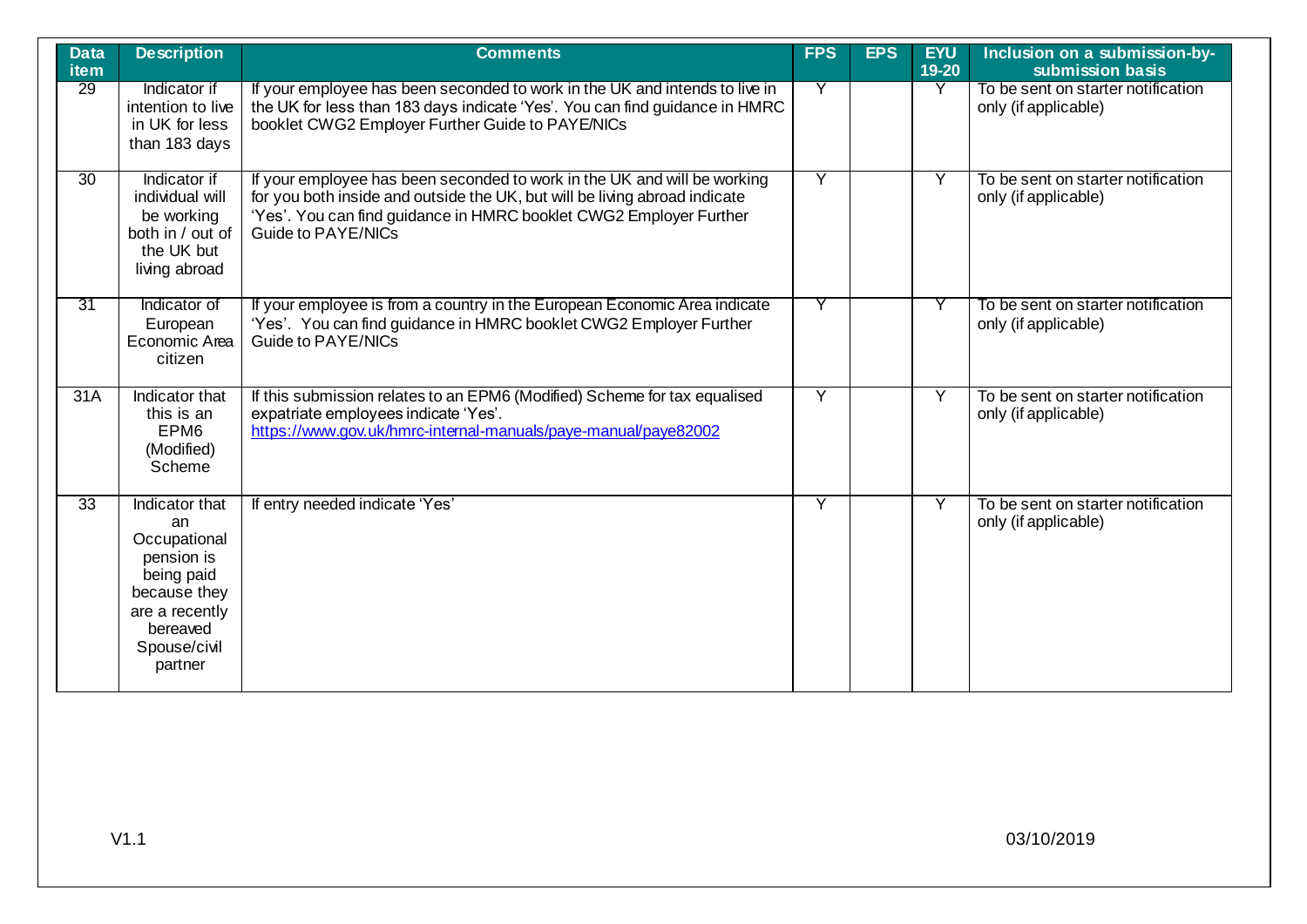| <b>Data</b><br><b>item</b> | <b>Description</b>                                                                                                                              | <b>Comments</b>                                                                                                                                                                                                                                                                                                                                                                                                                                                               | <b>FPS</b>     | <b>EPS</b> | <b>EYU</b><br>$19 - 20$ | Inclusion on a submission-by-<br>submission basis          |
|----------------------------|-------------------------------------------------------------------------------------------------------------------------------------------------|-------------------------------------------------------------------------------------------------------------------------------------------------------------------------------------------------------------------------------------------------------------------------------------------------------------------------------------------------------------------------------------------------------------------------------------------------------------------------------|----------------|------------|-------------------------|------------------------------------------------------------|
| 34                         | Annual amount<br>of occupational<br>pension                                                                                                     | Make an entry here for all new occupational pension and annuity cases,<br>including pence. For example 1200.60<br>Enter the full annual amount of the pension, do not pro-rata it from the start<br>date. If the payment is flexibly accessing pension rights (item 168) enter the<br>amount of the first payment made.<br>If you have indicated 'Yes' at 33, there must be a numeric entry here,<br>including pence.<br>Must only be present for Occupational pension cases. | Y              |            |                         | To be sent on starter notification<br>only (if applicable) |
| $\overline{36}$            | Indicator that a<br>state pension<br>is being paid<br>because they<br>are a recently<br>bereaved<br>Spouse/civil<br>partner/Depen<br>dant Child | You can ignore this data item. This is only used for submissions being made<br>by DWP, it should not be supplied by any other employer.                                                                                                                                                                                                                                                                                                                                       | $\overline{Y}$ |            |                         |                                                            |
| 37                         | Annual amount<br>of State<br>pension                                                                                                            | You can ignore this data item. This is only used for submissions being made<br>by DWP, it should not be supplied by any other employer.                                                                                                                                                                                                                                                                                                                                       | Y              |            |                         |                                                            |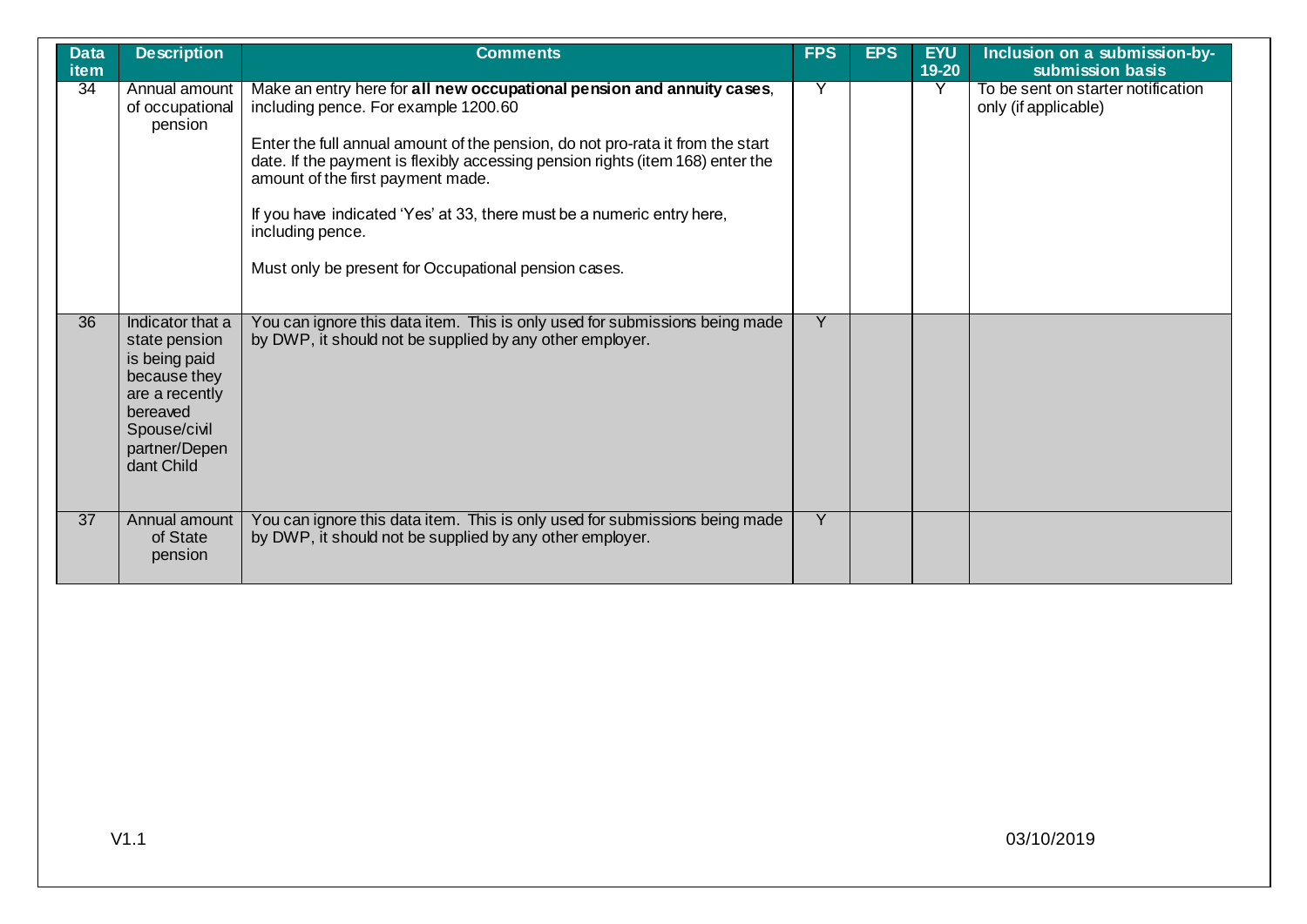| <b>Data</b><br><b>item</b> | <b>Description</b>                                                                                                             | <b>Comments</b>                                                                                                                                                                                                                                                                                                                                                                                                                                                                                                                                                                                                                                                                                                                                                                                                                                     | <b>FPS</b> | <b>EPS</b> | <b>EYU</b><br>$19 - 20$ | Inclusion on a submission-by-<br>submission basis       |
|----------------------------|--------------------------------------------------------------------------------------------------------------------------------|-----------------------------------------------------------------------------------------------------------------------------------------------------------------------------------------------------------------------------------------------------------------------------------------------------------------------------------------------------------------------------------------------------------------------------------------------------------------------------------------------------------------------------------------------------------------------------------------------------------------------------------------------------------------------------------------------------------------------------------------------------------------------------------------------------------------------------------------------------|------------|------------|-------------------------|---------------------------------------------------------|
| 38                         | Payroll ID in<br>this<br>employment                                                                                            | If you have a unique identifier (payroll number or works number) for this<br>employee and wish to see this on HMRC output, enter it here exactly as you<br>would like it to appear. The Payroll ID supplied will overwrite any Payroll ID<br>held by HMRC where 39 and 40 are completed.<br>If an employee has more than one employment in the PAYE scheme then<br>each employment should have a unique payroll ID. More than one<br>employment means at any time in the PAYE scheme, so this covers multiple<br>employments or, if an employee leaves and is re-employed then a different<br>payroll ID should be used and you should start their year to date information<br>again as 0.00. You should never re-use a previous payroll ID. A different<br>Payroll ID must be used even if the employee is re-employed in a different<br>tax year. | Y          |            |                         | On every employment record (if<br>applicable)           |
| 39                         | Indicator that<br>Payroll ID for<br>this<br>employment, if<br>present on last<br>submission,<br>has changed<br>this pay period | If entry needed indicate 'Yes'.                                                                                                                                                                                                                                                                                                                                                                                                                                                                                                                                                                                                                                                                                                                                                                                                                     | γ          |            |                         | Only if payroll ID changed since<br>previous submission |
| 40                         | Old Payroll ID<br>for this<br>employment                                                                                       | If you have indicated 'Yes' at 39, enter the unique identifier (payroll number<br>or works number) for this employee that you supplied to HMRC on your<br>previous submission(s). This should only be completed if the Payroll ID has<br>changed. In a very few limited circumstances the Old Payroll ID may not be<br>obtainable. In those circumstances only omit this field.                                                                                                                                                                                                                                                                                                                                                                                                                                                                     | Y          |            |                         | Only if payroll ID changed since<br>previous submission |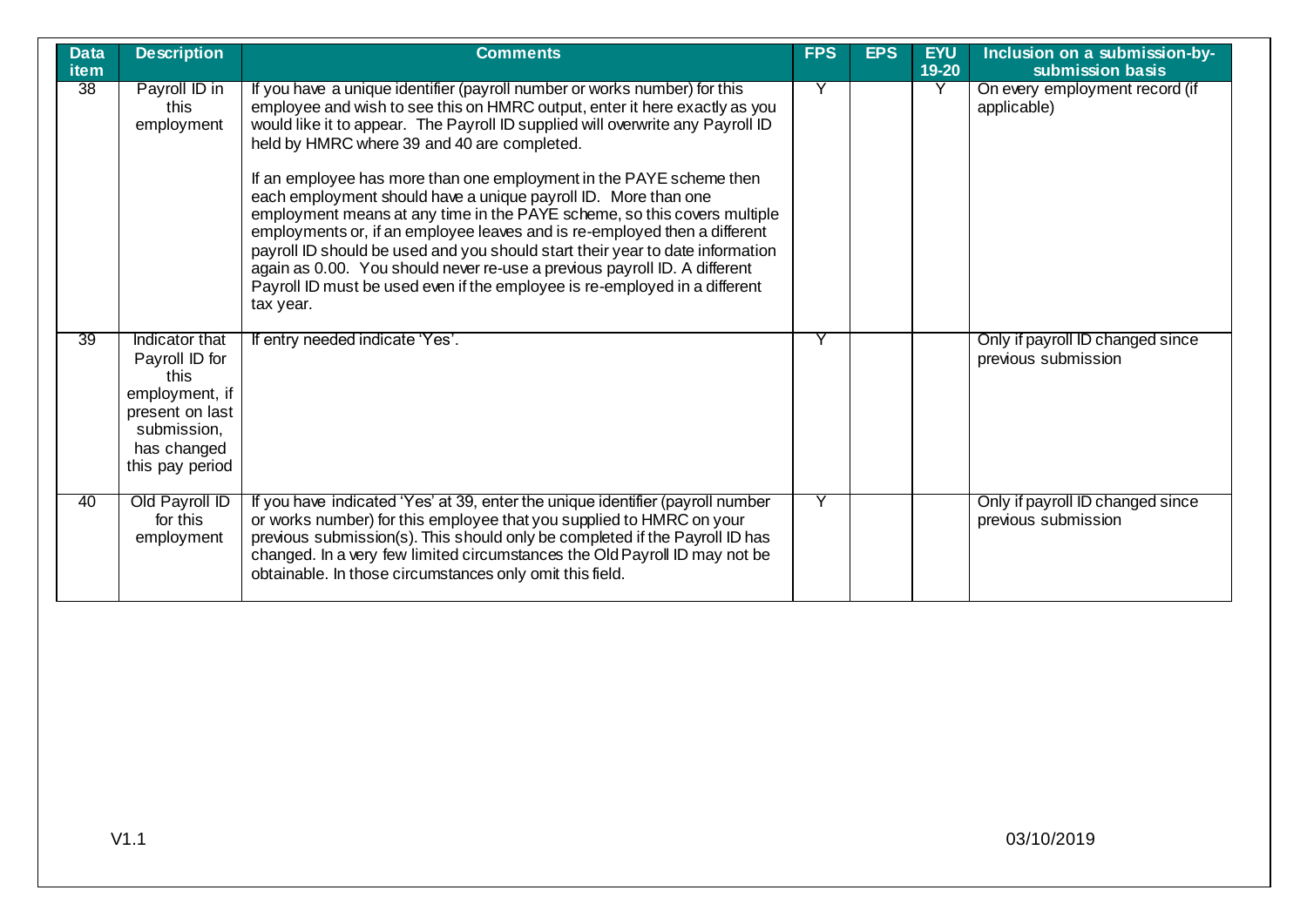| <b>Data</b><br>item | <b>Description</b>                                                                         | <b>Comments</b>                                                                                                                                                                                                                                                                                                                                                                                                                                                                                                                                                                                                                                                                                                                                                                                        | <b>FPS</b> | <b>EPS</b> | <b>EYU</b><br>19-20 | Inclusion on a submission-by-<br>submission basis                      |
|---------------------|--------------------------------------------------------------------------------------------|--------------------------------------------------------------------------------------------------------------------------------------------------------------------------------------------------------------------------------------------------------------------------------------------------------------------------------------------------------------------------------------------------------------------------------------------------------------------------------------------------------------------------------------------------------------------------------------------------------------------------------------------------------------------------------------------------------------------------------------------------------------------------------------------------------|------------|------------|---------------------|------------------------------------------------------------------------|
| 40A                 | Irregular<br>Employment<br>Payment<br>Pattern<br>Indicator                                 | Indicate 'Yes' if your employee is paid on an irregular basis, for example;<br>casual or seasonal employees whose employment contract<br>continues<br>employees on maternity leave, long term sick leave or leave of<br>$\bullet$<br>absence and will not be paid for a period of three months or more -<br>but you still regard them as employees<br>HMRC will check if employees have not been paid for a specific period of<br>time and will treat them as having left that employment. To avoid that<br>happening for employees who do not get paid regularly, we ask that you use<br>the irregular payment pattern indicator on every FPS submitted for that<br>employee.                                                                                                                         | Y          |            |                     | On every employment record (if<br>applicable)                          |
| $\overline{41}$     | Date<br>employment<br>contract ended<br>or state<br>pension or<br>taxable benefit<br>ended | Enter the date your employee stopped working for you, at the time of<br>reporting the final payment to your employee.<br>This information must be included in the RTI submission that reports the<br>employee's final payment.<br>If the date of leaving is earlier than the previous 6 tax years, or the date of<br>leaving is unknown, show the date of the payment as the date of leaving.                                                                                                                                                                                                                                                                                                                                                                                                          | Y          |            | Υ                   | To be sent on leaver notification or<br>for payment after leaving only |
| 41A                 | Taxable pay to<br>date in this<br>employment<br>including<br>payrolled<br>benefits in kind | Enter your employee's 'Total taxable pay to date' within the tax year,<br>including this payment. Do not include taxable pay from any previous<br>employment.<br>Enter the cumulative amount in your employment since last $5th$ April for the<br>following:<br>All pay, including wages, salaries, fees, overtime, bonuses and<br>$\bullet$<br>commission<br>Pension income from registered pension schemes<br>Employer-financed retirement benefits schemes<br><b>All Statutory Payments</b><br>Payrolled benefits in kind<br>Certain benefits - You can find guidance on this in HMRC's booklet<br>$\bullet$<br><b>CWG2 Employer Further Guide to PAYE/NICs</b><br>Minus any authorised deductions under the 'net pay arrangements' for<br>superannuation contributions, or payroll giving schemes. | Y          |            |                     | On every employment record<br>(YTD)                                    |
|                     | V1.1                                                                                       |                                                                                                                                                                                                                                                                                                                                                                                                                                                                                                                                                                                                                                                                                                                                                                                                        |            |            |                     | 03/10/2019                                                             |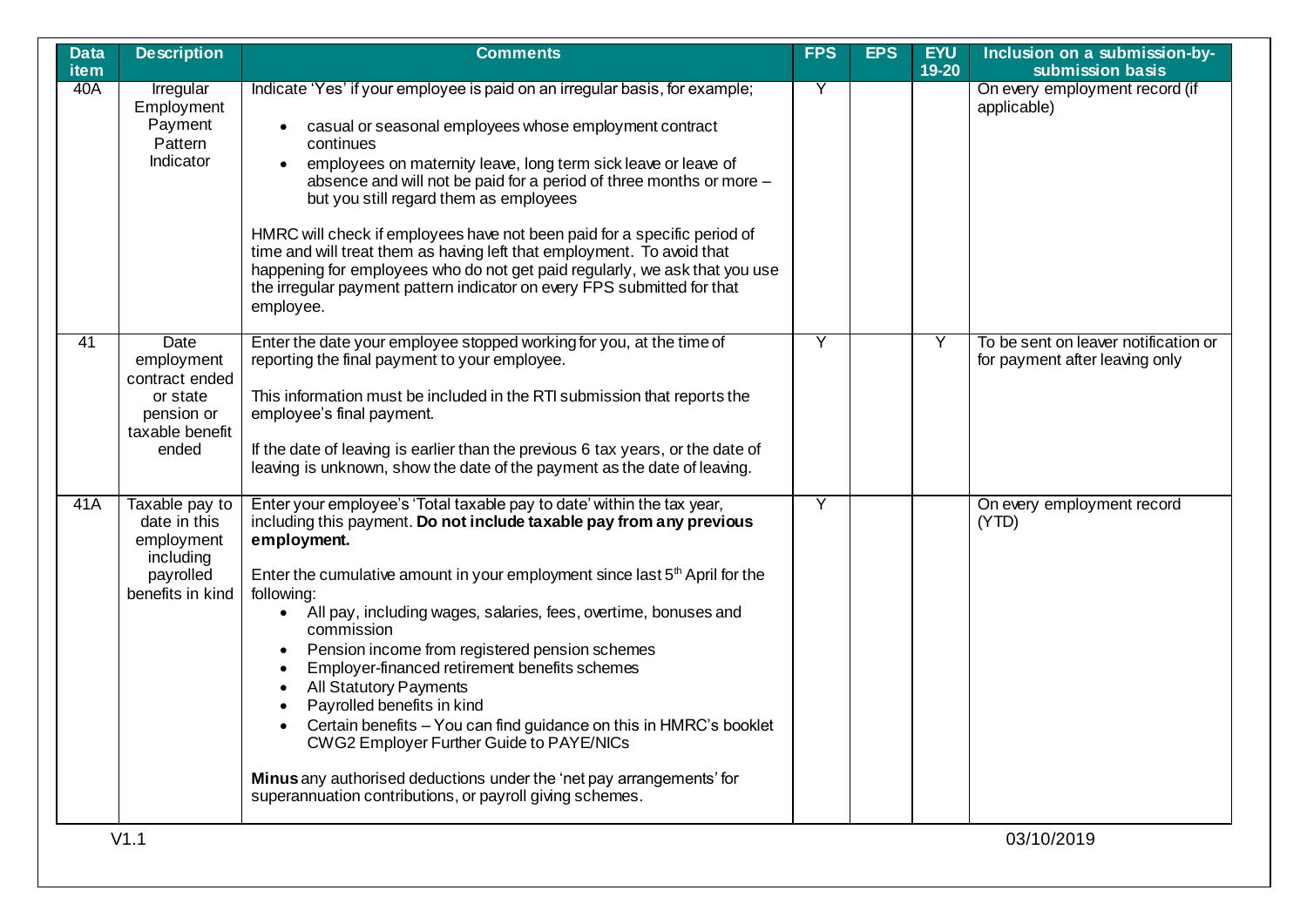| <b>Data</b><br>item | <b>Description</b>                                                                                   | <b>Comments</b>                                                                                                                                                                                                                                                                                                                                                                                                                                                                                                                        | <b>FPS</b>     | <b>EPS</b> | <b>EYU</b><br>19-20 | Inclusion on a submission-by-<br>submission basis                                      |
|---------------------|------------------------------------------------------------------------------------------------------|----------------------------------------------------------------------------------------------------------------------------------------------------------------------------------------------------------------------------------------------------------------------------------------------------------------------------------------------------------------------------------------------------------------------------------------------------------------------------------------------------------------------------------------|----------------|------------|---------------------|----------------------------------------------------------------------------------------|
| 41B                 | Total tax to<br>date in this<br>employment                                                           | Enter the total tax to date in this employment within the tax year, including<br>this payment. Do not include tax deducted from any previous<br>employment.                                                                                                                                                                                                                                                                                                                                                                            | Y              |            |                     | On every employment record<br>(YTD)                                                    |
| 41C                 | <b>Total student</b><br>loans<br>repayment<br>recovered in<br>year to date in<br>this<br>employment  | Enter the total student loans repayment recovered to date in this employment<br>within the tax year, including this payment.                                                                                                                                                                                                                                                                                                                                                                                                           | $\overline{Y}$ |            |                     | Once an amount sent, it must be<br>supplied for the remainder of the<br>tax year (YTD) |
| 194                 | Total<br>Postgraduate<br>Loan<br>repayments<br>recovered in<br>year to date in<br>this<br>employment | Enter the total postgraduate loan repayment recovered to date in this<br>employment within the tax year, including this payment.                                                                                                                                                                                                                                                                                                                                                                                                       | Y              |            |                     | Once an amount sent, it must be<br>supplied for the remainder of the<br>tax year (YTD) |
| $\overline{42}$     | Pay frequency                                                                                        | Make one entry from the following:<br>W1 (Weekly)<br>$\bullet$<br>W2 (Fortnightly)<br>W4 (4 Weekly)<br>M1 (Calendar Monthly)<br>M3 (Quarterly)<br>M6 (Bi-annually)<br>MA (Annually)<br>IO (One-off*)<br>IR (Irregular)<br>$\bullet$<br>*A 'one-off' is where someone is employed to do a one-off piece of work, say,<br>for one week or month, and only receives one payment. This differs from the<br>other pay frequencies where an employee remains in your employment<br>although paid on an irregular, quarterly or annual basis. | Ÿ              |            |                     | On every employment record                                                             |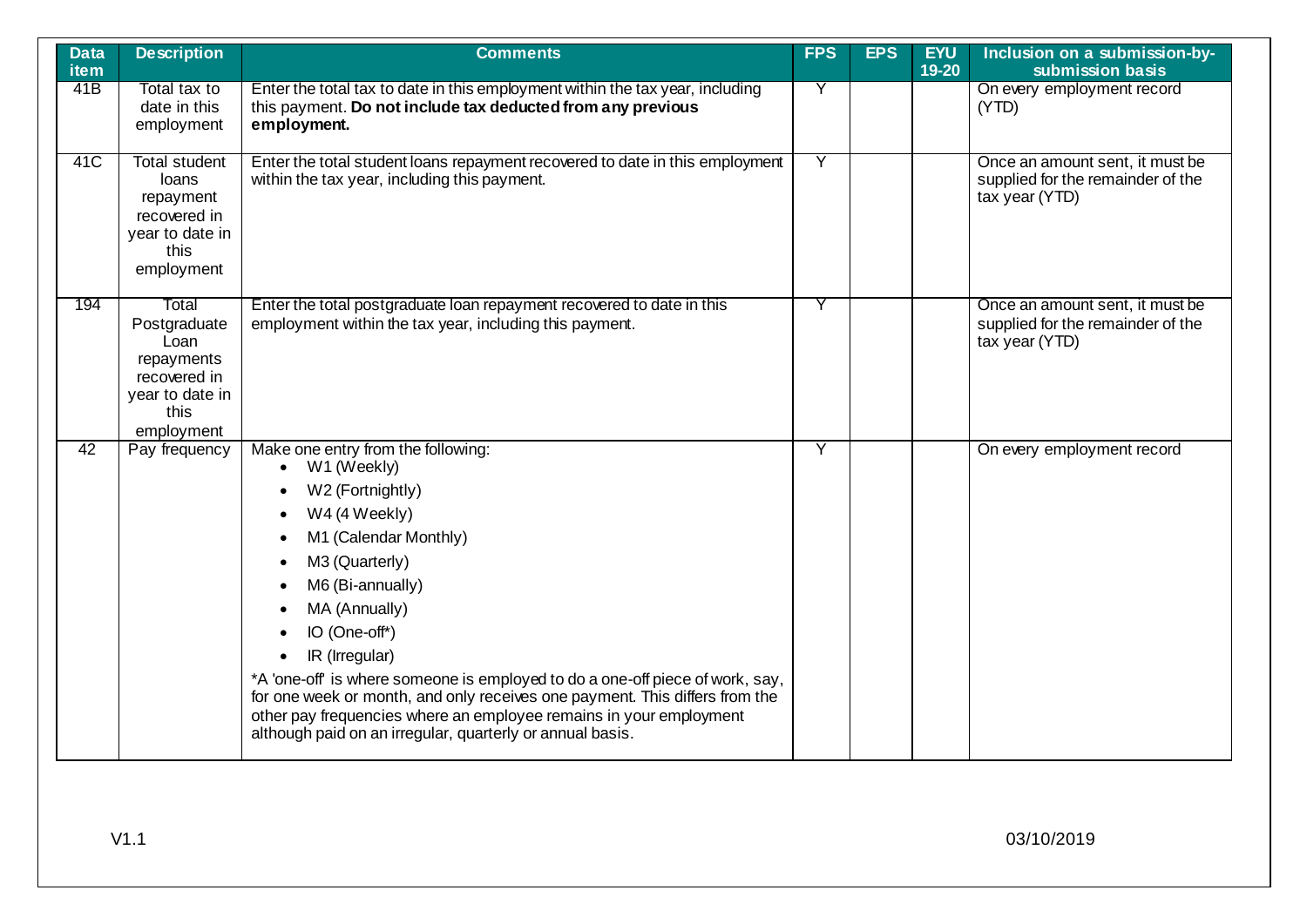| <b>Data</b><br>item | <b>Description</b>                | <b>Comments</b>                                                                                                                                                                                                                                                                                                                                                                                                                                                                                                                                                                                                                                                                                                                                                                                                                                                                                            | <b>FPS</b> | <b>EPS</b> | <b>EYU</b><br>19-20 | Inclusion on a submission-by-<br>submission basis                    |
|---------------------|-----------------------------------|------------------------------------------------------------------------------------------------------------------------------------------------------------------------------------------------------------------------------------------------------------------------------------------------------------------------------------------------------------------------------------------------------------------------------------------------------------------------------------------------------------------------------------------------------------------------------------------------------------------------------------------------------------------------------------------------------------------------------------------------------------------------------------------------------------------------------------------------------------------------------------------------------------|------------|------------|---------------------|----------------------------------------------------------------------|
| 43                  | <b>Payment Date</b>               | Enter the payment date for your employee.<br>If the payment date falls on a 'non-banking day' show the payment as having<br>been made on the regular payday. See https://www.gov.uk/running-<br>payroll/fps-after-payday                                                                                                                                                                                                                                                                                                                                                                                                                                                                                                                                                                                                                                                                                   | Y          |            |                     | On every employment record                                           |
| 154                 | Late PAYE<br>reporting<br>reason  | If you are reporting a payment to an individual after the date it was paid, you<br>may provide a reason why you have not been able to report on time. You will<br>select the relevant category from the choices below. A reason should be<br>supplied, where applicable, to each late reported payment within the FPS<br>A - Notional payment: Payment to Expat by third party or overseas employer<br>B-Notional payment: Employment related security<br>C - Notional payment: Other<br>D - Payment subject to Class 1 NICs but P11D/P9D for tax<br>F - No requirement to maintain a Deductions Working Sheet or Impractical to<br>report work done on the day<br>G - Reasonable excuse<br>H - Correction to earlier submission<br>You should not provide a reason where none of the above apply.<br>See https://www.gov.uk/guidance/what-payroll-information-to-report-to-<br>hmrc#late-reporting-reason | Y          |            |                     | If applicable for this payment                                       |
| 44                  | <b>Tax Week</b><br>Number         | If your payroll is weekly, fortnightly or 4 weekly, enter the tax week number<br>that applied to the tax calculation for the payment. e.g. for a 4 weekly payroll<br>this data item will equal 4 for all pay days between 6th April and 3rd May<br>You can find further advice in CWG2 Employer Further Guide to PAYE/NICs                                                                                                                                                                                                                                                                                                                                                                                                                                                                                                                                                                                 | Y          |            |                     | One of tax week or tax month<br>number on every employment<br>record |
| 45                  | <b>Tax Month</b><br><b>Number</b> | If your payroll is monthly, enter the month number corresponding with that<br>particular pay day.<br>You can find further advice in CWG2 Employer Further Guide to PAYE/NICs                                                                                                                                                                                                                                                                                                                                                                                                                                                                                                                                                                                                                                                                                                                               | Y          |            |                     | One of tax week or tax month<br>number on every employment<br>record |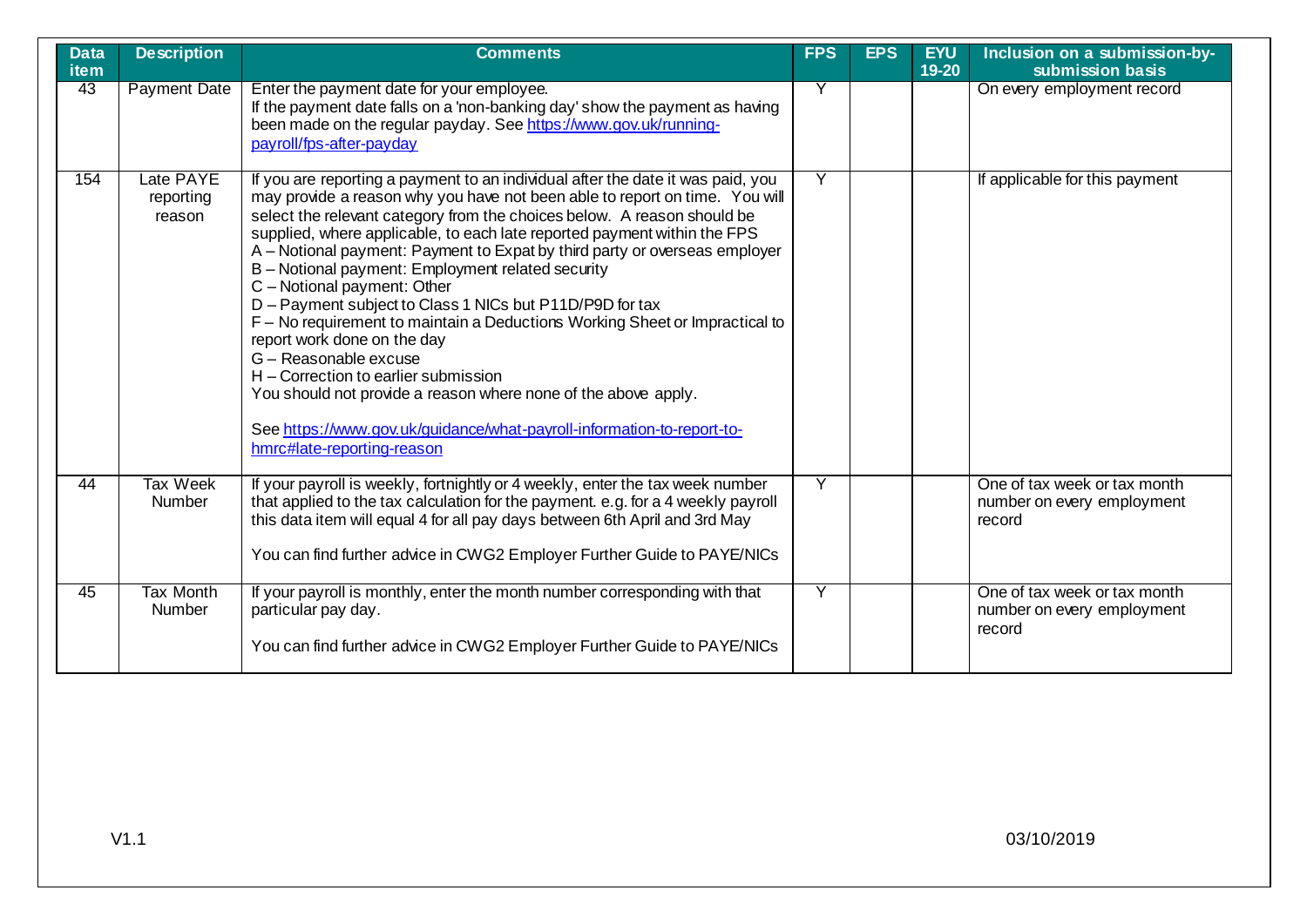| <b>Data</b><br><b>item</b> | <b>Description</b>                                                                                   | <b>Comments</b>                                                                                                                                                                                                                                                                                                                                                                                                                                                                                                                                                                                                                                                                           | <b>FPS</b> | <b>EPS</b> | <b>EYU</b><br>19-20 | Inclusion on a submission-by-<br>submission basis                                                                                                                                    |
|----------------------------|------------------------------------------------------------------------------------------------------|-------------------------------------------------------------------------------------------------------------------------------------------------------------------------------------------------------------------------------------------------------------------------------------------------------------------------------------------------------------------------------------------------------------------------------------------------------------------------------------------------------------------------------------------------------------------------------------------------------------------------------------------------------------------------------------------|------------|------------|---------------------|--------------------------------------------------------------------------------------------------------------------------------------------------------------------------------------|
| 48                         | Number of<br>earnings<br>period(s)<br>covered by<br>payment                                          | Enter '1' if your employee is paid at regular intervals, for example, weekly,<br>monthly, multiples of weeks or months.<br>However, if your employee gets paid in advance or arrears for more than one<br>earnings period, then you should reflect the number of earnings periods<br>covered. For example, if your employee is paid 1 weeks wage and 2 weeks<br>wages paid in advance for holidays the number of EPs covered is 3 and you<br>should enter '3'.<br>You can find guidance on earnings periods in HMRC's booklet CWG2<br><b>Employer Further Guide to PAYE/NICs</b><br>For occupational pensioners enter '1'.                                                                | Y          |            |                     | On every employment record                                                                                                                                                           |
| 49                         | Aggregated<br>earnings<br>indicator                                                                  | Indicate 'Yes' if earnings from more than one job have been added together<br>to calculate National Insurance contributions (NICs).<br>You must indicate on each employment where you have aggregated earnings<br>from all jobs to assess NICs, where your employee has:<br>more than one job with you;<br>a)<br>two or more jobs with different employers who in respect of those<br>b)<br>jobs carry on business in association with each other.<br>You can find guidance on aggregated earnings in HMRC's booklet CWG2<br><b>Employer Further Guide to PAYE/NICs</b><br>https://www.gov.uk/government/publications/cwg2-further-guide-to-paye-<br>and-national-insurance-contributions | Y          |            |                     | On every employment record (if<br>applicable)                                                                                                                                        |
| 51                         | Indicator that<br>the payment is<br>a payment<br>after date of<br>notification of<br>contract ending | Indicate 'Yes' when a payment is being made after you have made a<br>submission with a leaving date and the employee has not been re-employed,<br>for example a payment after leaving.<br>You can find guidance on payments after leaving at<br>https://www.gov.uk/employee-leaving                                                                                                                                                                                                                                                                                                                                                                                                       | Y          |            |                     | If you discover that the leaving date<br>has not already been reported, but<br>you have provided a P45, you must<br>report the leaving date with this<br>payment and indicate "yes". |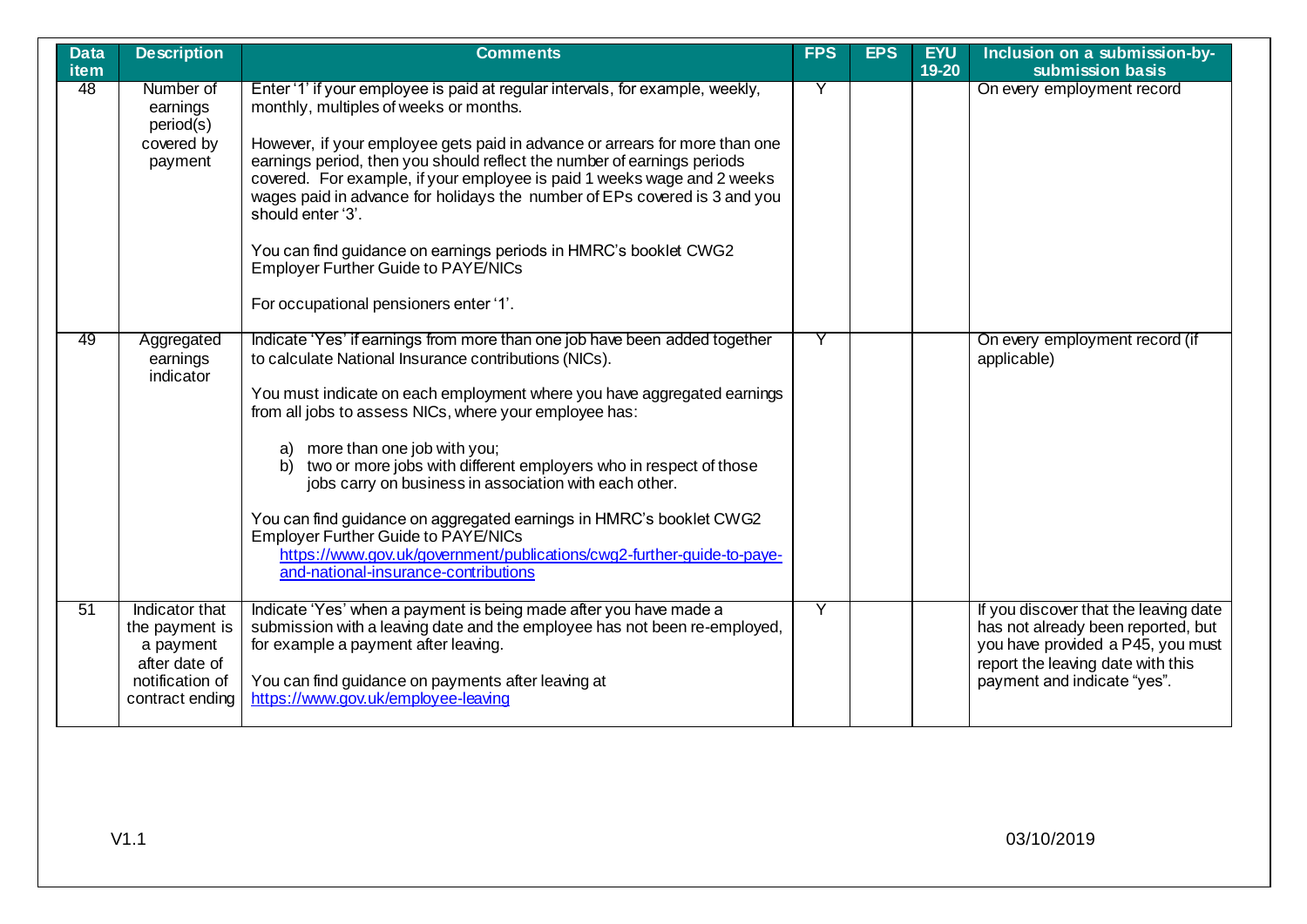| <b>Data</b><br><b>item</b> | <b>Description</b>                      | <b>Comments</b>                                                                                                                                                                                                                                                                                                                                                                                                                                                                                                                                                                                                                                                                                                                                                                                                                                                                                                                                                                                                 | <b>FPS</b> | <b>EPS</b> | <b>EYU</b><br>$19 - 20$ | Inclusion on a submission-by-<br>submission basis |
|----------------------------|-----------------------------------------|-----------------------------------------------------------------------------------------------------------------------------------------------------------------------------------------------------------------------------------------------------------------------------------------------------------------------------------------------------------------------------------------------------------------------------------------------------------------------------------------------------------------------------------------------------------------------------------------------------------------------------------------------------------------------------------------------------------------------------------------------------------------------------------------------------------------------------------------------------------------------------------------------------------------------------------------------------------------------------------------------------------------|------------|------------|-------------------------|---------------------------------------------------|
| 54                         | Number of<br>normal hours<br>worked     | Indicate one of the following 5 bandings that is most appropriate to your<br>employee, based on the number of hours you expect them to normally work<br>in a week:<br>a) Up to 15.99 hrs<br>b) 16-23.99 hrs<br>c) $24 - 29.99$ hrs<br>d) 30 hrs or more, or<br>e) Other<br>If your employee is on paid leave, for example annual leave or sick leave,<br>please report the normal hours worked.<br>If you consider a, b, c or d are not appropriate then indicate e.<br>You should only select 'e) Other' if your employee does not have a regular<br>pattern of employment, or if the payment relates to an occupational pension<br>or annuity.<br>It is important to record the correct number of hours your employee has<br>worked to help ensure they receive the right amount of benefits and tax<br>credits they are entitled to. For more about this follow the link below to 'How<br>to work out usual working hours for your tax credits claim'.<br>https://www.gov.uk/claim-tax-credits/working-hours | Y          |            |                         | On every employment record                        |
| 55                         | Tax code<br>operated on<br>this payment | Enter the tax code operated. There are four valid formats:<br>1. Numbers followed by a suffix letter (L, M, N, P, T or Y), for example<br>870L<br>2. K followed by numbers, for example K73<br>3. D followed by a number, for example D1<br>4. BR, 0T, NT<br>The S prefix to indicate that a Scottish tax code was in use should be<br>reported in the TaxRegime field (data item 55A).<br>The C prefix to indicate that a Welsh tax code was in use should be reported<br>in the TaxRegime field (data item 55A).<br>Do not indicate here if the code is non-cumulative – use the Basis is non-<br>cumulative field (data item 56).                                                                                                                                                                                                                                                                                                                                                                            | Y          |            |                         | On every employment record                        |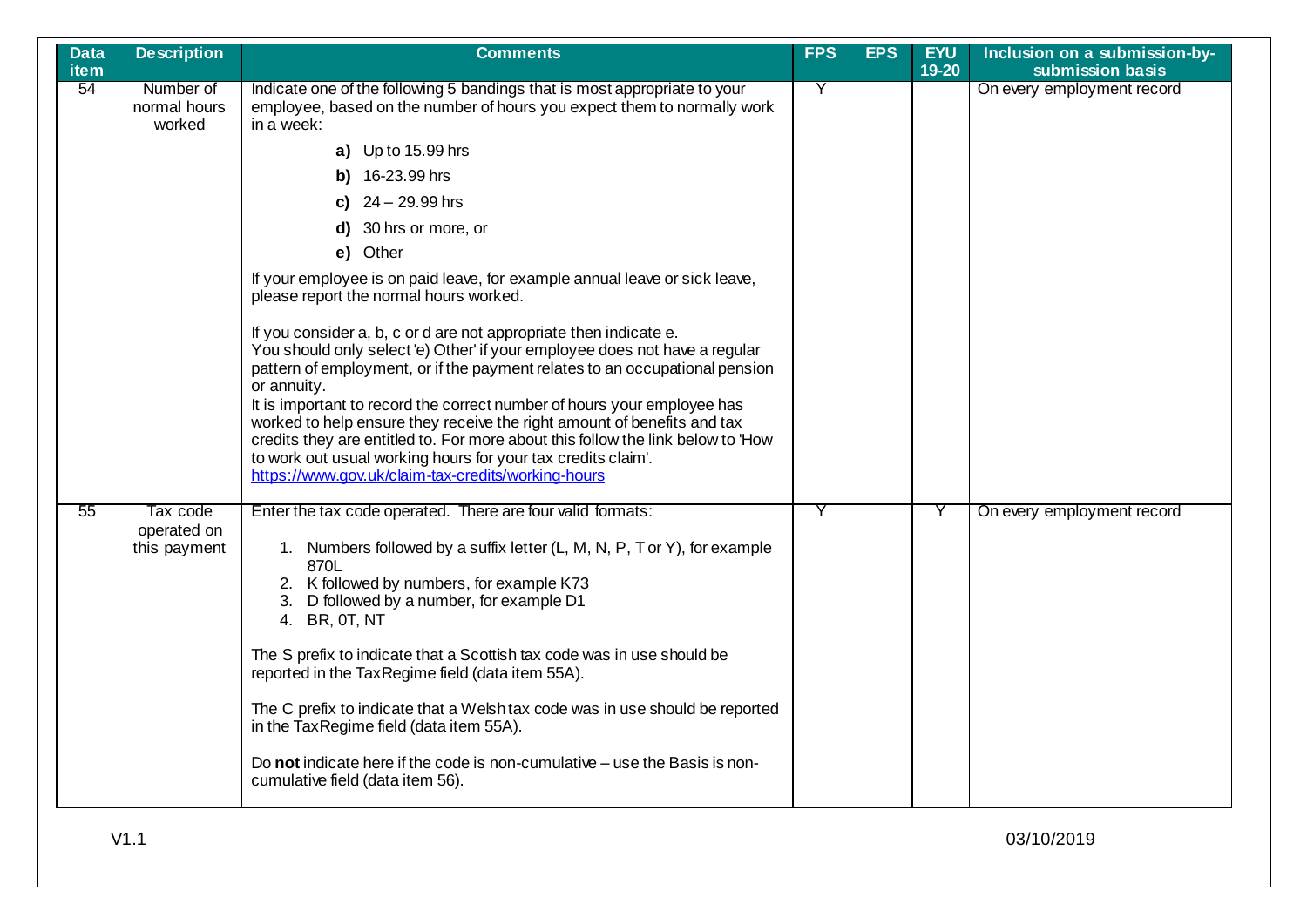| <b>Data</b><br><b>item</b> | <b>Description</b>                                                              | <b>Comments</b>                                                                                                                                                                                                                                                                                                                                                                                                                                                                                                                                                                                                                                     | <b>FPS</b> | <b>EPS</b> | <b>EYU</b><br>19-20 | Inclusion on a submission-by-<br>submission basis |
|----------------------------|---------------------------------------------------------------------------------|-----------------------------------------------------------------------------------------------------------------------------------------------------------------------------------------------------------------------------------------------------------------------------------------------------------------------------------------------------------------------------------------------------------------------------------------------------------------------------------------------------------------------------------------------------------------------------------------------------------------------------------------------------|------------|------------|---------------------|---------------------------------------------------|
| 55A                        | Tax Regime<br>indicator                                                         | Indicate "S" if Scottish income tax operated.<br>For printed or onscreen documents such as P45, P60, payslips etc. the "S"<br>should be added to the beginning of the tax code e.g. S1060L or SK500<br>Indicate "C" if Welsh income tax operated.<br>For printed or onscreen documents such as P45, P60, payslips etc. the "C"<br>should be added to the beginning of the tax code e.g. C1060L or CK500                                                                                                                                                                                                                                             | Y          |            | Y                   | On every employment record (if<br>applicable)     |
| $\overline{56}$            | Tax Code<br>Basis is non-<br>cumulative                                         | Indicate 'Yes' if the code is operated on a week 1/month 1 basis. This is<br>where you are calculating tax in a non-cumulative basis for one of the<br>following reasons:<br>We have told you to do this on a coding notice<br>You have a new employee and the instructions tell you to use the tax<br>code on a week 1/month 1 basis                                                                                                                                                                                                                                                                                                               | Y          |            | Ÿ                   | On every employment record (if<br>applicable)     |
| $\overline{58}$            | Taxable pay in<br>this pay period<br>including<br>payrolled<br>benefits in kind | Enter your employee's 'taxable pay in this pay period' in this employment<br>including<br>All pay, including wages, salaries, fees, overtime, bonuses and<br>$\bullet$<br>commission<br>Pension income from registered pension schemes<br>$\bullet$<br>Employer-financed retirement benefits schemes<br>All Statutory Payments<br>Payrolled benefits in kind<br>$\bullet$<br>Certain benefits - You can find guidance on this in HMRC's booklet<br>$\bullet$<br><b>CWG2 Employer Further Guide to PAYE/NICs</b><br>Minus any authorised deductions under the 'net pay arrangements' for<br>superannuation contributions, or payroll giving schemes. | Ÿ          |            |                     | On every employment record                        |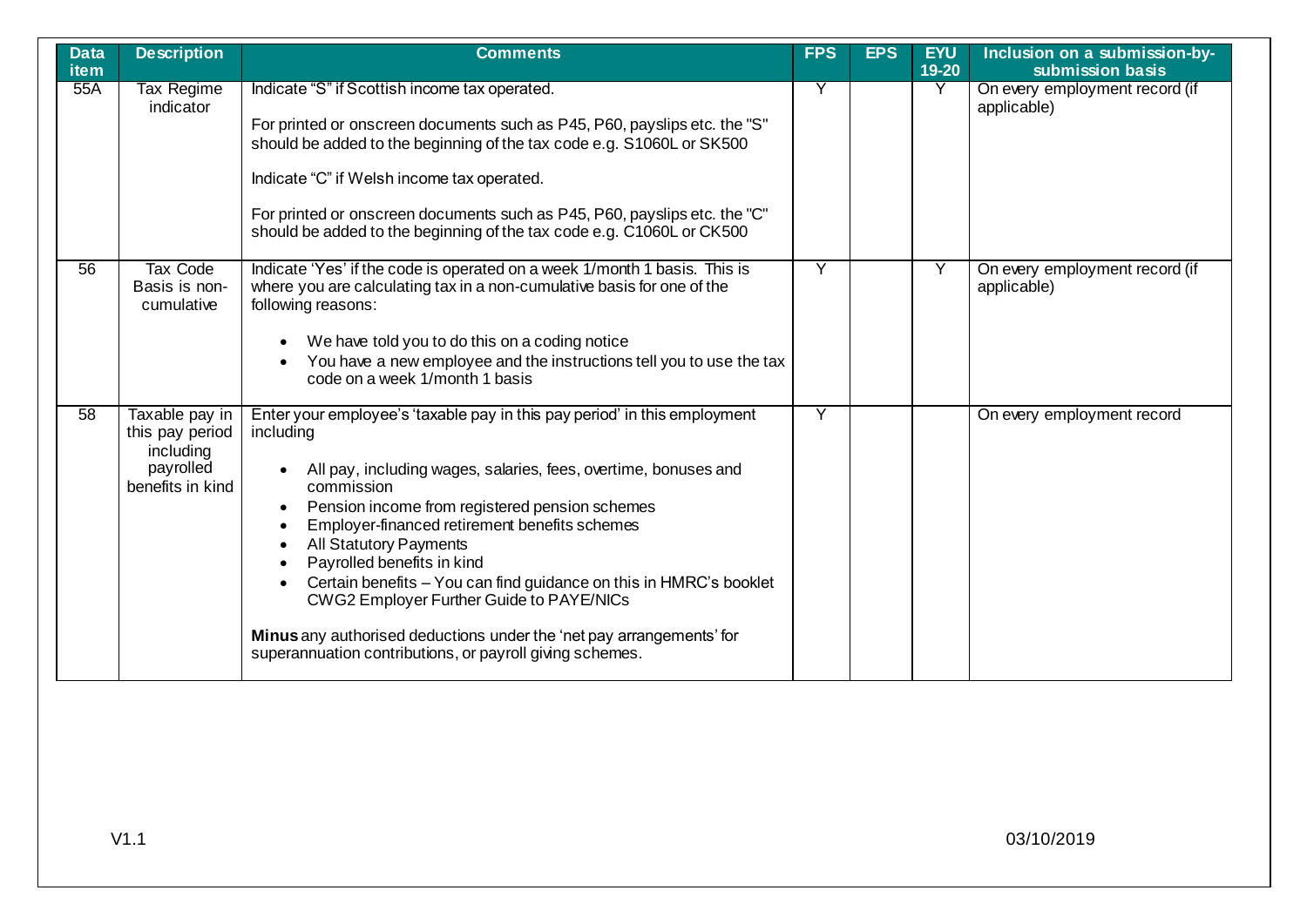| <b>Data</b><br><b>item</b> | <b>Description</b>                                                     | <b>Comments</b>                                                                                                                                                                                                                                                                                                                                                                                                                                                                                                                                                                                                                                                                                                                                                                                                          | <b>FPS</b> | <b>EPS</b> | <b>EYU</b><br>$19-20$ | Inclusion on a submission-by-<br>submission basis |
|----------------------------|------------------------------------------------------------------------|--------------------------------------------------------------------------------------------------------------------------------------------------------------------------------------------------------------------------------------------------------------------------------------------------------------------------------------------------------------------------------------------------------------------------------------------------------------------------------------------------------------------------------------------------------------------------------------------------------------------------------------------------------------------------------------------------------------------------------------------------------------------------------------------------------------------------|------------|------------|-----------------------|---------------------------------------------------|
| 58A                        | Value of<br>payments not<br>subject to tax<br>or NICs in pay<br>period | Enter value of other payments made to your employee that are not salary or<br>wages and subject to neither tax nor National Insurance contributions. Do<br>not enter taxable or NICable amounts here. For details of whether a payment<br>is taxable and/or NICable, please refer to the CWG2.<br>https://www.gov.uk/government/publications/cwg2-further-guide-to-paye-and-<br>national-insurance-contributions<br>Examples of amounts to be reported in 58A include a season ticket loan<br>advance and certain travel and subsistence costs.<br>Also insert salary or wages not subject to tax or national insurance<br>contributions because these amounts have already been taken into account<br>under the off-payroll working rules.<br>For flexibly accessed pensions, where the software requires the amount of | Y          |            |                       | If applicable for this payment                    |
|                            |                                                                        | the payment being made to match the amount reported – for example when<br>using Bacs hash data item 118 - then the tax free element of the payment<br>should be reported under data item 58A.<br>When reporting a Class 1A liability at Data item 209 (termination awards or<br>sporting testimonial payments), please include the exempt amounts here.<br>Further guidance is contained in the CWG2.                                                                                                                                                                                                                                                                                                                                                                                                                    |            |            |                       |                                                   |
| 58B                        | Value of<br>deductions<br>from net pay in<br>pay period                | Enter value of deductions made from your employee's net pay after<br>deductions for tax, National Insurance and all types of Student Loans.<br>For example, pension contributions that are not paid under a net pay<br>arrangement, trade union subscriptions, subscriptions for health cover and<br>attachment of earnings orders.                                                                                                                                                                                                                                                                                                                                                                                                                                                                                      | Y          |            |                       | If applicable for this payment                    |
| 59                         | Pay after<br>statutory<br>deductions                                   | Enter your employee's net pay after statutory deductions for tax, National<br>Insurance and all types of Student Loans only. Do not include payments<br>entered at:<br>58A 'Value of payments not subject to tax or NICs in pay period', and<br>$\bullet$<br><b>58B</b> 'Value of deductions from net pay in pay period'<br>$\bullet$                                                                                                                                                                                                                                                                                                                                                                                                                                                                                    | Y          |            |                       | If applicable for this payment                    |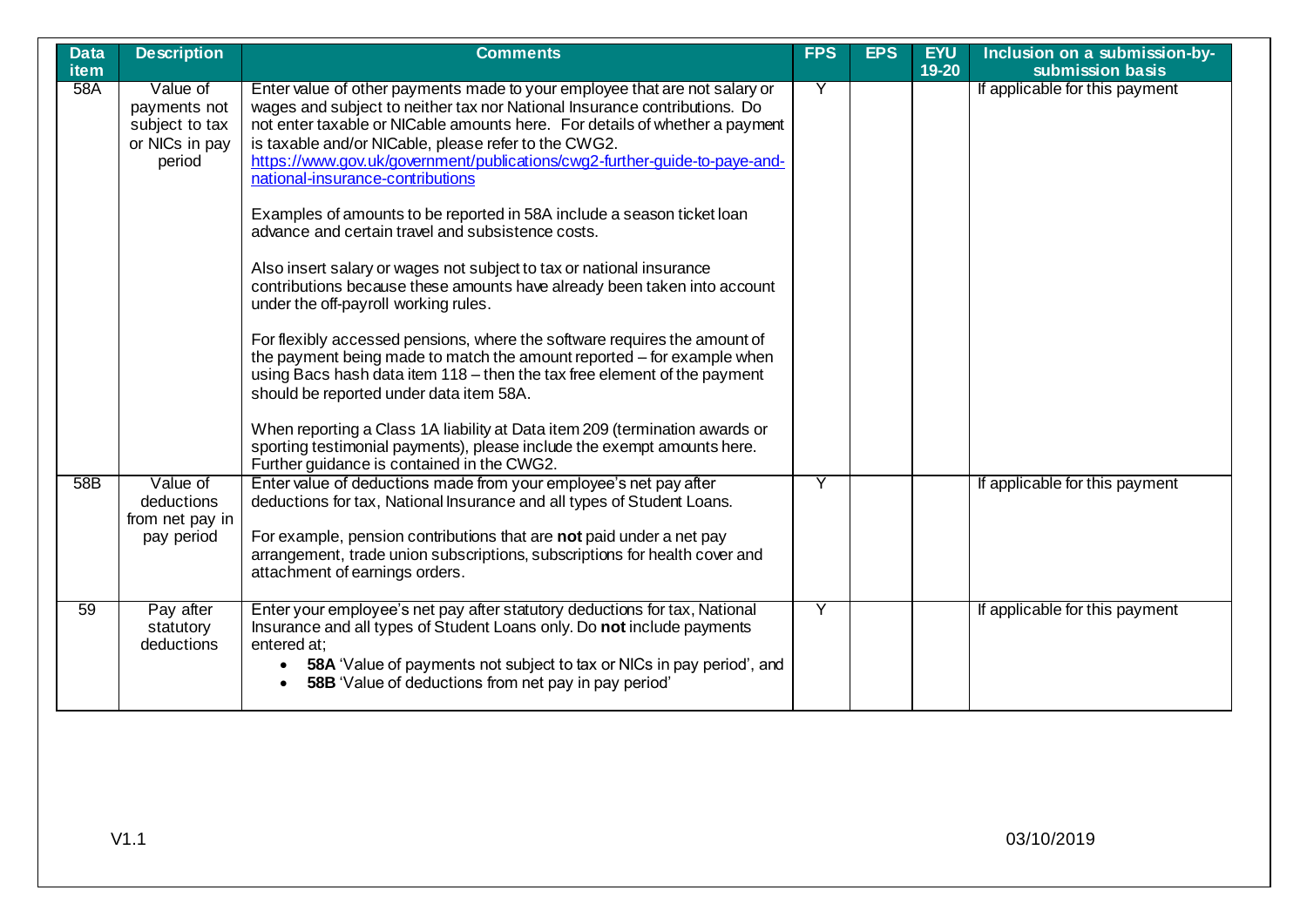| <b>Data</b><br><b>item</b> | <b>Description</b>                                                                                                                                                                                                                                                                                                                                                                                                                                                                                                                                          | <b>Comments</b>                                                                                                                                                                                                                                                                                                                                                                                                                                                                                                                                                                                                                      | <b>FPS</b> | <b>EPS</b> | <b>EYU</b><br>$19 - 20$ | Inclusion on a submission-by-<br>submission basis                                      |  |  |  |
|----------------------------|-------------------------------------------------------------------------------------------------------------------------------------------------------------------------------------------------------------------------------------------------------------------------------------------------------------------------------------------------------------------------------------------------------------------------------------------------------------------------------------------------------------------------------------------------------------|--------------------------------------------------------------------------------------------------------------------------------------------------------------------------------------------------------------------------------------------------------------------------------------------------------------------------------------------------------------------------------------------------------------------------------------------------------------------------------------------------------------------------------------------------------------------------------------------------------------------------------------|------------|------------|-------------------------|----------------------------------------------------------------------------------------|--|--|--|
| 60                         | Value of<br>benefits taxed<br>via the payroll<br>in pay period                                                                                                                                                                                                                                                                                                                                                                                                                                                                                              | Enter the value of benefits in kind on which PAYE has been operated, via the<br>payroll in this pay period. Benefits can only be taxed in this way with the prior<br>agreement of HMRC.<br>P11D's are not required where benefits have been payrolled and this has<br>been registered using the PBIK Service<br>Completion of this box does not negate the need for completion of a form<br>P11D(b) at the end of the tax year.                                                                                                                                                                                                      | Y          |            |                         | If applicable for this payment                                                         |  |  |  |
| 209                        | Total real-time<br>Class 1A NICs<br>due on<br>termination<br>awards or<br>sporting<br>testimonials<br>year to date                                                                                                                                                                                                                                                                                                                                                                                                                                          | Enter the total amount of real time Class 1A NICs paid so far this tax year on:<br>termination awards which exceed the £30,000 threshold,<br>and/or<br>non-contractual & non-customary sporting testimonial payments<br>$\bullet$<br>which exceed the £100,000 threshold.<br>For guidance on what constitutes qualifying payments please refer to the<br>CWG2 - Employers Guide to PAYE & NICs. (updates to be published before<br>April 2020).<br>This data item should not to be used for reporting Class 1A NICs payable on<br>benefits in kind provided, as instead they are to be paid and reported via the<br>P11D(b) process. | Ÿ          |            |                         | Once an amount sent, it must be<br>supplied for the remainder of the<br>tax year (YTD) |  |  |  |
|                            | For items 175 to 186, a "change" is when information reported in an earlier FPS, during the current tax year, for a car or fuel benefit occurse.g.<br>• A new/different car is made available to the employee or a car is no longer made available<br>• You become aware that information previously provided is incorrect or needs amendment<br>• Accessories are added to the car after information was submitted on the FPS (or any other change which would cause the cash equivalent to change)<br>• Private fuel is made available/not made available |                                                                                                                                                                                                                                                                                                                                                                                                                                                                                                                                                                                                                                      |            |            |                         |                                                                                        |  |  |  |
| 175                        | Make and<br>model of car                                                                                                                                                                                                                                                                                                                                                                                                                                                                                                                                    | Make and model of car you are payrolling                                                                                                                                                                                                                                                                                                                                                                                                                                                                                                                                                                                             | Y          |            |                         | On the first FPS submitted each tax<br>year and on the FPS following a<br>change.      |  |  |  |
| 214                        | Date first<br>registered                                                                                                                                                                                                                                                                                                                                                                                                                                                                                                                                    | Date of Registration of the car you are payrolling                                                                                                                                                                                                                                                                                                                                                                                                                                                                                                                                                                                   | Y          |            |                         | On the first FPS submitted each tax<br>year and on the FPS following a<br>change.      |  |  |  |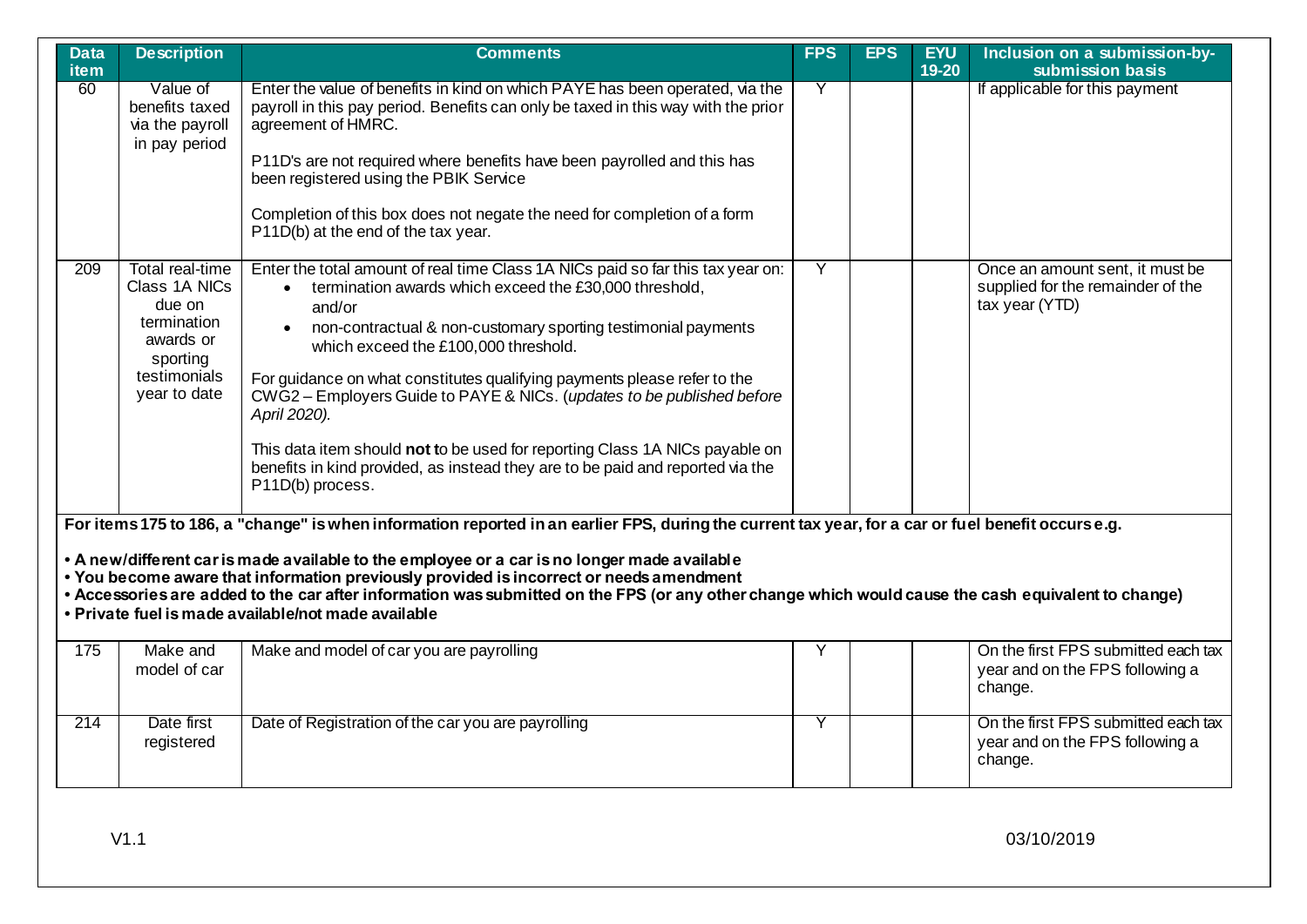| <b>Data</b><br><b>item</b> | <b>Description</b>             | <b>Comments</b>                                                                                                                                                              | <b>FPS</b> | <b>EPS</b> | <b>EYU</b><br>19-20 | Inclusion on a submission-by-<br>submission basis                                 |
|----------------------------|--------------------------------|------------------------------------------------------------------------------------------------------------------------------------------------------------------------------|------------|------------|---------------------|-----------------------------------------------------------------------------------|
| 176                        | CO <sub>2</sub> emissions      | Approved CO2 emissions figure of car you are payrolling                                                                                                                      | Y          |            |                     | On the first FPS submitted each tax<br>year and on the FPS following a<br>change. |
| $\overline{211}$           | Zero emissions<br>mileage      | The approved zero emissions mileage figure for the car you are payrolling. A<br>figure is only required where the car has CO2 emissions falling in the range<br>$1-50g/km$ . | Ÿ          |            |                     | On the first FPS submitted each tax<br>year and on the FPS following a<br>change. |
| 177                        | Fuel type                      | Fuel type of car you are payrolling                                                                                                                                          | Ÿ          |            |                     | On the first FPS submitted each tax<br>year and on the FPS following a<br>change. |
| 178                        | Car identifier                 | A unique identifier for the car you are payrolling, car registration number is<br>recommended                                                                                | Ÿ          |            |                     | On the first FPS submitted each tax<br>year and on the FPS following a<br>change. |
| 179                        | Amendment<br>indicator         | To be used to indicate that the information you are reporting is an<br>amendment to payrolled car data reported in an earlier FPS submission.                                | Y          |            |                     | On the first FPS submitted each tax<br>year and on the FPS following a<br>change. |
| 180                        | Calculated<br>price            | List price added to price of any accessories, minus capital contribution paid<br>by the employee                                                                             | Y          |            |                     | On the first FPS submitted each tax<br>year and on the FPS following a<br>change. |
| 181                        | Date car was<br>available from | First date car was made available to employee within tax year                                                                                                                | Y          |            |                     | On the first FPS submitted each tax<br>year and on the FPS following a<br>change. |
| 182                        | Cash<br>equivalent of<br>car   | Value of car benefit to be payrolled during tax year                                                                                                                         | Y          |            |                     | On the first FPS submitted each tax<br>year and on the FPS following a<br>change. |
| 183                        | Date car was<br>available to   | Last date payrolled car was available to employee within tax year                                                                                                            | Y          |            |                     | On the first FPS submitted each tax<br>year and on the FPS following a<br>change. |
| 184                        | Date free fuel<br>provided     | First date payrolled free fuel was made available to employee within tax year                                                                                                | Y          |            |                     | On the first FPS submitted each tax<br>year and on the FPS following a<br>change. |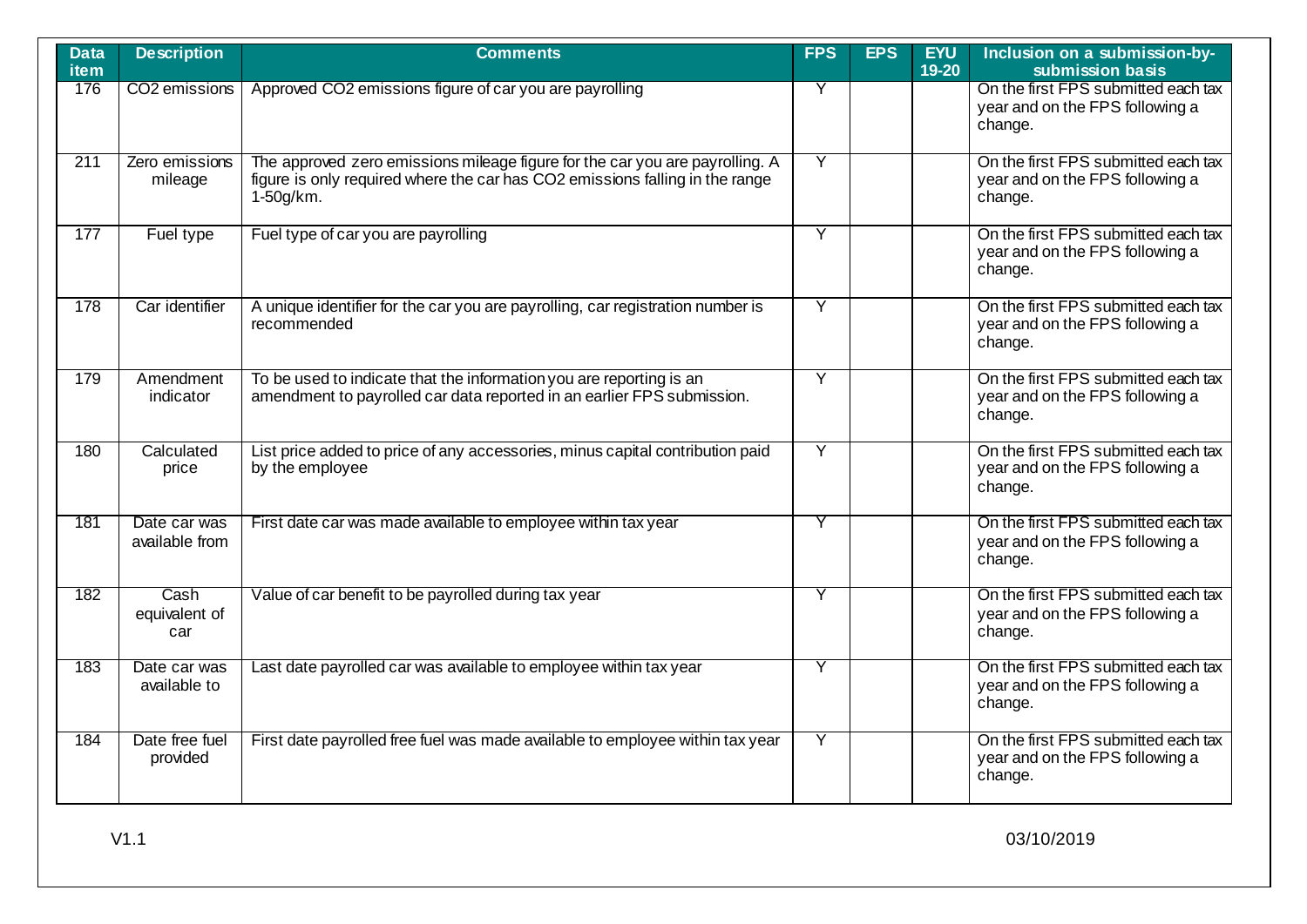| <b>Data</b><br><b>item</b> | <b>Description</b>                                                                                                                      | <b>Comments</b>                                                                                                                                                                                                                                                                                                                                                                                | <b>FPS</b>     | <b>EPS</b> | <b>EYU</b><br>19-20 | Inclusion on a submission-by-<br>submission basis                                 |
|----------------------------|-----------------------------------------------------------------------------------------------------------------------------------------|------------------------------------------------------------------------------------------------------------------------------------------------------------------------------------------------------------------------------------------------------------------------------------------------------------------------------------------------------------------------------------------------|----------------|------------|---------------------|-----------------------------------------------------------------------------------|
| 185                        | Cash<br>equivalent of<br>fuel                                                                                                           | Value of fuel benefit to be payrolled during tax year                                                                                                                                                                                                                                                                                                                                          | Y              |            |                     | On the first FPS submitted each tax<br>year and on the FPS following a<br>change. |
| 186                        | Date free fuel<br>withdrawn                                                                                                             | Last date payrolled fuel was available to employee within tax year                                                                                                                                                                                                                                                                                                                             | $\overline{Y}$ |            |                     | On the first FPS submitted each tax<br>year and on the FPS following a<br>change. |
| 61                         | Value of<br>employee<br>pension<br>contributions<br>paid under "net<br>pay<br>arrangements"<br>in pay period                            | Enter the amount of pension contributions your employee paid under 'net pay<br>arrangements' in this pay period.<br>You can find guidance on 'net pay arrangements' at<br>https://www.gov.uk/government/publications/cwg2-further-guide-to-paye-and-<br>national-insurance-contributions                                                                                                       | Ÿ              |            |                     | If applicable for this payment                                                    |
| 62                         | Items subject<br>to Class 1 NIC<br>but not taxed<br>under PAYE<br>regulations<br>excluding<br>pension<br>contributions in<br>pay period | Enter the value of items which have been included in gross earnings when<br>assessing Class 1 NICs but not taxed under PAYE, as defined in HMRC's<br>booklet CWG2 Employer Further Guide to PAYE/NICs<br>For example, charitable deductions (payroll giving), non-cash vouchers,<br>payments of employee's personal liabilities to third party such as home utility<br>bills paid by employer. | Y              |            |                     | If applicable for this payment                                                    |
| 65                         | Value of<br>employee<br>pension<br>contributions<br>that are not<br>paid under a<br>net pay<br>arrangement                              | Enter the deductions made for pension contributions that are not made under<br>'net pay arrangements' in this pay period.                                                                                                                                                                                                                                                                      | Y              |            |                     | If applicable for this payment                                                    |
| 67                         | Value of<br><b>Student Loan</b><br>repayment in<br>this pay period                                                                      | Enter the student loan deductions in this pay period.<br>You can find guidance on calculating student loans deductions at<br>https://www.gov.uk/new-employee/student-loans                                                                                                                                                                                                                     | Y              |            |                     | If applicable for this payment                                                    |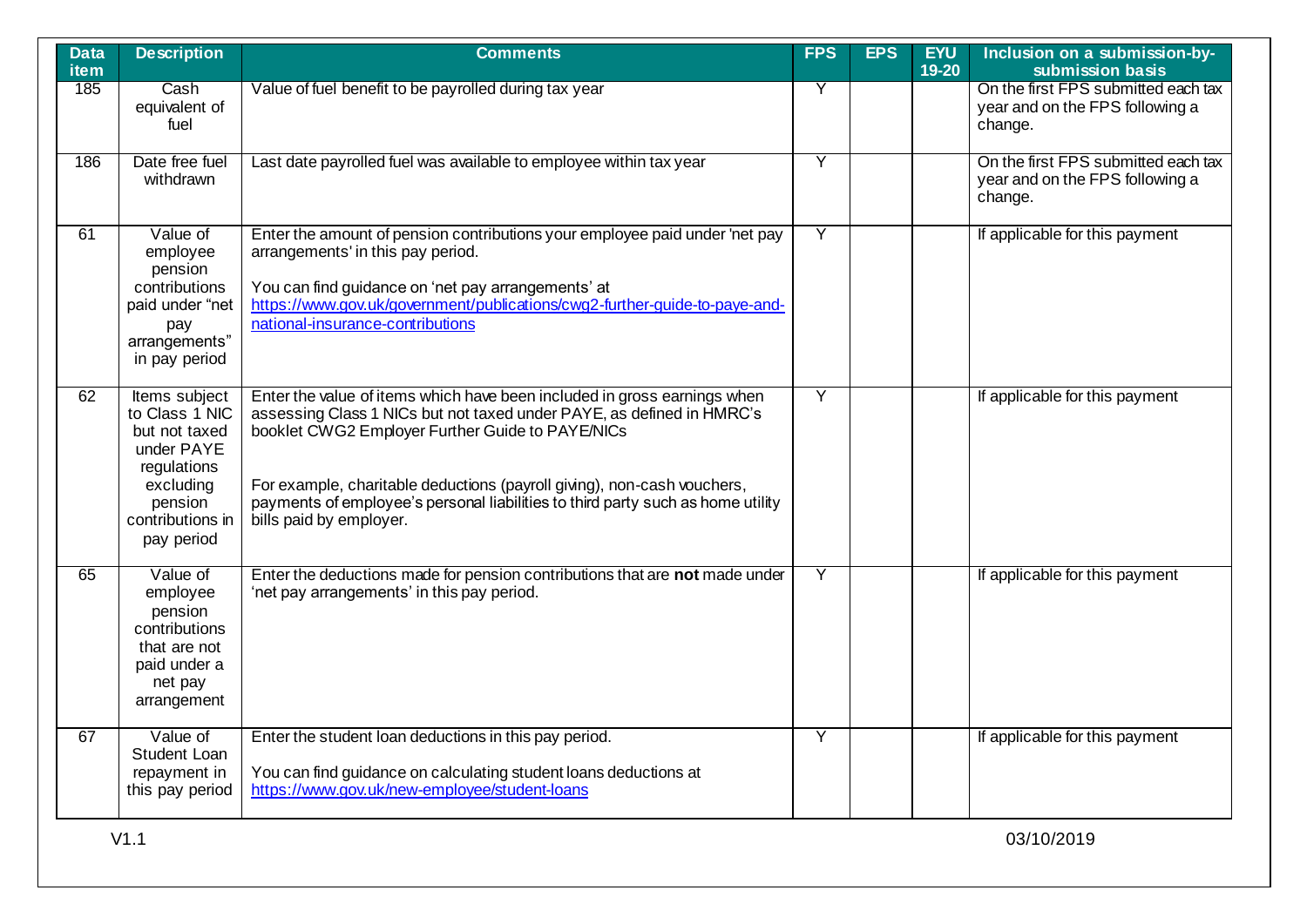| <b>Data</b><br><b>item</b> | <b>Description</b>                                                  | <b>Comments</b>                                                              | <b>FPS</b> | <b>EPS</b> | <b>EYU</b><br>$19-20$ | Inclusion on a submission-by-<br>submission basis                                      |
|----------------------------|---------------------------------------------------------------------|------------------------------------------------------------------------------|------------|------------|-----------------------|----------------------------------------------------------------------------------------|
| 192                        | <b>Student Loan</b><br>Plan Type in<br>pay period                   | Enter the plan type in use for the student loan repayment in this pay period | Y          |            |                       | If applicable for this payment                                                         |
| 195                        | Value of<br>Postgraduate<br>Loan<br>repayment in<br>this pay period | Enter the postgraduate loan deductions in this pay period.                   | Y          |            |                       | If applicable for this payment                                                         |
| 68                         | Value of tax<br>deducted or<br>refunded from<br>this payment        | Enter the numeric value of tax deducted or refunded from this payment.       | Y          |            |                       | On every employment record                                                             |
| 70                         | Value of<br>Statutory<br>Maternity pay<br>(SMP) year to<br>date     | Enter the total SMP paid in the tax year to date in this employment.         | Y          |            |                       | Once an amount sent, it must be<br>supplied for the remainder of the<br>tax year (YTD) |
| 71                         | Value of<br>Statutory<br>Paternity pay<br>(SPP) year to<br>date     | Enter the total SPP paid in the tax year to date in this employment.         | Y          |            |                       | Once an amount sent, it must be<br>supplied for the remainder of the<br>tax year (YTD) |
| 72                         | Value of<br>Statutory<br>Adoption pay<br>(SAP) year to<br>date      | Enter the total SAP paid in the tax year to date in this employment.         | Y          |            |                       | Once an amount sent, it must be<br>supplied for the remainder of the<br>tax year (YTD) |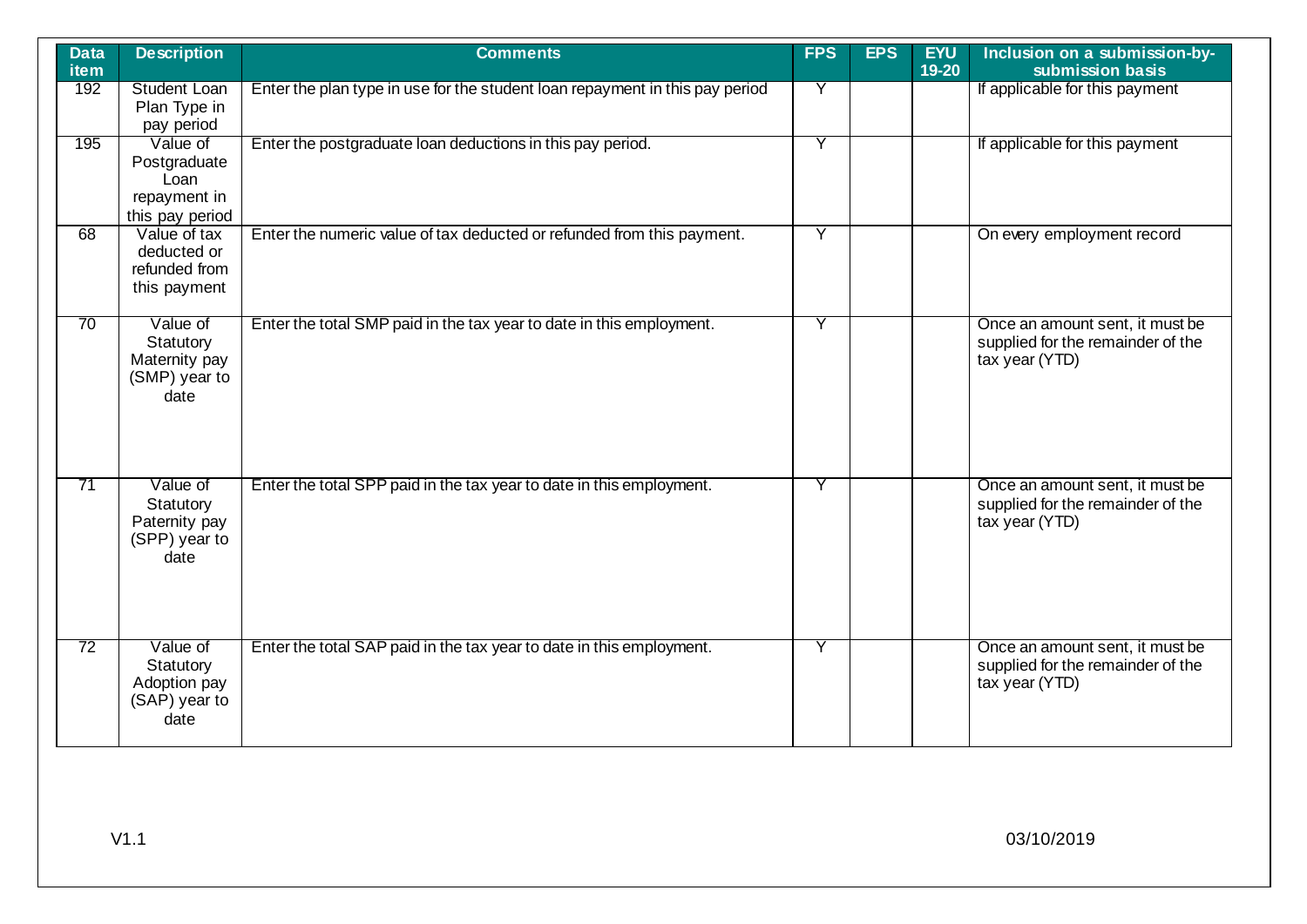| <b>Data</b><br>item                                                                                                                                      | <b>Description</b>                                                                                                                                                                                                                                                                                                                                                                                                                                                                                                                                                                                                                                                                                                                                                                       | <b>Comments</b>                                                                                                                                                                                                                                                                                                                                                                                                                             | <b>FPS</b> | <b>EPS</b> | <b>EYU</b><br>$19 - 20$ | Inclusion on a submission-by-<br>submission basis                                                                                                                                                                           |  |  |  |
|----------------------------------------------------------------------------------------------------------------------------------------------------------|------------------------------------------------------------------------------------------------------------------------------------------------------------------------------------------------------------------------------------------------------------------------------------------------------------------------------------------------------------------------------------------------------------------------------------------------------------------------------------------------------------------------------------------------------------------------------------------------------------------------------------------------------------------------------------------------------------------------------------------------------------------------------------------|---------------------------------------------------------------------------------------------------------------------------------------------------------------------------------------------------------------------------------------------------------------------------------------------------------------------------------------------------------------------------------------------------------------------------------------------|------------|------------|-------------------------|-----------------------------------------------------------------------------------------------------------------------------------------------------------------------------------------------------------------------------|--|--|--|
| 73                                                                                                                                                       | Value of<br>Shared<br>Parental pay<br>(ShPP) year to<br>date                                                                                                                                                                                                                                                                                                                                                                                                                                                                                                                                                                                                                                                                                                                             | Enter the total ShPP paid in the tax year to date in this employment.                                                                                                                                                                                                                                                                                                                                                                       | Y          |            |                         | Once an amount sent, it must be<br>supplied for the remainder of the<br>tax year (YTD)                                                                                                                                      |  |  |  |
| 212                                                                                                                                                      | Value of<br>Statutory<br>Parental<br><b>Bereavement</b><br>pay (SPBP)<br>year to date                                                                                                                                                                                                                                                                                                                                                                                                                                                                                                                                                                                                                                                                                                    | Enter the total SPBP paid in the tax year to date in this employment.                                                                                                                                                                                                                                                                                                                                                                       | Y          |            |                         | Once an amount sent, it must be<br>supplied for the remainder of the<br>tax year (YTD)                                                                                                                                      |  |  |  |
| If you are reporting more than one NI category letter for an employment, each line of contributions should only contain details relating to the relevant | Data items 79 to 143 (excluding 84A and 84B) in the list below may apply more than once for an individual who has more than one National Insurance<br>category letter during the tax year. Do not include anything for any of these data items if the employee is<br>Under age 16, or<br>Not subject to UK NICs legislation, or<br>If the payment is something which is NOT earnings for NICs purposes or is officially disregarded, for example, pension payments which are not<br>subject to NICs or<br>Is earning less than the LEL; and is earning taxable income, where the information is already being reported through the tax data items.<br>You must complete data items 79 to 143 (excluding 84A and 84B) for all employees who do not fall into the categories listed above. |                                                                                                                                                                                                                                                                                                                                                                                                                                             |            |            |                         |                                                                                                                                                                                                                             |  |  |  |
|                                                                                                                                                          | category letter.                                                                                                                                                                                                                                                                                                                                                                                                                                                                                                                                                                                                                                                                                                                                                                         |                                                                                                                                                                                                                                                                                                                                                                                                                                             |            |            |                         |                                                                                                                                                                                                                             |  |  |  |
| 79                                                                                                                                                       | National<br>Insurance<br>category letter<br>in pay period                                                                                                                                                                                                                                                                                                                                                                                                                                                                                                                                                                                                                                                                                                                                | Enter the National Insurance category letter(s) used in this pay period. You<br>can find guidance on NICs category letters at https://www.gov.uk/national-<br>insurance-rates-letters/category-letters                                                                                                                                                                                                                                      | Y          |            |                         | If applicable for this payment - if<br>multiple NI categories have been<br>used during the year, each<br>category must be shown for the<br>remainder of the year                                                            |  |  |  |
| 79A                                                                                                                                                      | Gross earnings<br>for NICs year<br>to date                                                                                                                                                                                                                                                                                                                                                                                                                                                                                                                                                                                                                                                                                                                                               | Subject to the bullet points above enter employee's total gross earnings<br>subject to NICs to date within the tax year, include pay below the lower<br>earnings limit (LEL) and above the upper earnings limit (UEL). For example,<br>an employee earning £250 every week would show £250.00 in week 1 and<br>£2500.00 in week 10. While an employee earning £5,000.00 per week would<br>show £5,000.00 (week 1) and £50,000.00 (week 10). | Y          |            |                         | Once an amount sent, it should be<br>supplied for the remainder of the<br>tax year (YTD) - if multiple NI<br>categories have been used during<br>the year, each category must be<br>shown for the remainder of the<br>year. |  |  |  |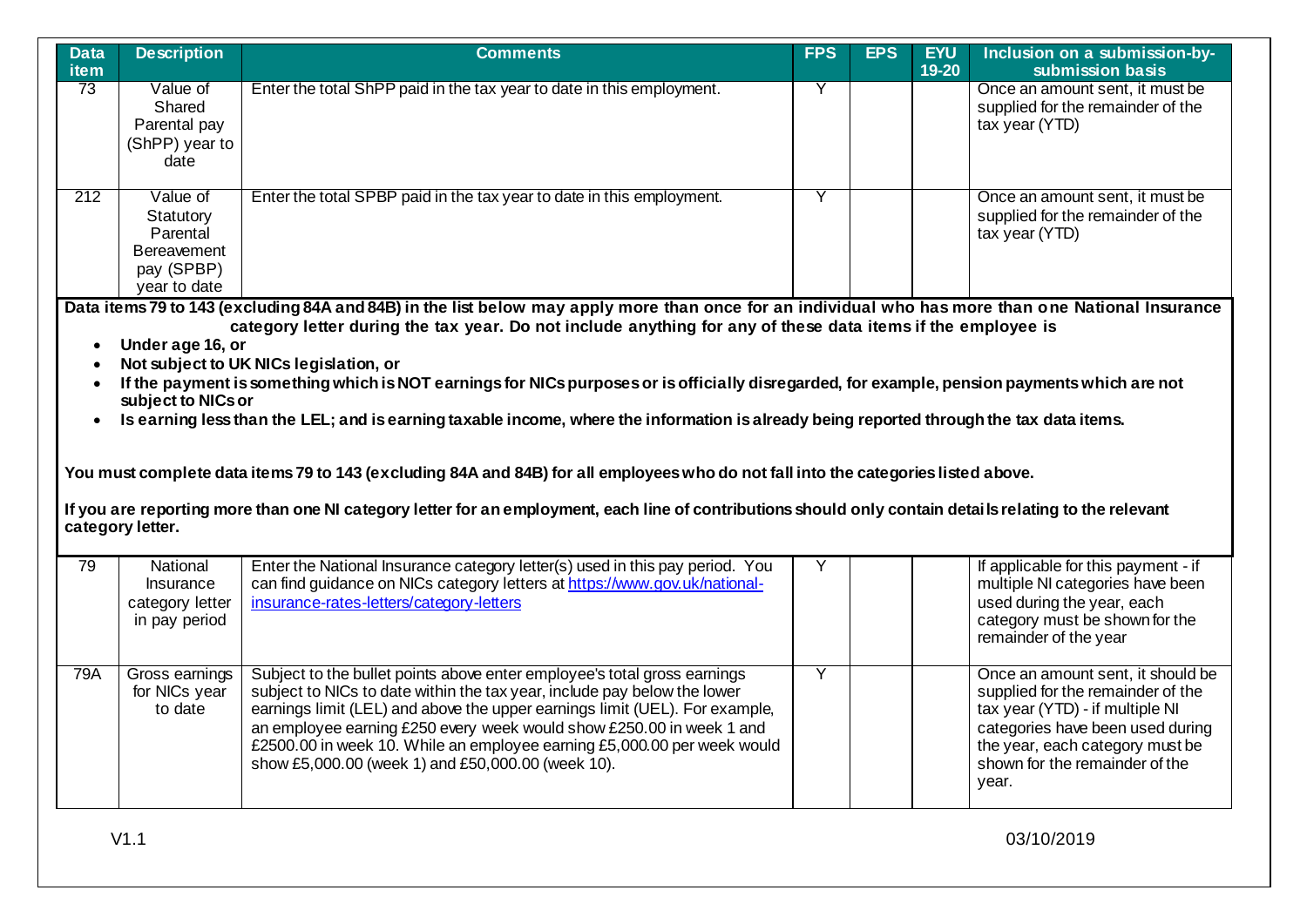| <b>Data</b><br><b>item</b> | <b>Description</b>                                                                                                               | <b>Comments</b>                                                                                                                                                                                                                                                                                                                                                                                                                                         | <b>FPS</b> | <b>EPS</b> | <b>EYU</b><br>19-20 | Inclusion on a submission-by-<br>submission basis                                                                                                                                                                                                  |
|----------------------------|----------------------------------------------------------------------------------------------------------------------------------|---------------------------------------------------------------------------------------------------------------------------------------------------------------------------------------------------------------------------------------------------------------------------------------------------------------------------------------------------------------------------------------------------------------------------------------------------------|------------|------------|---------------------|----------------------------------------------------------------------------------------------------------------------------------------------------------------------------------------------------------------------------------------------------|
| 79B                        | Gross earnings<br>for NICs in this<br>period                                                                                     | Subject to the bullet points above enter employee's total gross earnings<br>subject to NICs in this pay period, include pay below the lower earnings limit<br>(LEL) and above the upper earnings limit (UEL). For example, an employee<br>earning £250 every week would show £250.00. While an employee earning<br>£5,000.00 per week would show £5,000.                                                                                                | Y          |            |                     | If applicable for this payment - if<br>multiple NI categories have been<br>used during the year, each<br>category must be shown for the<br>remainder of the year                                                                                   |
| 82                         | Value of<br>earnings at the<br>lower earnings<br>limit year to<br>date                                                           | Enter your employee's total earnings included in gross pay for NICs at the<br>lower earnings limit (LEL) to date. This will always be a multiple of the LEL.<br>Do not include earnings that did not reach the LEL in any earnings<br>period.                                                                                                                                                                                                           | Y          |            |                     | Once an amount sent, it should be<br>supplied for the remainder of the<br>tax year (YTD) - if multiple NI<br>categories have been used during<br>the year, each category must be<br>shown for the remainder of the<br>year                         |
| 82A                        | Value of<br>earnings above<br>the lower<br>earnings limit<br>up to and<br>including the<br>primary<br>threshold year<br>to date. | Enter your employee's total earnings included in gross pay for NICs above<br>the LEL, up to and including the primary threshold (PT) to date.<br>If NICs Tables are used, the amount entered will be in whole pounds only -<br>there should be no pence. If the exact percentage method is used, the<br>amount entered will be in pounds and pence, unless earnings reach or<br>exceed the PT in which case the entry will be in whole pounds only.     | Ÿ          |            |                     | Once an amount sent, it should be<br>supplied for the remainder of the<br>tax year (YTD) - if multiple NI<br>categories have been used during<br>the year, each category must be<br>shown for the remainder of the<br>year (including 0.00 values) |
| 169                        | Value of<br>earnings above<br>the primary<br>threshold up to<br>and including<br>the upper<br>earnings limit<br>year to date     | Enter your employee's total earnings included in gross pay for NICs above<br>the PT, up to and including the upper earnings limit (UEL) to date.<br>If NICs Tables are used, the amount entered will be in whole pounds only -<br>there should be no pence. If the exact percentage method is used, the<br>amount entered will be in pounds and pence, unless earnings reach or<br>exceed the UEL in which case the entry will be in whole pounds only. | Υ          |            |                     | Once an amount sent, it should be<br>supplied for the remainder of the<br>tax year (YTD) - if multiple NI<br>categories have been used during<br>the year, each category must be<br>shown for the remainder of the<br>year (including 0.00 values) |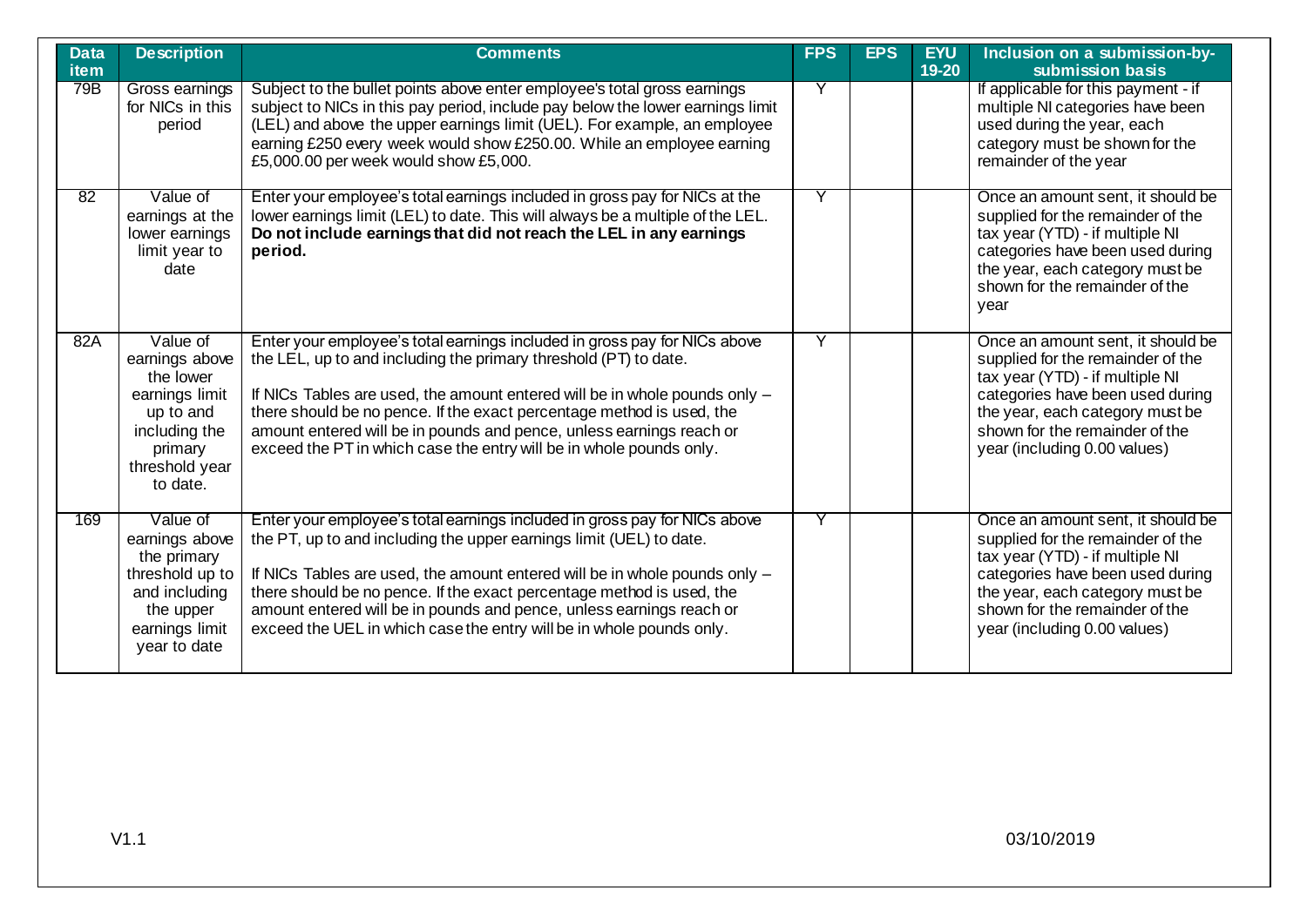| <b>Data</b><br><b>item</b> | <b>Description</b>                                         | <b>Comments</b>                                                                                                                                                                                                                                                                                                                                                                                                                                                                                                                                                                                                                                                                        | <b>FPS</b> | <b>EPS</b> | <b>EYU</b><br>19-20 | Inclusion on a submission-by-<br>submission basis                                                                                                                                                                                                  |
|----------------------------|------------------------------------------------------------|----------------------------------------------------------------------------------------------------------------------------------------------------------------------------------------------------------------------------------------------------------------------------------------------------------------------------------------------------------------------------------------------------------------------------------------------------------------------------------------------------------------------------------------------------------------------------------------------------------------------------------------------------------------------------------------|------------|------------|---------------------|----------------------------------------------------------------------------------------------------------------------------------------------------------------------------------------------------------------------------------------------------|
| 84A                        | Director's NIC<br>and method of<br>calculation             | If a payment of earnings is made to a company director you must enter either<br>'AN' or 'AL' to indicate which method of calculation has been used to<br>calculate NICs:<br>• enter 'AN' if you have applied an annual or pro-rata annual earnings<br>period when calculating NICs<br>enter 'AL' if you have used the alternative method<br>$\bullet$<br>See booklet CA44 for detailed information about paying National Insurance<br>contributions (NICs) for company directors<br>https://www.gov.uk/government/publications/ca44-national-insurance-for-<br>company-directors<br>Do not make an entry if a payment of earnings is made to someone<br>other than a company director. | Y          |            |                     | If applicable for this payment                                                                                                                                                                                                                     |
| 84B                        | Tax Week No.<br>of<br>appointment of<br>director           | If the payment of earnings is made to a company director who was appointed<br>after week 1 of the current tax year, enter the tax week number the director<br>was appointed.                                                                                                                                                                                                                                                                                                                                                                                                                                                                                                           | Y          |            |                     | To be sent once during the tax year<br>the directorship began (if<br>applicable)                                                                                                                                                                   |
| 86A                        | Total of<br>employer NI<br>contributions in<br>this period | Enter the total of employer's Class 1 NICs payable in this pay period.                                                                                                                                                                                                                                                                                                                                                                                                                                                                                                                                                                                                                 | Ÿ          |            |                     | If applicable for this payment - if<br>multiple NI categories have been<br>used during the year, each<br>category must be shown for the<br>remainder of the year (including<br>$0.00$ values)                                                      |
| 86Aa                       | Total of<br>employer NI<br>contributions<br>year to date   | Enter the total of employer's Class 1 NICs payable year to date.                                                                                                                                                                                                                                                                                                                                                                                                                                                                                                                                                                                                                       | Ÿ          |            |                     | Once an amount sent, it should be<br>supplied for the remainder of the<br>tax year (YTD) - if multiple NI<br>categories have been used during<br>the year, each category must be<br>shown for the remainder of the<br>year (including 0.00 values) |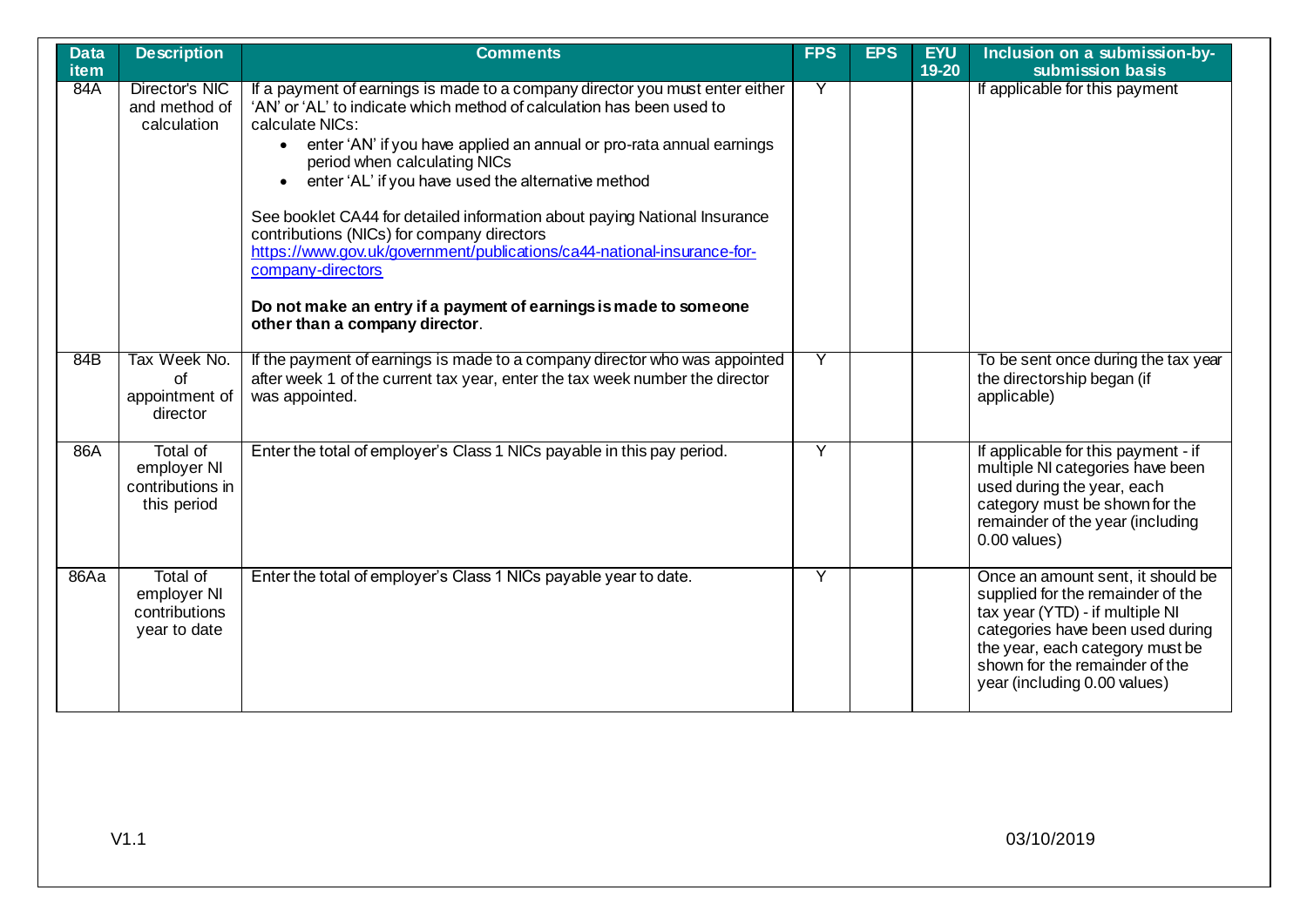| <b>Data</b><br>item                                                                                                                                                                                                                                                                                                                                                                                                                                                                                                                                                                                                           | <b>Description</b>                                                                | <b>Comments</b>                                                                                                                                                                                                                                                                                                          | <b>FPS</b> | <b>EPS</b> | <b>EYU</b><br>$19 - 20$ | Inclusion on a submission-by-<br>submission basis                                                                                                                                                                                                  |  |  |
|-------------------------------------------------------------------------------------------------------------------------------------------------------------------------------------------------------------------------------------------------------------------------------------------------------------------------------------------------------------------------------------------------------------------------------------------------------------------------------------------------------------------------------------------------------------------------------------------------------------------------------|-----------------------------------------------------------------------------------|--------------------------------------------------------------------------------------------------------------------------------------------------------------------------------------------------------------------------------------------------------------------------------------------------------------------------|------------|------------|-------------------------|----------------------------------------------------------------------------------------------------------------------------------------------------------------------------------------------------------------------------------------------------|--|--|
| 86B                                                                                                                                                                                                                                                                                                                                                                                                                                                                                                                                                                                                                           | <b>Employees</b><br>contributions<br>due on all<br>earnings in this<br>pay period | Enter the total employee's NICs payable in this pay period                                                                                                                                                                                                                                                               | Y          |            |                         | If applicable for this payment - if<br>multiple NI categories have been<br>used during the year, each<br>category must be shown for the<br>remainder of the year (including<br>$0.00$ values)                                                      |  |  |
| 86Ba                                                                                                                                                                                                                                                                                                                                                                                                                                                                                                                                                                                                                          | Employees<br>contributions<br>due on all<br>earnings year<br>to date              | Enter the total employee's NICs payable year to date.                                                                                                                                                                                                                                                                    | Y          |            |                         | Once an amount sent, it should be<br>supplied for the remainder of the<br>tax year (YTD) - if multiple NI<br>categories have been used during<br>the year, each category must be<br>shown for the remainder of the<br>year (including 0.00 values) |  |  |
| You can only use an EYU for the tax years where you operated PAYE in real time using FPSs and EPSs.<br>If you are correcting an error in a previous tax year when you used FPSs and EPSs, your EYU should only record the difference between what you had<br>originally submitted and what the figure should be.<br>For example, if you recorded £100 too little pay on an employee's payroll record, the EYU should show '+£100'. You can only amend year to date data on an<br>EYU.<br>If you need to submit more than one EYU, each submission must only show the amount of the amendment from the last figures submitted. |                                                                                   |                                                                                                                                                                                                                                                                                                                          |            |            |                         |                                                                                                                                                                                                                                                    |  |  |
| show '-£500'.                                                                                                                                                                                                                                                                                                                                                                                                                                                                                                                                                                                                                 |                                                                                   | For example, if you submit a year to date figure of £10,000 for pay on your last FPS for the year, then realise that the figure should have been £12,000, you<br>will submit an EYU to show '+£2,000'. If you then realise that the actual figure should have been £11,500, you must then submit a second EYU which will |            |            |                         |                                                                                                                                                                                                                                                    |  |  |
| 128                                                                                                                                                                                                                                                                                                                                                                                                                                                                                                                                                                                                                           | National<br>Insurance<br>Category<br>Letter                                       | Enter the category letter with the correct year to date National Insurance data<br>for that category letter                                                                                                                                                                                                              |            |            | Υ                       | If applicable for this payment                                                                                                                                                                                                                     |  |  |
|                                                                                                                                                                                                                                                                                                                                                                                                                                                                                                                                                                                                                               |                                                                                   |                                                                                                                                                                                                                                                                                                                          |            |            |                         |                                                                                                                                                                                                                                                    |  |  |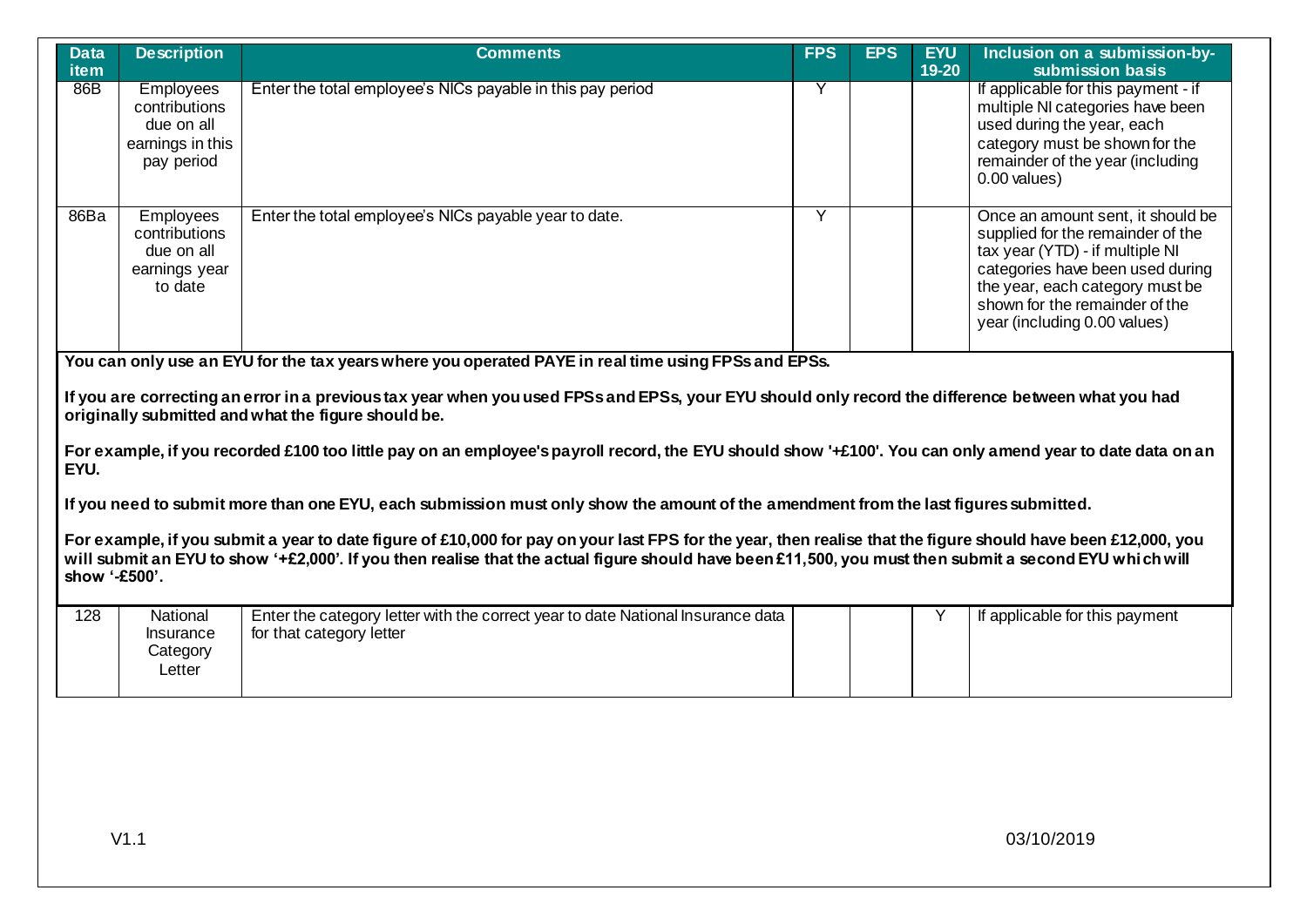| <b>Data</b><br><b>item</b> | <b>Description</b>                                                                                                    | <b>Comments</b>                                                                                                                                                                                                                                                                                                                                                                           | <b>FPS</b> | <b>EPS</b> | <b>EYU</b><br>19-20 | Inclusion on a submission-by-<br>submission basis |
|----------------------------|-----------------------------------------------------------------------------------------------------------------------|-------------------------------------------------------------------------------------------------------------------------------------------------------------------------------------------------------------------------------------------------------------------------------------------------------------------------------------------------------------------------------------------|------------|------------|---------------------|---------------------------------------------------|
| 129                        | Gross earnings<br>for NICs                                                                                            | Enter the difference between the last reported figure and what the figure<br>should be, if you have previously amended this figure it is the difference<br>between the amended total and what the figures should be. You will have to<br>do this for each category letter you are correcting and any new category<br>letters you are adding.                                              |            |            | Y                   | If applicable for this payment                    |
|                            |                                                                                                                       | For an example, see 'Taxable pay' at 120.                                                                                                                                                                                                                                                                                                                                                 |            |            |                     |                                                   |
| 130                        | Value of<br>earnings at<br>Lower<br>Earnings Limit<br>(LEL)                                                           | Enter the difference between the last reported figure and what the figure<br>should be, if you have previously amended this figure it is the difference<br>between the amended total and what the figures should be. You will have to<br>do this for each category letter you are correcting and any new category<br>letters you are adding.<br>For an example, see 'Taxable pay' at 120. |            |            | Y                   | If applicable for this payment                    |
| 131                        | Value of<br>Earnings from<br><b>LEL</b> to Primary<br>Threshold                                                       | Enter the difference between the last reported figure and what the figure<br>should be, if you have previously amended this figure it is the difference<br>between the amended total and what the figures should be. You will have to<br>do this for each category letter you are correcting and any new category<br>letters you are adding.<br>For an example, see 'Taxable pay' at 120. |            |            | Υ                   | If applicable for this payment                    |
| 170                        | Value of<br>Earnings from<br>the Primary<br>Threshold up<br>to and<br>including the<br>Upper<br><b>Earnings Limit</b> | Enter the difference between the last reported figure and what the figure<br>should be, if you have previously amended this figure it is the difference<br>between the amended total and what the figures should be. You will have to<br>do this for each category letter you are correcting and any new category<br>letters you are adding.<br>For an example, see 'Taxable pay' at 120. |            |            | Y                   | If applicable for this payment                    |
| 134                        | Total of<br>employer NI<br>Contributions                                                                              | Enter the difference between the last reported figure and what the figure<br>should be, if you have previously amended this figure it is the difference<br>between the amended total and what the figures should be. You will have to<br>do this for each category letter you are correcting and any new category<br>letters you are adding.<br>For an example, see 'Taxable pay' at 120. |            |            | Y                   | If applicable for this payment                    |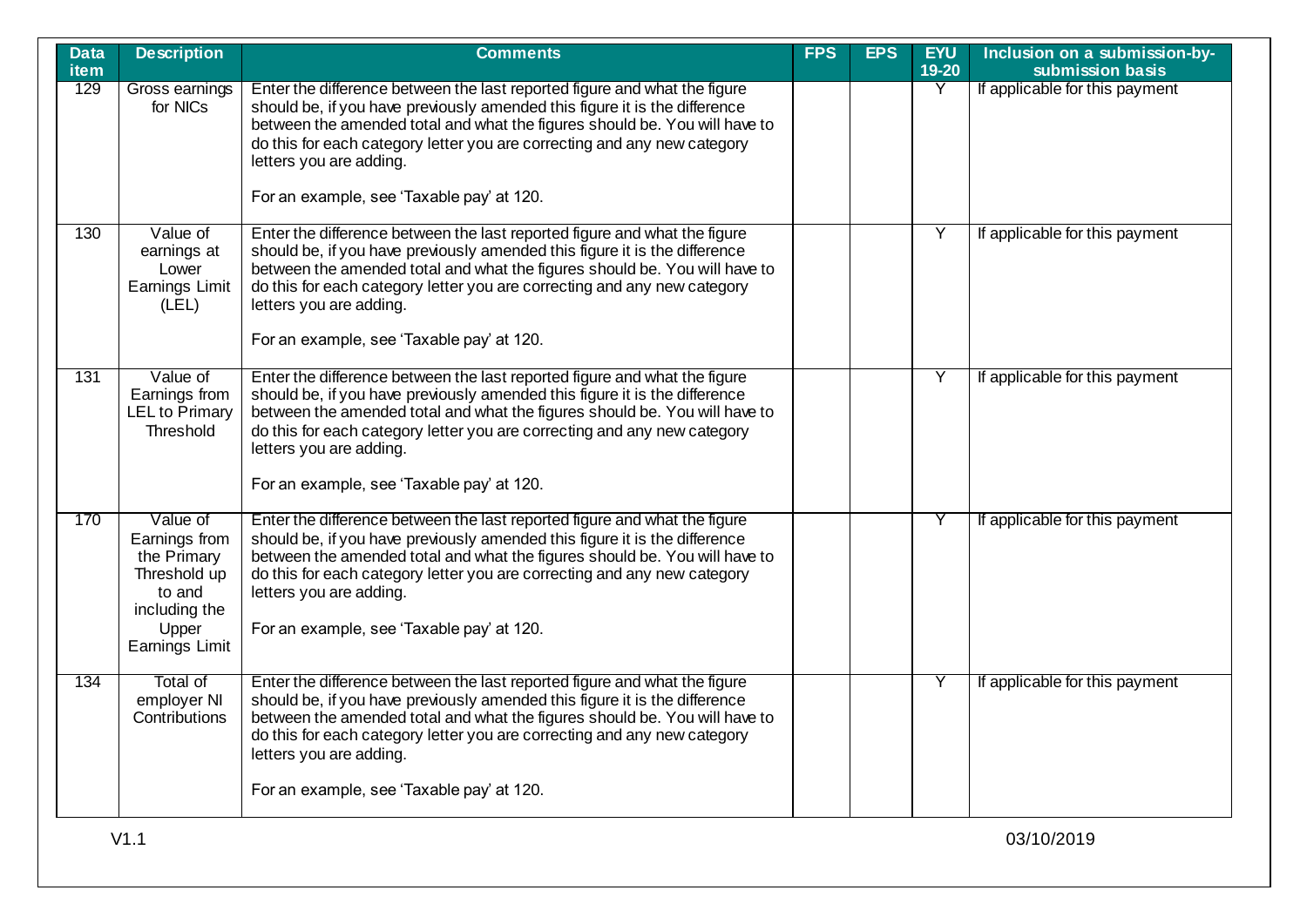| <b>Data</b><br><b>item</b> | <b>Description</b>                                      | <b>Comments</b>                                                                                                                                                                                                                                                                                                                                                                                                                                                                                                                                                         | <b>FPS</b>     | <b>EPS</b> | <b>EYU</b><br>$19-20$ | Inclusion on a submission-by-<br>submission basis |
|----------------------------|---------------------------------------------------------|-------------------------------------------------------------------------------------------------------------------------------------------------------------------------------------------------------------------------------------------------------------------------------------------------------------------------------------------------------------------------------------------------------------------------------------------------------------------------------------------------------------------------------------------------------------------------|----------------|------------|-----------------------|---------------------------------------------------|
| 135                        | <b>Employees</b><br>contributions<br>due on<br>earnings | Enter the difference between the last reported figure and what the figure<br>should be, if you have previously amended this figure it is the difference<br>between the amended total and what the figures should be. You will have to<br>do this for each category letter you are correcting and any new category<br>letters you are adding.<br>For an example, see 'Taxable pay' at 120.                                                                                                                                                                               |                |            | Y                     | If applicable for this payment                    |
| 143                        | NIC refund                                              | If there is a negative amount of Employee NICs on the EYU:<br>1. Enter 'Yes'<br>a. if there is an overpayment of Employee NICs that has been<br>refunded to the employee, or<br>b. to confirm that the EYU is to amend a previous submission<br>but no refund of Employee NICs is due.<br>2. Enter 'No' if there is an overpayment of Employee NICs that has not<br>been refunded to the employee.                                                                                                                                                                      |                |            | Y                     | If applicable for this payment                    |
| $\overline{118}$           | <b>BACS</b> hash<br>code                                | Employers paying their staff via Bacs using their own Service User Number<br>(SUN) either directly using Bacs Approved Solution Software or indirectly via<br>a Bacs Approved Bureau are required to include a cross reference (hash) in<br>both the RTI submission and the standard 18 payment instruction. Employers<br>who use Extended Transmission Service (ETS) or SwiftNet Transmission<br>Service (STS), to submit Standard 18 payment instructions should also<br>include a hash in the Standard 18.                                                           | $\overline{Y}$ |            |                       | On every employment record (if<br>applicable)     |
| 120                        | Taxable pay                                             | Enter the difference between the last reported figure and what the figure<br>should be, if you have previously amended this figure it is the difference<br>between the amended total and what the figures should be.<br>For example, if you submit a year to date figure of £10,000 for pay on your<br>last FPS for the year, then realise that the figure should have been £12,000,<br>you will submit an EYU to show '+£2,000'. If you then realise that the actual<br>figure should have been £11,500, you must then submit a second EYU which<br>will show '-£500'. |                |            | Y                     | If applicable for this payment                    |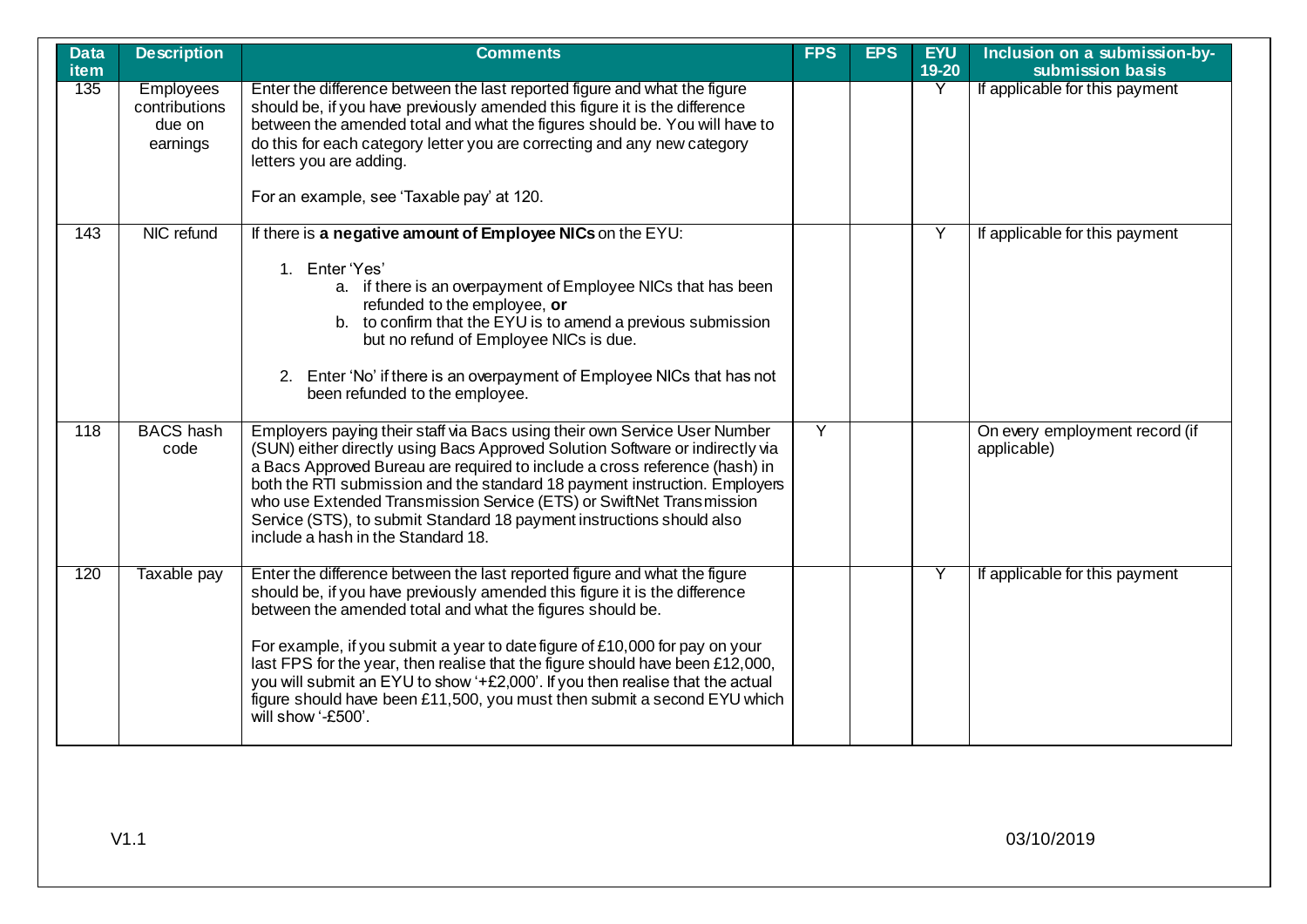| Data<br>item | <b>Description</b>                                                                                          | <b>Comments</b>                                                                                                                                                                                                                                                   | <b>FPS</b> | <b>EPS</b> | <b>EYU</b><br>19-20     | Inclusion on a submission-by-<br>submission basis |
|--------------|-------------------------------------------------------------------------------------------------------------|-------------------------------------------------------------------------------------------------------------------------------------------------------------------------------------------------------------------------------------------------------------------|------------|------------|-------------------------|---------------------------------------------------|
| 165          | Value of<br>benefits taxed<br>via payroll                                                                   | Enter the difference between the last reported figure and what the figure<br>should be, if you have previously amended this figure it is the difference<br>between the amended total and what the figures should be.<br>For an example, see 'Taxable pay' at 120. |            |            | $\overline{\mathsf{Y}}$ | If applicable for this payment                    |
| 160          | Value of<br>employee<br>pension<br>contributions<br>paid under 'net<br>pay<br>arrangements                  | Enter the difference between the last reported figure and what the figure<br>should be, if you have previously amended this figure it is the difference<br>between the amended total and what the figures should be.<br>For an example, see 'Taxable pay' at 120. |            |            | Y                       | If applicable for this payment                    |
| 161          | Value of<br>employee<br>pension<br>contributions<br>that are not<br>paid under 'net<br>pay<br>arrangements' | Enter the difference between the last reported figure and what the figure<br>should be, if you have previously amended this figure it is the difference<br>between the amended total and what the figures should be.<br>For an example, see 'Taxable pay' at 120. |            |            | Y                       | If applicable for this payment                    |
| 121          | Tax                                                                                                         | Enter the difference between the last reported figure and what the figure<br>should be, if you have previously amended this figure it is the difference<br>between the amended total and what the figures should be.<br>For an example, see 'Taxable pay' at 120. |            |            | Y                       | If applicable for this payment                    |
| 122          | Student Ioan<br>repayments                                                                                  | Enter the difference between the last reported figure and what the figure<br>should be, if you have previously amended this figure it is the difference<br>between the amended total and what the figures should be.<br>For an example, see 'Taxable pay' at 120. |            |            | Y                       | If applicable for this payment                    |
| 196          | Value of<br>Postgraduate<br>Loan<br>repayment                                                               | Enter the difference between the last reported figure and what the figure<br>should be, if you have previously amended this figure it is the difference<br>between the amended total and what the figures should be.<br>For an example, see 'Taxable pay' at 120. |            |            | Y                       | If applicable for this payment                    |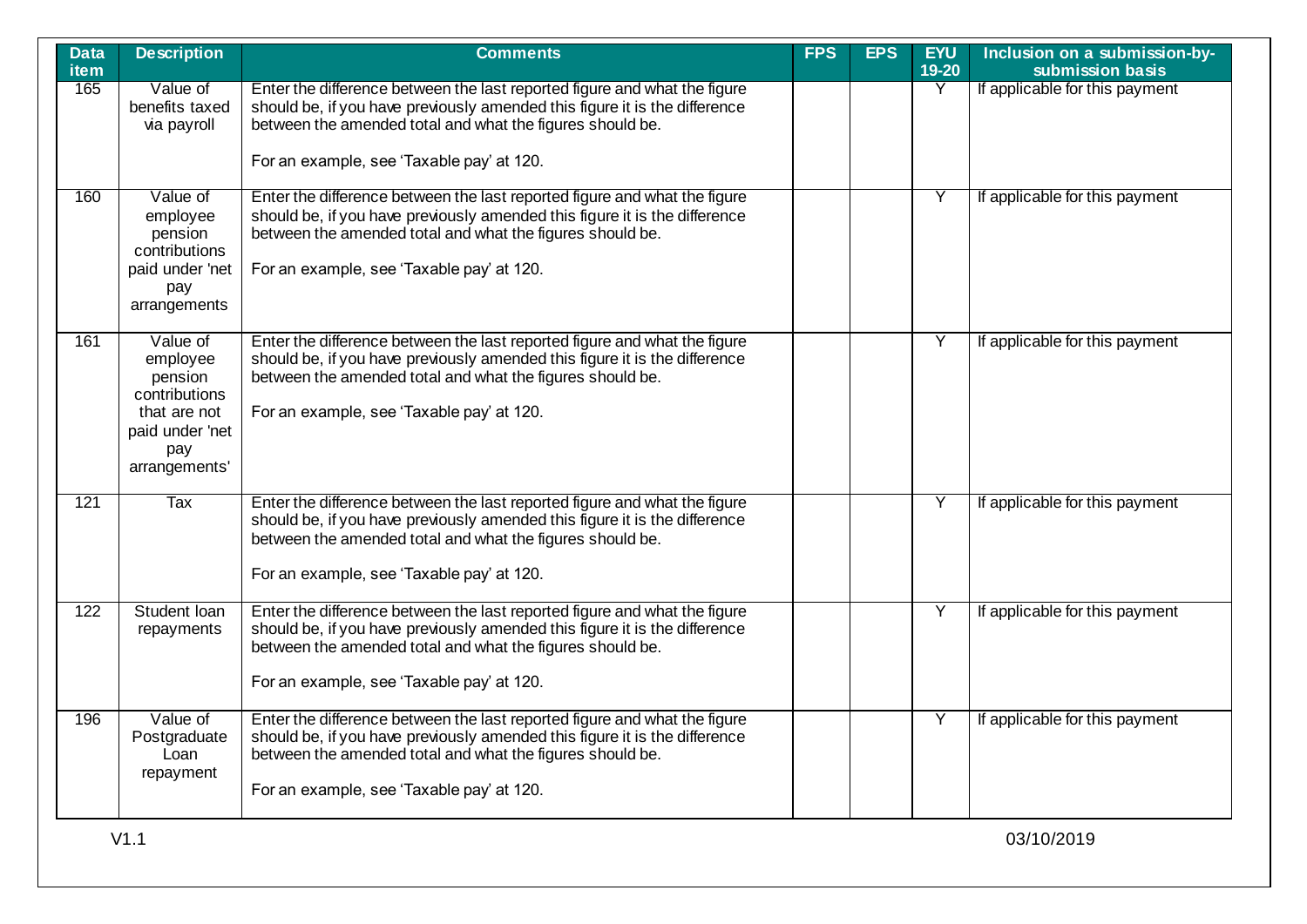| <b>Data</b><br>item | <b>Description</b>                                                  | <b>Comments</b>                                                                                                                                                                                                                                                                                        | <b>FPS</b> | <b>EPS</b> | <b>EYU</b><br>19-20 | Inclusion on a submission-by-<br>submission basis |
|---------------------|---------------------------------------------------------------------|--------------------------------------------------------------------------------------------------------------------------------------------------------------------------------------------------------------------------------------------------------------------------------------------------------|------------|------------|---------------------|---------------------------------------------------|
| 124                 | Value of<br>Statutory<br><b>Maternity Pay</b><br>(SMP)              | Enter the difference between the last reported figure and what the figure<br>should be, if you have previously amended this figure it is the difference<br>between the amended total and what the figures should be.<br>For an example, see 'Taxable pay' at 120.                                      |            |            | Y                   | If applicable for this payment                    |
| 125                 | Value of<br>Ordinary<br>Statutory<br><b>Paternity Pay</b><br>(OSPP) | Enter the difference between the last reported figure and what the figure<br>should be, if you have previously amended this figure it is the difference<br>between the amended total and what the figures should be.<br>For an example, see 'Taxable pay' at 120.                                      |            |            |                     | If applicable for this payment                    |
| 126                 | Value of<br>Statutory<br><b>Adoption Pay</b><br>(SAP)               | Enter the difference between the last reported figure and what the figure<br>should be, if you have previously amended this figure it is the difference<br>between the amended total and what the figures should be.<br>For an example, see 'Taxable pay' at 120.                                      |            |            | Y                   | If applicable for this payment                    |
| 127                 | Value of<br>Shared<br>Parental pay<br>(ShPP)                        | Enter the difference between the last reported figure and what the figure<br>should be, if you have previously amended this figure it is the difference<br>between the amended total and what the figures should be.<br>For an example, see 'Taxable pay' at 120.                                      |            |            | Y                   | If applicable for this payment                    |
| 208                 | Off-Payroll<br><b>Worker Subject</b><br>to 2020 Rules               | If "Yes" then do not make or report any student loan or postgraduate loan<br>deductions, the worker will not be entitled to statutory payments (SSP, SMP,<br>SPP, ShPP or SPBP) and is not subject to auto-enrolment into a workplace<br>pension.                                                      | Y          |            |                     | If applicable for this payment                    |
| 145                 | Occpen<br>indicator                                                 | Indicate 'Yes' for the first and every payment of pension or income provided<br>from registered pension schemes (including annuities, income from<br>drawdown arrangements, trivial commutation payments, flexibly accessed<br>pensions or an uncrystallised funds pension lump sum) to an individual. | Υ          |            |                     | On every employment record (if<br>applicable)     |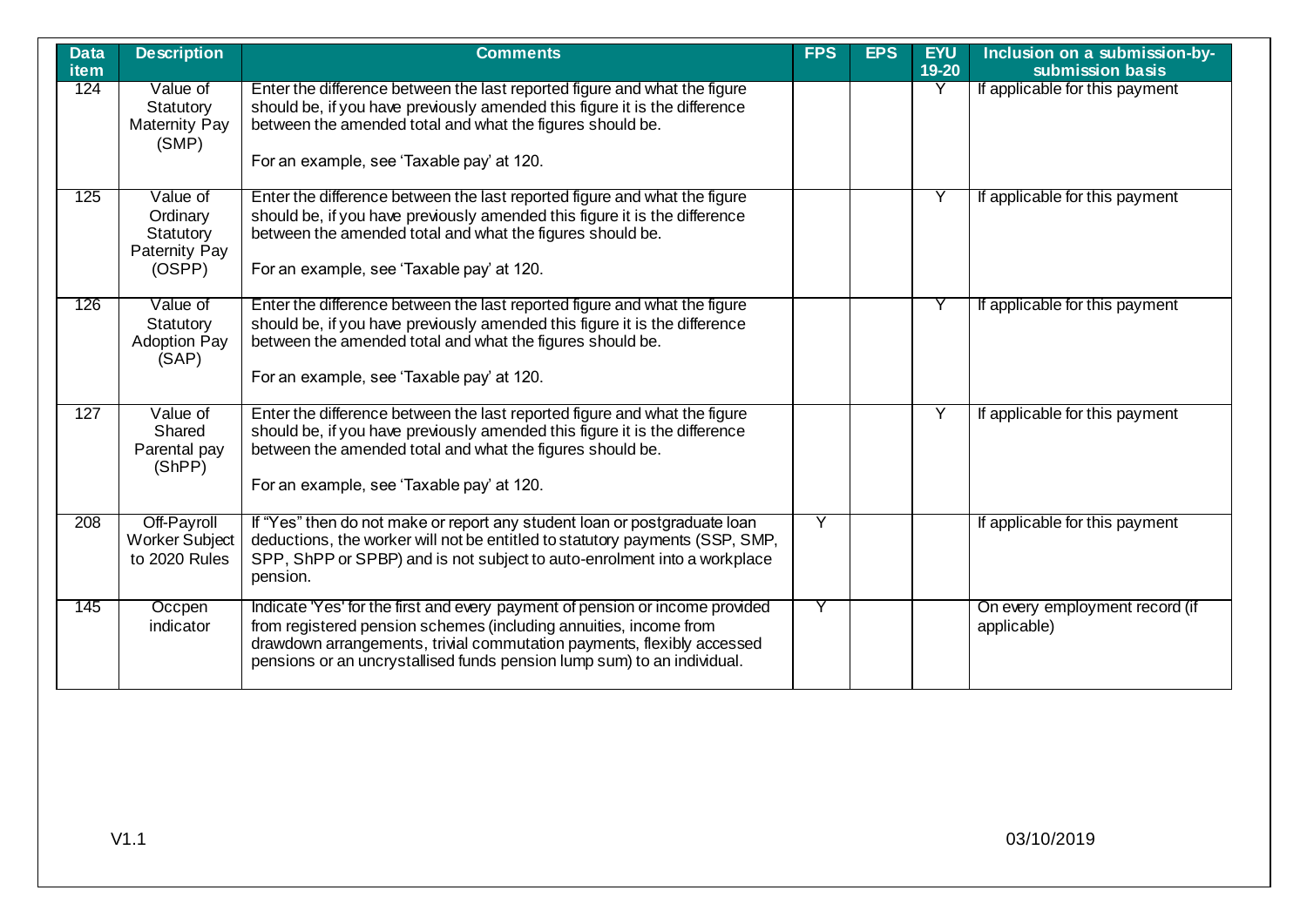| <b>Data</b><br><b>item</b> | <b>Description</b>                                                                                          | <b>Comments</b>                                                                                                                                                                                                                                                                                                                                                                            | <b>FPS</b> | <b>EPS</b> | <b>EYU</b><br>$19-20$ | Inclusion on a submission-by-<br>submission basis                                      |
|----------------------------|-------------------------------------------------------------------------------------------------------------|--------------------------------------------------------------------------------------------------------------------------------------------------------------------------------------------------------------------------------------------------------------------------------------------------------------------------------------------------------------------------------------------|------------|------------|-----------------------|----------------------------------------------------------------------------------------|
| 146                        | Trivial<br>commutation<br>payment type                                                                      | Type of lump sum paid in place of small pension (other than lump sum death<br>benefits and on serious ill-health).<br>Indicate one of the following:<br>A) Trivial commutation lump sum (TCLS)<br>Small pot lump sum payments from personal pension schemes<br>B)<br>Small pot lump sum payments from occupational pension schemes<br>C)<br>If 146 is completed you must also complete 148 | Y          |            | Y                     | If applicable for this payment                                                         |
| 147                        | Payment to a<br>non individual                                                                              | Indicate 'Yes' where payments are made to a body, such as personal<br>representative, trustee or corporate organisation.<br>https://www.gov.uk/guidance/paying-a-company-pension-or-annuity-through-<br>your-payroll                                                                                                                                                                       | Y          |            | Υ                     | If applicable for this payment                                                         |
| 148                        | Trivial<br>commutation<br>payment                                                                           | Enter the total amount of lump sum paid. You must also enter the taxable<br>element of this amount in the 'taxable pay to date' and the 'taxable pay in this<br>period' fields, and any non-taxable amount in the 'non tax or NIC payment'<br>field.                                                                                                                                       | Y          |            | Υ                     | If applicable for this payment                                                         |
| 149                        | Value of<br>benefits taxed<br>via payroll year<br>to date                                                   | Enter the value of benefits in kind on which PAYE has been operated, via the<br>payroll, to date in this employment within the tax year.                                                                                                                                                                                                                                                   | Ÿ          |            |                       | Once an amount sent, it must be<br>supplied for the remainder of the<br>tax year (YTD) |
| 150                        | Value of<br>employee<br>pension<br>contributions<br>paid under "net<br>pay<br>arrangements"<br>year to date | Enter the amount of pension contributions your employee paid under 'net pay<br>arrangements' to date in this employment within the tax year.                                                                                                                                                                                                                                               | Y          |            |                       | Once an amount sent, it must be<br>supplied for the remainder of the<br>tax year (YTD) |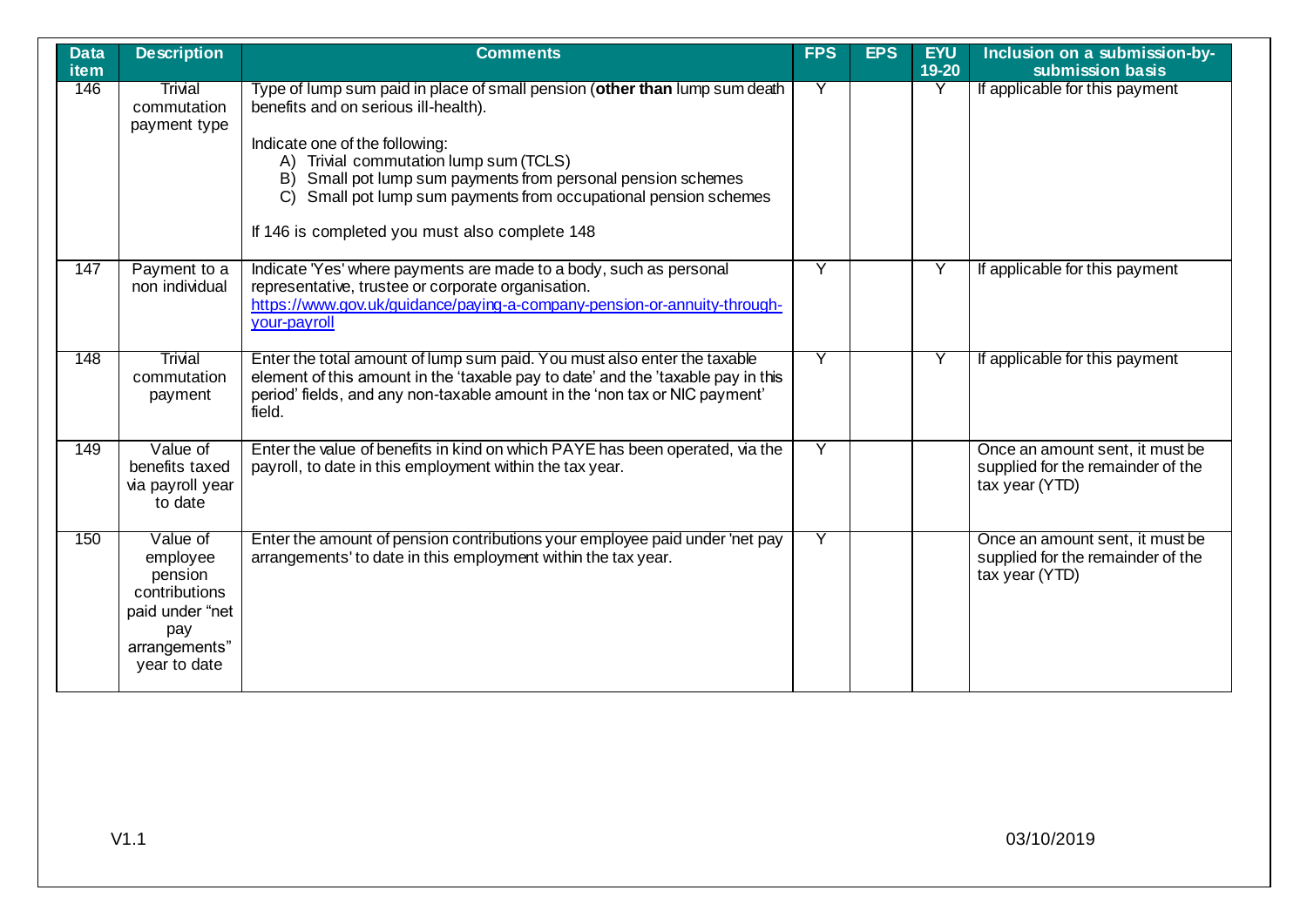| <b>Data</b><br>item | <b>Description</b>                                                                                                         | <b>Comments</b>                                                                                                                                                                                                                                                                            | <b>FPS</b> | <b>EPS</b> | <b>EYU</b><br>19-20 | Inclusion on a submission-by-<br>submission basis                                      |
|---------------------|----------------------------------------------------------------------------------------------------------------------------|--------------------------------------------------------------------------------------------------------------------------------------------------------------------------------------------------------------------------------------------------------------------------------------------|------------|------------|---------------------|----------------------------------------------------------------------------------------|
| 151                 | Value of<br>employee<br>pension<br>contributions<br>that are not<br>paid under a<br>net pay<br>arrangement<br>year to date | Enter the deductions made for pension contributions that are not made under<br>'net pay arrangements' to date in this employment within the tax year.                                                                                                                                      | Y          |            |                     | Once an amount sent, it must be<br>supplied for the remainder of the<br>tax year (YTD) |
| 152                 | On strike                                                                                                                  | Indicate 'Yes' if your employee's pay in this pay period has been reduced due<br>to being on strike.                                                                                                                                                                                       | Y          |            |                     | If applicable for this payment                                                         |
| 153                 | Unpaid<br>absence                                                                                                          | Do not complete this field at present                                                                                                                                                                                                                                                      | Y          |            |                     | Do not complete this field at<br>present                                               |
| 168                 | Flexibly<br>accessing<br>pension rights                                                                                    | Indicate 'Yes' if any part of the payment is the employee flexibly accessing<br>their pension. This includes payment of a flexi-access drawdown pension or<br>an uncrystallised funds pension lump sum.<br>If 168 is completed you must also complete either one or both of 173 and<br>174 | Y          |            | $\overline{Y}$      | If applicable for this payment                                                         |
| 171                 | <b>Pension Death</b><br><b>Benefit</b>                                                                                     | Indicate 'Yes' if any part of the payment is a lump sum death benefit, or a<br>death benefit paid as drawdown, an annuity or pension.<br>If 171 is completed you must also complete either one or both of 173 and 174                                                                      | Ÿ          |            | Y                   | If applicable for this payment                                                         |
| 172                 | Serious ill<br>health lump<br>sum indicator                                                                                | Indicate 'Yes' if any part of the payment is a serious ill-health lump sum<br>payment.<br>If 172 is completed you must also complete either one or both of 173 and 174                                                                                                                     | Y          |            |                     | If applicable for this payment                                                         |
| 173                 | Flexible<br>drawdown<br>taxable<br>payment                                                                                 | Enter the taxable element of any payment under 168, 171 and 172.<br>You must also include this amount in the 'taxable pay to date' and the<br>'taxable pay in this period' fields.                                                                                                         | Ÿ          |            | Y                   | If applicable for this payment                                                         |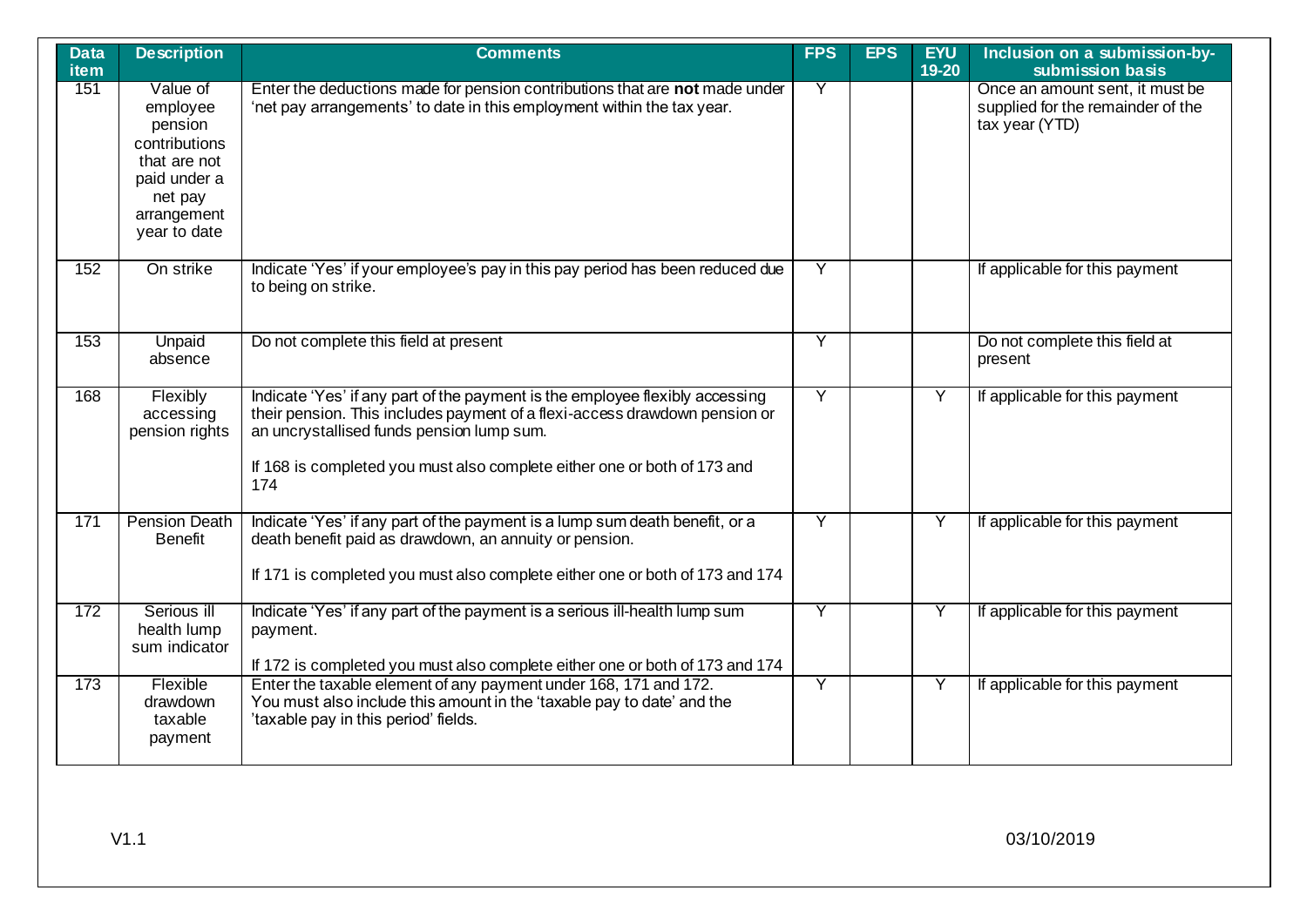| <b>Data</b><br><b>item</b> | <b>Description</b>                                                                                                                                                            | <b>Comments</b>                                                                                                                                                                                                                                                                                                                                                                                                                                                    | <b>FPS</b> | <b>EPS</b> | <b>EYU</b><br>19-20 | Inclusion on a submission-by-<br>submission basis                            |  |  |  |
|----------------------------|-------------------------------------------------------------------------------------------------------------------------------------------------------------------------------|--------------------------------------------------------------------------------------------------------------------------------------------------------------------------------------------------------------------------------------------------------------------------------------------------------------------------------------------------------------------------------------------------------------------------------------------------------------------|------------|------------|---------------------|------------------------------------------------------------------------------|--|--|--|
| 174                        | Flexible<br>drawdown non-<br>taxable<br>payment                                                                                                                               | Enter the non-taxable element of any payment under 168, 171 and 172.<br>You must also include this amount in the 'non tax or NIC payment' field 58A.                                                                                                                                                                                                                                                                                                               | Y          |            | Y                   | If applicable for this payment                                               |  |  |  |
| 197                        | Amount of Part<br>7A Disguised<br>Remuneration<br>income                                                                                                                      | Enter the amount of Part 7A (Disguised Remuneration) income - the<br>employee should have informed you of this amount. This amount should be<br>treated as taxable pay and must therefore also be included in other<br>applicable Data Items such 58, 41A, 59 (if applicable), 79A and 79B.                                                                                                                                                                        | Ÿ          |            |                     | This information should only be<br>submitted once, if applicable             |  |  |  |
| 198                        | Amount of Part<br>7A Disguised<br>Remuneration<br>income                                                                                                                      | Enter the difference between the last reported figure and what the figure<br>should be, if you have previously amended this figure it is the difference<br>between the amended total and what the figures should be.                                                                                                                                                                                                                                               |            |            | Y                   | If applicable for this payment                                               |  |  |  |
|                            | Employer Payment Summary (EPS) - If no payments to employees are made within a pay period, or you want to recover statutory payments, CIS deductions<br>suffered send an EPS. |                                                                                                                                                                                                                                                                                                                                                                                                                                                                    |            |            |                     |                                                                              |  |  |  |
| 87Ba                       | No payment<br>due as no<br>employees<br>paid in this pay<br>period                                                                                                            | If no payments are made within a tax month, so there is no FPS return to<br>make, then you should submit an EPS with this field checked to indicate no<br>return or payment is due for this tax month.<br>Please submit this within 14 days of the end of the tax month, i.e. if you paid<br>no one between 6 <sup>th</sup> April and 5 <sup>th</sup> May, please send this EPS by 19 <sup>th</sup> May.<br>If 87Ba is completed you must also complete 137 & 137a |            | Y          |                     | To be sent if applicable for tax<br>month                                    |  |  |  |
| 166                        | Employment<br>Allowance<br>Indicator                                                                                                                                          | If you are eligible to claim the annual NICs Employment Allowance to<br>be offset against your employer Class 1 Secondary NICs you should indicate<br>'yes' to confirm you have checked eligibility to receive Employment<br>Allowance.<br>Employment Allowance claims will be checked on submission, and you will<br>be notified by letter if successful.<br>The claim will be retained for the full tax year, until such time as you cease to                    |            | Y          |                     | Submit Y once when Allowance is<br>claimed. Submit N once to cease<br>claim. |  |  |  |
|                            |                                                                                                                                                                               | qualify, at which point you should select 'no'. Employment Allowance must<br>be claimed every year                                                                                                                                                                                                                                                                                                                                                                 |            |            |                     |                                                                              |  |  |  |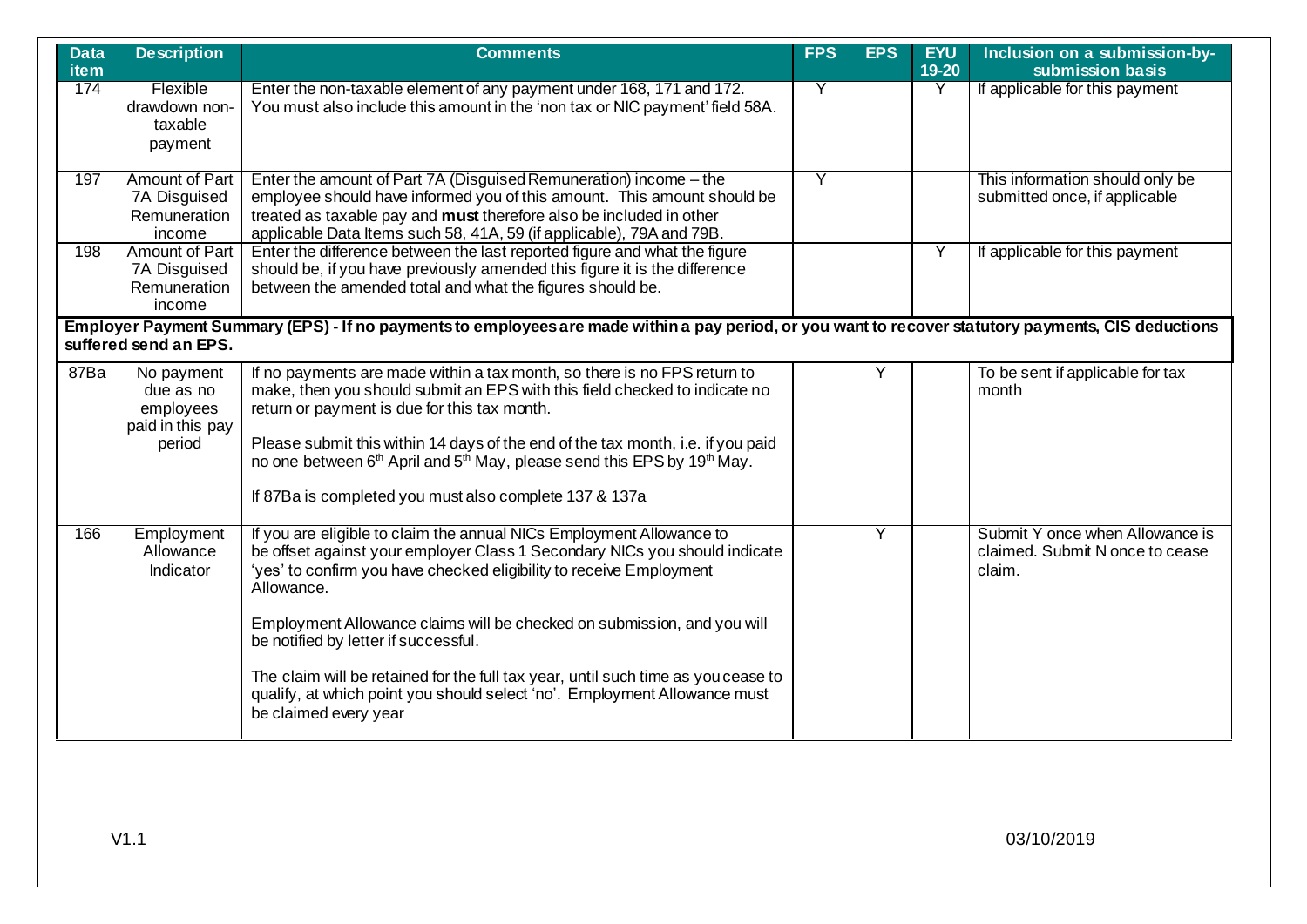| <b>Data</b><br><b>item</b> | <b>Description</b>                                                                          | <b>Comments</b>                                                                                                                                                                                                                                                                                                                                                                                                                                                      | <b>FPS</b> | <b>EPS</b> | <b>EYU</b><br>19-20 | Inclusion on a submission-by-<br>submission basis |
|----------------------------|---------------------------------------------------------------------------------------------|----------------------------------------------------------------------------------------------------------------------------------------------------------------------------------------------------------------------------------------------------------------------------------------------------------------------------------------------------------------------------------------------------------------------------------------------------------------------|------------|------------|---------------------|---------------------------------------------------|
| 199                        | Employer is in<br>the agriculture<br>sector                                                 | De minimis State aid rules apply if you are involved in economic activity,<br>which means you are putting goods or services on a market. Employment<br>Allowance is classed as de minimis State aid, and you must provide the<br>sector(s) for your business if these rules apply to you - please select this field<br>if you are involved in economic activity and your business is in the agriculture<br>sector.                                                   |            | Y          |                     |                                                   |
| 200                        | Employer is in<br>the fisheries<br>and<br>aquaculture<br>sector                             | De minimis State aid rules apply if you are involved in economic activity,<br>which means you are putting goods or services on a market. Employment<br>Allowance is classed as de minimis State aid, and you must provide the<br>sector(s) for your business if these rules apply to you - please select this field<br>if you are involved in economic activity and your business is in the fisheries<br>and aquaculture sector.                                     |            | Y          |                     |                                                   |
| 201                        | Employer is in<br>the road<br>transport<br>sector                                           | De minimis State aid rules apply if you are involved in economic activity,<br>which means you are putting goods or services on a market. Employment<br>Allowance is classed as de minimis State aid, and you must provide the<br>sector(s) for your business if these rules apply to you - please select this field<br>if you are involved in economic activity and your business is in the road<br>transport sector.                                                |            | Y          |                     |                                                   |
| 202                        | Employer is in<br>the industrial<br>sector                                                  | De minimis State aid rules apply if you are involved in economic activity,<br>which means you are putting goods or services on a market. Employment<br>Allowance is classed as de minimis State aid, and you must provide the<br>sector(s) for your business if these rules apply to you - please select this field<br>if you are involved in economic activity, and your business is not within<br>Agriculture, Fisheries and Aquaculture or Road Transport sectors |            | Ÿ          |                     |                                                   |
| $\overline{203}$           | State aid rules<br>do not apply to<br>Employer                                              | De minimis State aid rules do not apply to your business if you are not<br>undertaking economic activity, for example, charities, community amateur<br>sports clubs, employing someone to provide personal care. You should only<br>select this field if you are not undertaking any economic activity                                                                                                                                                               |            | Y          |                     |                                                   |
| 204                        | Amount of De<br>minimis State<br>aid (in claim<br>year and<br>previous 2<br>years) in Euros | If one or more of the de minimis State aid business sectors has been<br>selected (data items 199 to 202), complete this item with 0.00, if this is not<br>already shown.                                                                                                                                                                                                                                                                                             |            | Y          |                     |                                                   |
| $\overline{205}$           | Currency of<br>amount of De<br>minimis State<br>aid - always<br>Euros                       | The amount of State aid received should always be submitted in Euros.                                                                                                                                                                                                                                                                                                                                                                                                |            | Y          |                     |                                                   |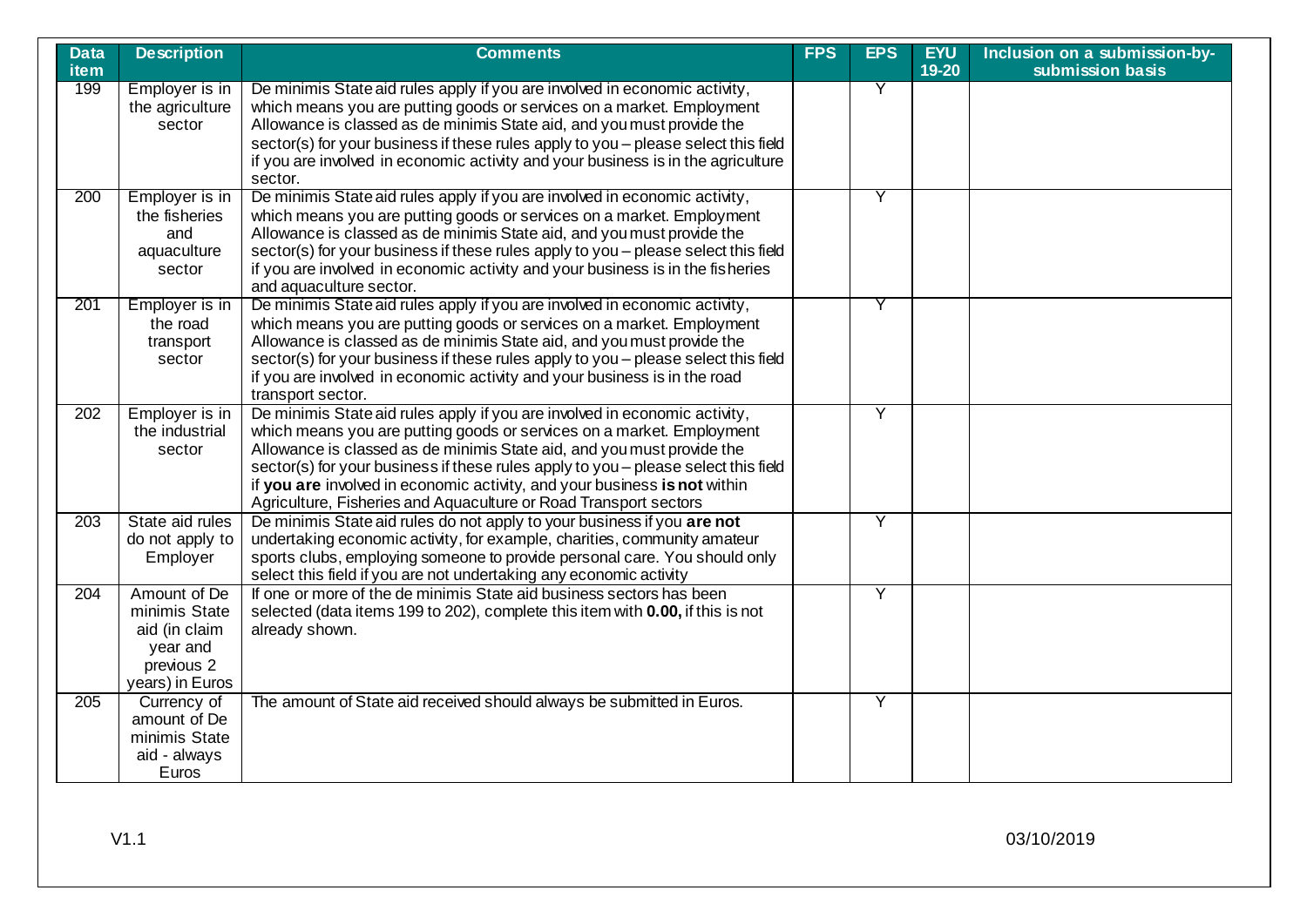| <b>Data</b><br><b>item</b> | <b>Description</b>                                                                       | <b>Comments</b>                                                                                                                                                                                                                                                                                                                       | <b>FPS</b> | <b>EPS</b> | <b>EYU</b><br>19-20 | Inclusion on a submission-by-<br>submission basis                                                                                                                |
|----------------------------|------------------------------------------------------------------------------------------|---------------------------------------------------------------------------------------------------------------------------------------------------------------------------------------------------------------------------------------------------------------------------------------------------------------------------------------|------------|------------|---------------------|------------------------------------------------------------------------------------------------------------------------------------------------------------------|
| 167                        | <b>Tax Month</b>                                                                         | Can be used to indicate which tax month the EPS credit should be allocated<br>against.<br>If included, the EPS must be submitted between the dates defined in the<br>relevant technical specifications for electronic submissions. If this optional<br>field is not supplied, credits will be allocated based on the submission date. |            | Y          |                     | To be sent if applicable                                                                                                                                         |
| $\overline{92}$            | Value of SMP<br>recovered year<br>to date                                                | Enter the total amount of SMP you recovered year to date.<br>https://www.gov.uk/browse/employing-people/time-off                                                                                                                                                                                                                      |            | Y          |                     | Once an amount sent, it must be<br>supplied for the remainder of the<br>tax year (YTD) on any further EPS<br>submitted with the recoverable<br>amounts included. |
| $\overline{93}$            | Value of SPP<br>recovered year<br>to date                                                | Enter the total amount of SPP you recovered year to date.<br>https://www.gov.uk/browse/employing-people/time-off                                                                                                                                                                                                                      |            | Y          |                     | Once an amount sent, it must be<br>supplied for the remainder of the<br>tax year (YTD) on any further EPS<br>submitted with the recoverable<br>amounts included. |
| 94                         | Value of SAP<br>recovered year<br>to date                                                | Enter the total amount of SAP you recovered year to date.<br>https://www.gov.uk/browse/employing-people/time-off                                                                                                                                                                                                                      |            |            |                     | Once an amount sent, it must be<br>supplied for the remainder of the<br>tax year (YTD) on any further EPS<br>submitted with the recoverable<br>amounts included. |
| 95                         | Value of ShPP<br>recovered year<br>to date                                               | Enter the total amount of ShPP you recovered year to date.<br>https://www.gov.uk/browse/employing-people/time-off                                                                                                                                                                                                                     |            |            |                     | Once an amount sent, it must be<br>supplied for the remainder of the<br>tax year (YTD) on any further EPS<br>submitted with the recoverable<br>amounts included. |
| 206                        | Value of<br>Statutory<br>Parental<br><b>Bereavement</b><br>Pay recovered<br>year to date | Enter the total amount of SPBP you recovered year to date.                                                                                                                                                                                                                                                                            |            |            |                     | Once an amount sent, it must be<br>supplied for the remainder of the<br>tax year (YTD) on any further EPS<br>submitted with the recoverable<br>amounts included. |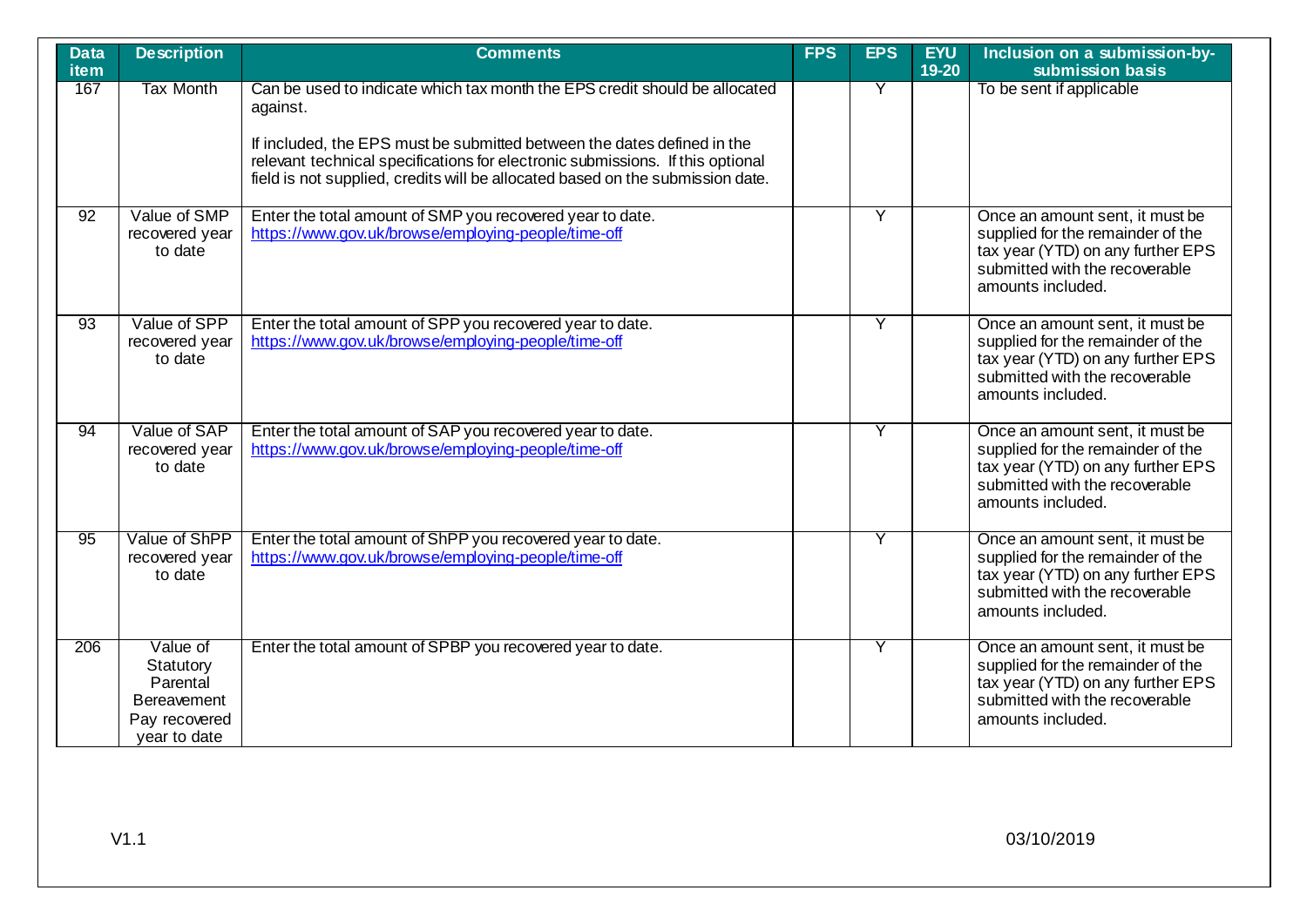| <b>Data</b><br><b>item</b> | <b>Description</b>                                                                                    | <b>Comments</b>                                                                                                                                                | <b>FPS</b> | <b>EPS</b> | <b>EYU</b><br>19-20 | Inclusion on a submission-by-<br>submission basis                                                                                                                |
|----------------------------|-------------------------------------------------------------------------------------------------------|----------------------------------------------------------------------------------------------------------------------------------------------------------------|------------|------------|---------------------|------------------------------------------------------------------------------------------------------------------------------------------------------------------|
| 97                         | Value of NIC<br>compensation<br>on SMP year<br>to date                                                | Enter any compensation you are entitled to claim in addition to the SMP you<br>recovered year to date.<br>https://www.gov.uk/browse/employing-people/time-off  |            | Υ          |                     | Once an amount sent, it must be<br>supplied for the remainder of the<br>tax year (YTD) on any further EPS<br>submitted with the recoverable<br>amounts included. |
| 98                         | Value of NIC<br>compensation<br>on SPP year to<br>date                                                | Enter any compensation you are entitled to claim in addition to the SPP you<br>recovered year to date.<br>https://www.gov.uk/browse/employing-people/time-off  |            |            |                     | Once an amount sent, it must be<br>supplied for the remainder of the<br>tax year (YTD) on any further EPS<br>submitted with the recoverable<br>amounts included. |
| 99                         | Value of NIC<br>compensation<br>on SAP year to<br>date                                                | Enter any compensation you are entitled to claim in addition to the SAP you<br>recovered year to date.<br>https://www.gov.uk/browse/employing-people/time-off  |            |            |                     | Once an amount sent, it must be<br>supplied for the remainder of the<br>tax year (YTD) on any further EPS<br>submitted with the recoverable<br>amounts included. |
| 100                        | Value of NIC<br>compensation<br>on ShPP year<br>to date                                               | Enter any compensation you are entitled to claim in addition to the ShPP you<br>recovered year to date.<br>https://www.gov.uk/browse/employing-people/time-off |            | Υ          |                     | Once an amount sent, it must be<br>supplied for the remainder of the<br>tax year (YTD) on any further EPS<br>submitted with the recoverable<br>amounts included. |
| 207                        | Value of NIC<br>compensation<br>on Statutory<br>Parental<br><b>Bereavement</b><br>Pay year to<br>date | Enter any compensation you are entitled to claim in addition to the SPBP you<br>recovered year to date.                                                        |            | Y          |                     | Once an amount sent, it must be<br>supplied for the remainder of the<br>tax year (YTD) on any further EPS<br>submitted with the recoverable<br>amounts included. |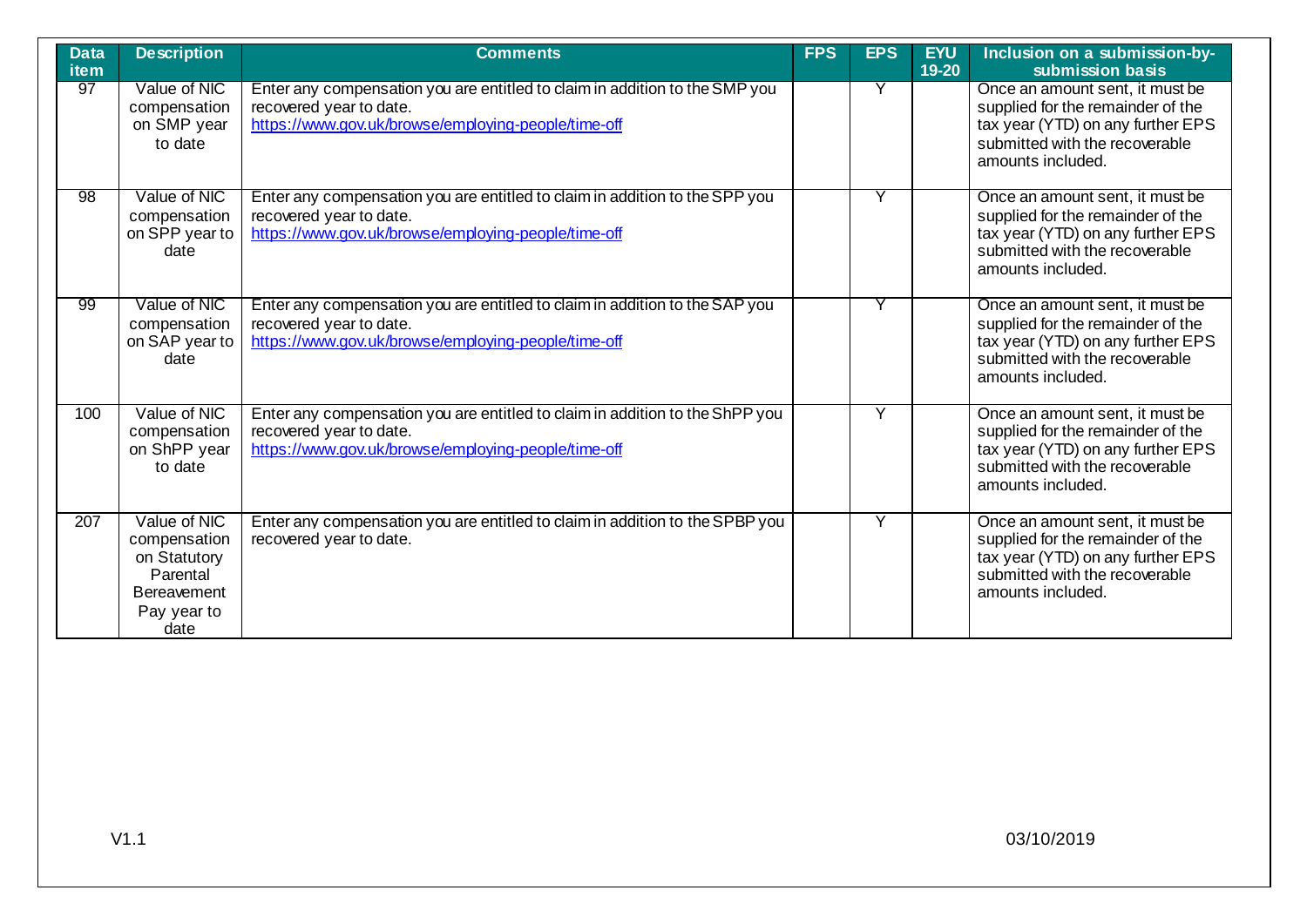| <b>Data</b><br>item | <b>Description</b>                                     | <b>Comments</b>                                                                                                                                                                                                                                                                                                                                                                                                                                                                                                                                                                                                                                                | <b>FPS</b> | <b>EPS</b> | <b>EYU</b><br>19-20 | Inclusion on a submission-by-<br>submission basis                                                                                                                                                                                  |
|---------------------|--------------------------------------------------------|----------------------------------------------------------------------------------------------------------------------------------------------------------------------------------------------------------------------------------------------------------------------------------------------------------------------------------------------------------------------------------------------------------------------------------------------------------------------------------------------------------------------------------------------------------------------------------------------------------------------------------------------------------------|------------|------------|---------------------|------------------------------------------------------------------------------------------------------------------------------------------------------------------------------------------------------------------------------------|
| 102                 | Value of CIS<br>deductions<br>suffered year<br>to date | Enter the full amount of CIS deductions taken from the company's payments<br>in the year to date.<br>If the business is not a limited company, or has not had deductions taken<br>from payments within CIS, you must not enter anything in this field. Non-<br>limited companies should claim CIS deductions on their Self Assessment /<br>Partnership returns.<br>If your business is a limited company that operates within the construction<br>industry, any CIS deductions taken from the company's payments for<br>construction work should be set against the company's own liabilities<br>for PAYE/NICs and CIS deductions from its own subcontractors. |            | Y          |                     | Once an amount sent, it must be<br>supplied for the remainder of the<br>tax year (YTD) on any further EPS<br>submitted with the recoverable<br>amounts included.                                                                   |
| 187                 | Apprenticeship<br>Levy due year<br>to date             | Enter the total Apprenticeship Levy due year to date                                                                                                                                                                                                                                                                                                                                                                                                                                                                                                                                                                                                           |            | Y          |                     | If applicable for Apprenticeship<br>Levy, an EPS submission is<br>required. You will need to continue<br>making submissions for the<br>remainder of the year, even if levy<br>due YTD amount for any<br>subsequent months is zero. |
| 188                 | Tax month                                              | Enter the tax month for the levy due to date amount                                                                                                                                                                                                                                                                                                                                                                                                                                                                                                                                                                                                            |            | Y          |                     | If applicable for Apprenticeship<br>Levy, an EPS submission is<br>required. You will need to continue<br>making submissions for the<br>remainder of the year, even if levy<br>due YTD amount for any<br>subsequent months is zero. |
| 189                 | Annual<br>Apprenticeship<br>Levy allowance<br>amount   | Enter the annual Levy Allowance amount allocated                                                                                                                                                                                                                                                                                                                                                                                                                                                                                                                                                                                                               |            | Y          |                     | If applicable for Apprenticeship<br>Levy, an EPS submission is<br>required. You will need to continue<br>making submissions for the<br>remainder of the year, even if levy<br>due YTD amount for any<br>subsequent months is zero. |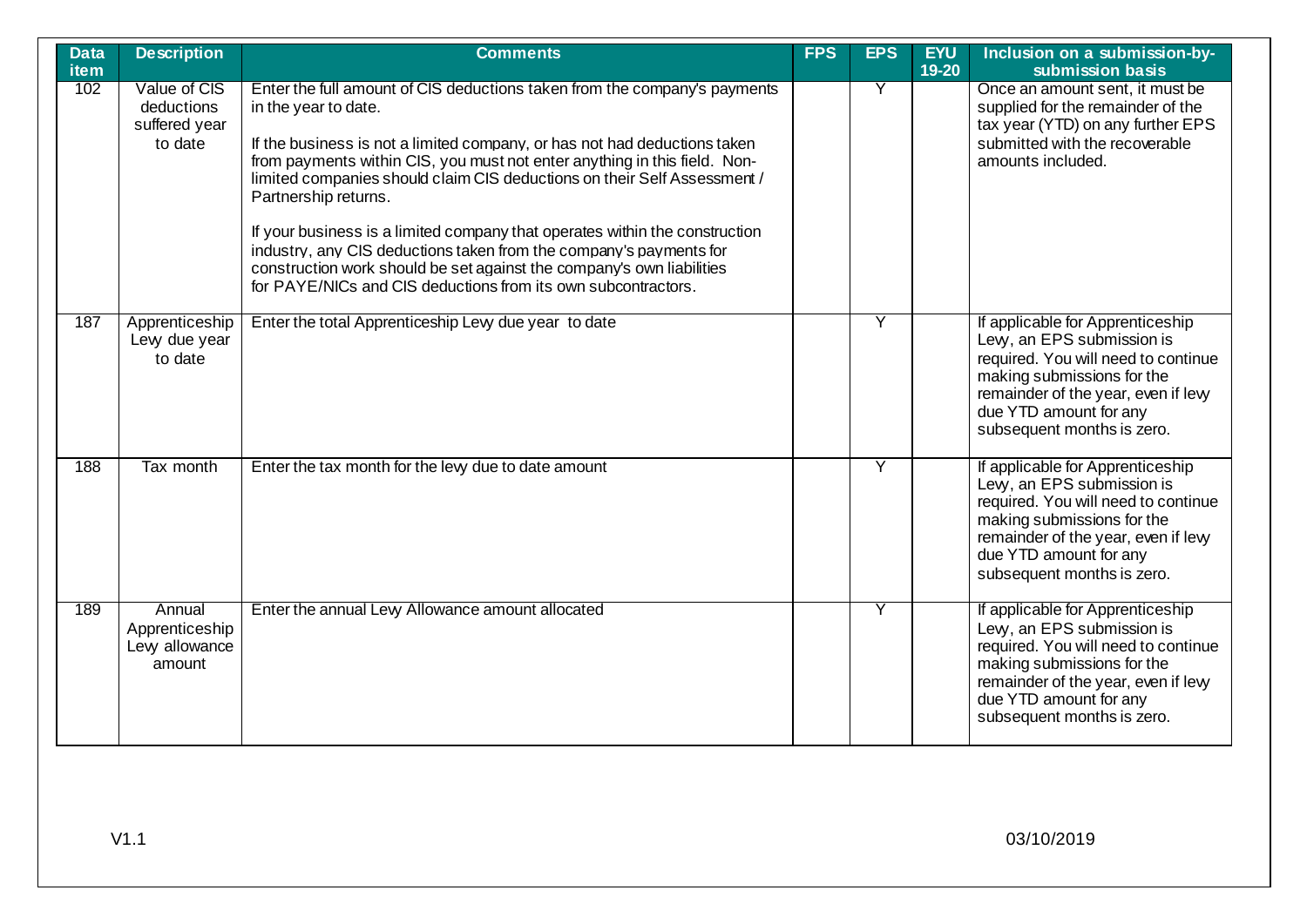| <b>Data</b><br><b>item</b> | <b>Description</b>                                                          | <b>Comments</b>                                                                                                                                                                                                                                             | <b>FPS</b> | <b>EPS</b> | <b>EYU</b><br>19-20 | Inclusion on a submission-by-<br>submission basis                                                                                |
|----------------------------|-----------------------------------------------------------------------------|-------------------------------------------------------------------------------------------------------------------------------------------------------------------------------------------------------------------------------------------------------------|------------|------------|---------------------|----------------------------------------------------------------------------------------------------------------------------------|
| 156                        | Name of<br>account holder                                                   | Enter the full name of the relevant account to which any repayment is to be<br>sent.                                                                                                                                                                        |            | Y          |                     | Enter when a refund is first<br>identified, you do not need to<br>provide again unless there is a<br>change of details provided. |
| 157                        | Account<br>number                                                           | Enter the 8 digit account number of the relevant account to which any<br>repayment is to be sent                                                                                                                                                            |            | Y          |                     | Enter when a refund is first<br>identified, you do not need to<br>provide again unless there is a<br>change of details provided. |
| 158                        | <b>Branch sort</b><br>code                                                  | Enter the 6 digit sort code of the relevant account to which any repayment is<br>to be sent                                                                                                                                                                 |            | Y          |                     | Enter when a refund is first<br>identified, you do not need to<br>provide again unless there is a<br>change of details provided. |
| 159                        | <b>Building</b><br>society<br>reference                                     | Enter the appropriate Building Society reference if this is applicable                                                                                                                                                                                      |            | Y          |                     | Enter when a refund is first<br>identified, you do not need to<br>provide again unless there is a<br>change of details provided. |
| 108                        | Indicator this is<br>the final<br>submission<br>because<br>scheme<br>ceased | Indicate 'Yes' if you have ceased as an employer and are paying your<br>employees for the last time. You also need to enter the leaving date at data<br>item 41 'Date employment contract ended' for all employees.                                         | Y          |            |                     | Only if last submission for year<br>because of cessation                                                                         |
| 119                        | Date scheme<br>ceased                                                       | Enter the date if you have ceased as an employer and are paying your<br>employees for the last time and this is your final submission. You also need<br>to indicate 'Yes' at 108. The date must be in the tax year to which the final<br>submission relates | Y          | Y          |                     | To be sent if applicable                                                                                                         |
| 109                        | Indicator that<br>this is the final<br>submission for<br>year               | Indicate 'Yes' if this is your last submission for the year for the entire PAYE<br>scheme, to indicate that this is the final submission for the tax year.                                                                                                  | Ÿ          | Y          |                     | Only if final submission for year                                                                                                |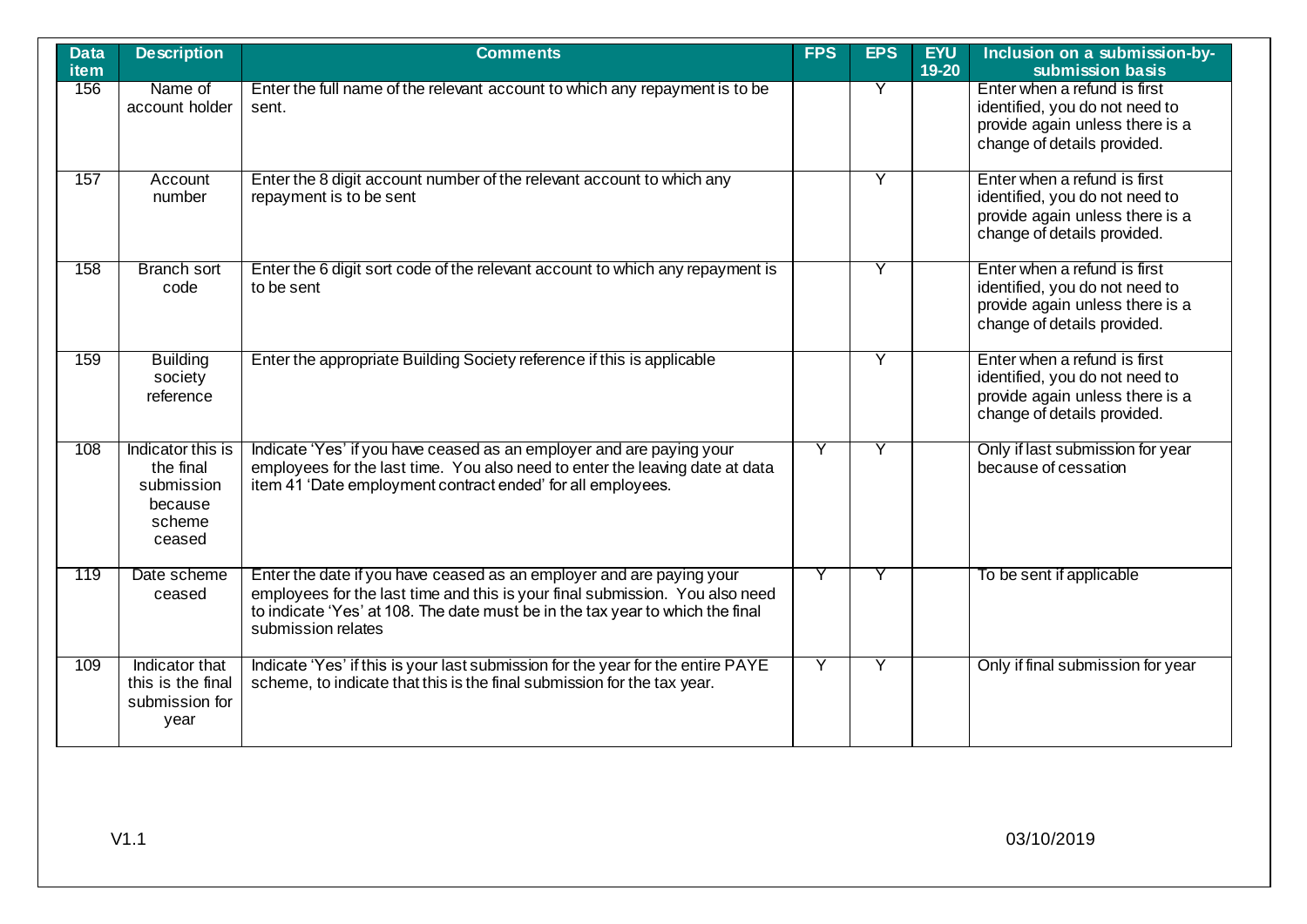| <b>Data</b><br>item | <b>Description</b>         | <b>Comments</b>                                                                                                                                                                                                                                                                                                                                                                                                                                          | <b>FPS</b> | <b>EPS</b> | <b>EYU</b><br>19-20 | Inclusion on a submission-by-<br>submission basis |
|---------------------|----------------------------|----------------------------------------------------------------------------------------------------------------------------------------------------------------------------------------------------------------------------------------------------------------------------------------------------------------------------------------------------------------------------------------------------------------------------------------------------------|------------|------------|---------------------|---------------------------------------------------|
| 136                 | Period of                  | If, for a future period of one or more complete tax months, you will have no                                                                                                                                                                                                                                                                                                                                                                             |            |            |                     | To be sent if applicable                          |
|                     | inactivity from            | paid employees or directors, so there will be no FPS return to make, you can<br>submit an EPS now to let HMRC know you won't be sending any FPSs for<br>these months. Enter the start date of the first tax month of your 'period of<br>inactivity'. This date must be the start of the next tax month that is the 6 <sup>th</sup> of<br>the next calendar month not including today.                                                                    |            |            |                     |                                                   |
|                     |                            | You can only use this field to report future periods of inactivity. The date must<br>be later than the date of the EPS submission.                                                                                                                                                                                                                                                                                                                       |            |            |                     |                                                   |
|                     |                            | Please see 137 if you wish to report previous tax months with no payments.                                                                                                                                                                                                                                                                                                                                                                               |            |            |                     |                                                   |
| 136a                | Period of<br>inactivity to | If you have entered a date at 136 you must enter the end date of the last tax<br>month of your 'period of inactivity'. This date must be the end of a tax month<br>that is the 5 <sup>th</sup> of the relevant calendar month.<br>The date must be later than the date shown at 136.                                                                                                                                                                     |            | Υ          |                     | To be sent if applicable                          |
| 137                 | No payment<br>dates from   | If you have made no payments to employees or directors for a period of one<br>or more complete tax months and there was no FPS made. Enter the start<br>date of the first tax month in which no payments were made. This date must<br>be the 6th of the relevant calendar month and must be within the tax year<br>being reported.<br>The date must be on or before the date of the EPS submission. If this is<br>completed you must also complete 87Ba. |            |            |                     | To be sent if applicable                          |
| 137a                | No payment<br>dates to     | If you have entered a date in 137 you must enter the end date of the last tax<br>month in which no payments were made. The date must be no later than the<br>end of the current tax month - the 5th. The date must be later than the date<br>shown at 137.                                                                                                                                                                                               |            |            |                     | To be sent if applicable                          |

**Note**: All data items which refer to "this period" that is data items: 58, 58A, 58B, 59, 60, 61, 62, 65, 67, 68, 79B, 86A & 86B are this period values for employees who have received all their pay for the period in a single process. Where there have been multiple processing runs in the period, for example a supplementary pay run to cover overtime that was omitted originally, then the data items defined as this period should contain the "run" values not the period to date values. For example, if in the normal pay run the taxable pay was £100 and in the supplementary run the taxable pay was £20 then field 58 will contain £100 for the first FPS for the period and £20 for the second FPS for the period. Assuming this is the first pay period, the "year to date" pay figure (field 41A) will be £100 for the first FPS and then £120 for the second.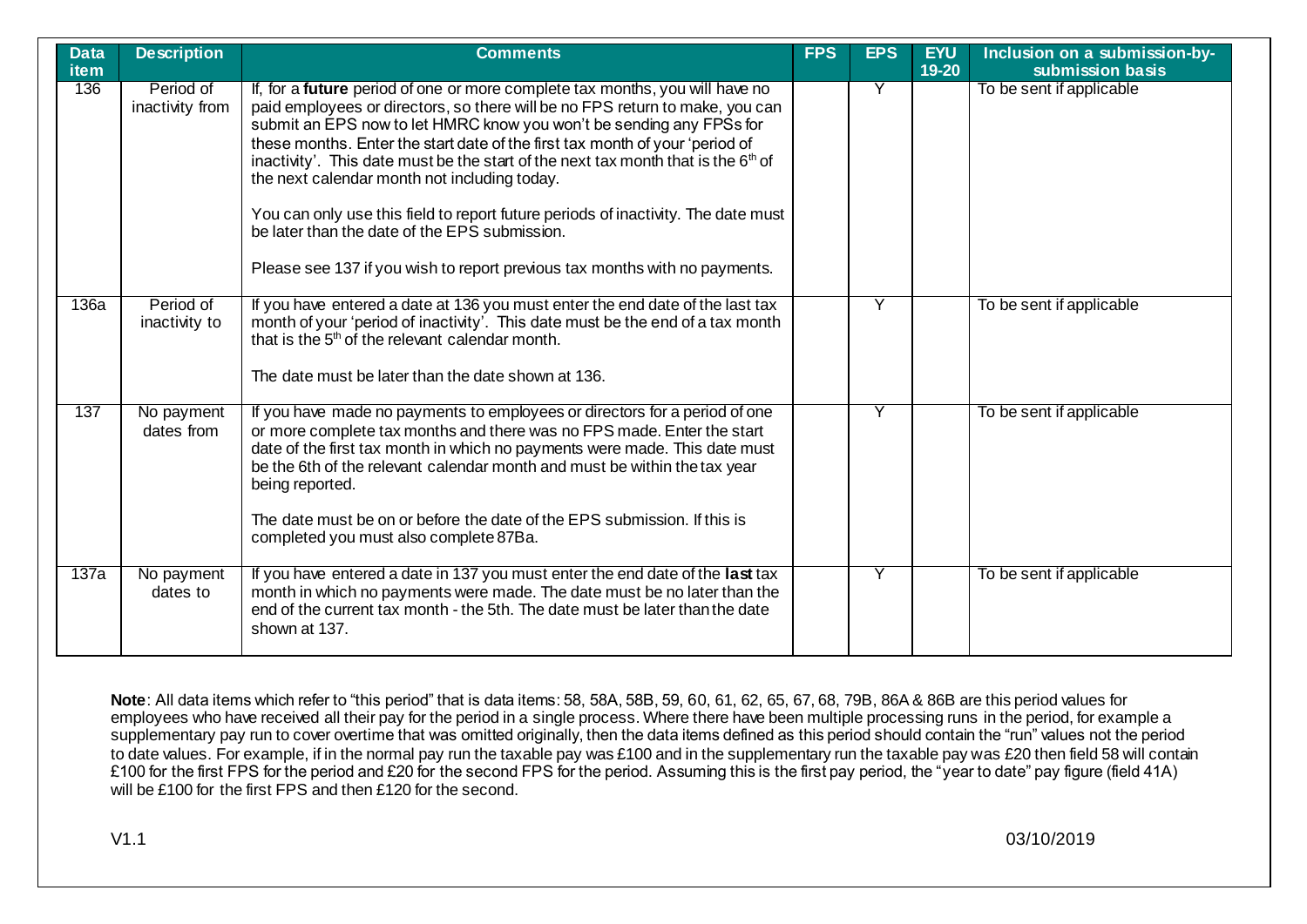## **Appendix for RTI Data Items Guide**

This appendix should be used alongside the data items. You will find further information on selected data items and how incorrect or incomplete items can affect submissions.

The majority of data submitted is accurate and matched correctly to the individual account. The following scenarios cover potential impacts incorrect data can have. Whilst these numbers are small it is important to highlight the issues these can cause.

For the example purposes laid out in the tables below the employee information used is pseudo data to give an understanding of the types of issues that may arise. Please do not use any of these pseudo details shown on your live payroll. In some instances the guidance states if the data is unknown to leave blank.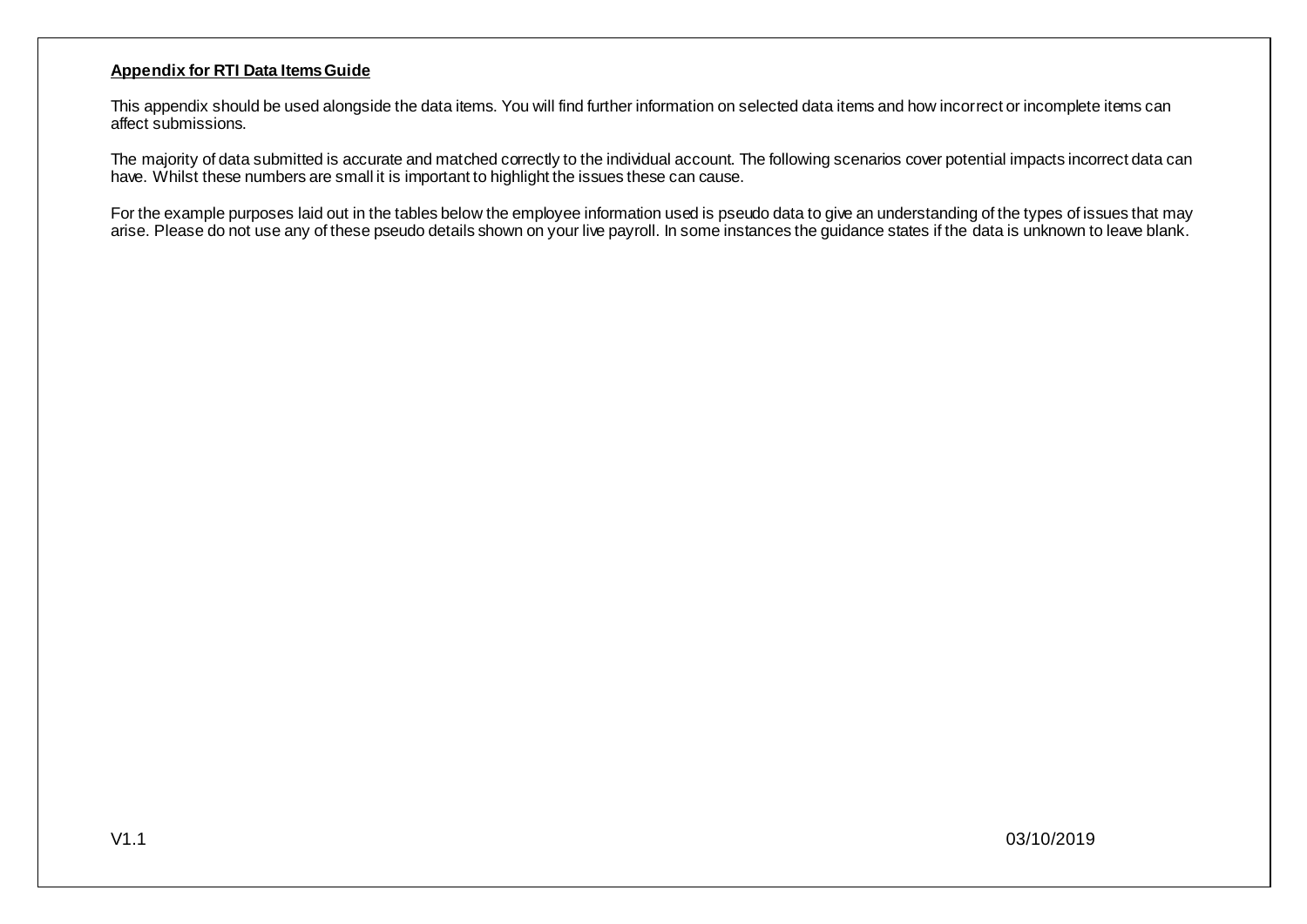| Employee:<br>New PAYE account may be created under a temporary reference number if no match can be made<br>$\bullet$<br><b>Incorrect Data</b><br>Personal Tax Account may not reflect the correct position<br>$\bullet$<br>Incorrect End of Year figures are held<br>$\bullet$<br>Incorrect End of Year calculations issued<br>Benefit claims may be affected<br>$\bullet$<br>Incorrect tax codes may be issued<br>$\bullet$<br>Employer:<br>Increased enquiries from employees<br>$\bullet$<br>Additional administration burden<br>$\bullet$<br>Software Developer:<br>Increased customer contact<br>$\bullet$<br>Increased customer support required<br>$\bullet$<br><b>Known Data</b><br>Entering a pseudo National Insurance Number e.g. RN000031A<br>$\bullet$<br>Transposition errors when keying in the data manually<br>Example of<br>New employee provides personal details to employer on starter declaration. Key information is missing - National Insurance Number.<br>Instead of leaving the field blank (Data Item 5) per current guidance the employer uses a pseudo National Insurance Number to add<br>employee to the payroll. This passes HMRC validation checks, as it is in a valid format of two letters, six numbers and a letter.<br>HMRC matching rules may be unable to match the details to the individual account.<br>A new account may be set up and a temporary reference number created.<br>Subsequent submissions might have corrected personal details however it can be difficult to use the updated information to match<br>correctly due to the creation of the temporary reference.<br>In this scenario, the employees Personal Tax Account will not show the employment record or submitted payroll details held under the<br>temporary reference number, which may prompt contact to the employer and/or HMRC.<br>This scenario can also occur when updating existing employee details onto a new payroll software package.<br>New employee provides personal details to employer on starter declaration:<br>National Insurance Number: Left blank by employee<br>Example<br>Title: Mr<br>Surname: Bloggs<br>Forename: Joseph<br>Second forename: Murray<br>Initials: JM | Appendix 1.1  | National Insurance Number - covering Data Item 5 |
|------------------------------------------------------------------------------------------------------------------------------------------------------------------------------------------------------------------------------------------------------------------------------------------------------------------------------------------------------------------------------------------------------------------------------------------------------------------------------------------------------------------------------------------------------------------------------------------------------------------------------------------------------------------------------------------------------------------------------------------------------------------------------------------------------------------------------------------------------------------------------------------------------------------------------------------------------------------------------------------------------------------------------------------------------------------------------------------------------------------------------------------------------------------------------------------------------------------------------------------------------------------------------------------------------------------------------------------------------------------------------------------------------------------------------------------------------------------------------------------------------------------------------------------------------------------------------------------------------------------------------------------------------------------------------------------------------------------------------------------------------------------------------------------------------------------------------------------------------------------------------------------------------------------------------------------------------------------------------------------------------------------------------------------------------------------------------------------------------------------------------------------------------------------------------------------------------------------|---------------|--------------------------------------------------|
|                                                                                                                                                                                                                                                                                                                                                                                                                                                                                                                                                                                                                                                                                                                                                                                                                                                                                                                                                                                                                                                                                                                                                                                                                                                                                                                                                                                                                                                                                                                                                                                                                                                                                                                                                                                                                                                                                                                                                                                                                                                                                                                                                                                                                  | Potential     |                                                  |
|                                                                                                                                                                                                                                                                                                                                                                                                                                                                                                                                                                                                                                                                                                                                                                                                                                                                                                                                                                                                                                                                                                                                                                                                                                                                                                                                                                                                                                                                                                                                                                                                                                                                                                                                                                                                                                                                                                                                                                                                                                                                                                                                                                                                                  | Impacts of    |                                                  |
|                                                                                                                                                                                                                                                                                                                                                                                                                                                                                                                                                                                                                                                                                                                                                                                                                                                                                                                                                                                                                                                                                                                                                                                                                                                                                                                                                                                                                                                                                                                                                                                                                                                                                                                                                                                                                                                                                                                                                                                                                                                                                                                                                                                                                  |               |                                                  |
|                                                                                                                                                                                                                                                                                                                                                                                                                                                                                                                                                                                                                                                                                                                                                                                                                                                                                                                                                                                                                                                                                                                                                                                                                                                                                                                                                                                                                                                                                                                                                                                                                                                                                                                                                                                                                                                                                                                                                                                                                                                                                                                                                                                                                  |               |                                                  |
|                                                                                                                                                                                                                                                                                                                                                                                                                                                                                                                                                                                                                                                                                                                                                                                                                                                                                                                                                                                                                                                                                                                                                                                                                                                                                                                                                                                                                                                                                                                                                                                                                                                                                                                                                                                                                                                                                                                                                                                                                                                                                                                                                                                                                  |               |                                                  |
|                                                                                                                                                                                                                                                                                                                                                                                                                                                                                                                                                                                                                                                                                                                                                                                                                                                                                                                                                                                                                                                                                                                                                                                                                                                                                                                                                                                                                                                                                                                                                                                                                                                                                                                                                                                                                                                                                                                                                                                                                                                                                                                                                                                                                  |               |                                                  |
|                                                                                                                                                                                                                                                                                                                                                                                                                                                                                                                                                                                                                                                                                                                                                                                                                                                                                                                                                                                                                                                                                                                                                                                                                                                                                                                                                                                                                                                                                                                                                                                                                                                                                                                                                                                                                                                                                                                                                                                                                                                                                                                                                                                                                  |               |                                                  |
|                                                                                                                                                                                                                                                                                                                                                                                                                                                                                                                                                                                                                                                                                                                                                                                                                                                                                                                                                                                                                                                                                                                                                                                                                                                                                                                                                                                                                                                                                                                                                                                                                                                                                                                                                                                                                                                                                                                                                                                                                                                                                                                                                                                                                  |               |                                                  |
|                                                                                                                                                                                                                                                                                                                                                                                                                                                                                                                                                                                                                                                                                                                                                                                                                                                                                                                                                                                                                                                                                                                                                                                                                                                                                                                                                                                                                                                                                                                                                                                                                                                                                                                                                                                                                                                                                                                                                                                                                                                                                                                                                                                                                  |               |                                                  |
|                                                                                                                                                                                                                                                                                                                                                                                                                                                                                                                                                                                                                                                                                                                                                                                                                                                                                                                                                                                                                                                                                                                                                                                                                                                                                                                                                                                                                                                                                                                                                                                                                                                                                                                                                                                                                                                                                                                                                                                                                                                                                                                                                                                                                  |               |                                                  |
|                                                                                                                                                                                                                                                                                                                                                                                                                                                                                                                                                                                                                                                                                                                                                                                                                                                                                                                                                                                                                                                                                                                                                                                                                                                                                                                                                                                                                                                                                                                                                                                                                                                                                                                                                                                                                                                                                                                                                                                                                                                                                                                                                                                                                  |               |                                                  |
|                                                                                                                                                                                                                                                                                                                                                                                                                                                                                                                                                                                                                                                                                                                                                                                                                                                                                                                                                                                                                                                                                                                                                                                                                                                                                                                                                                                                                                                                                                                                                                                                                                                                                                                                                                                                                                                                                                                                                                                                                                                                                                                                                                                                                  |               |                                                  |
|                                                                                                                                                                                                                                                                                                                                                                                                                                                                                                                                                                                                                                                                                                                                                                                                                                                                                                                                                                                                                                                                                                                                                                                                                                                                                                                                                                                                                                                                                                                                                                                                                                                                                                                                                                                                                                                                                                                                                                                                                                                                                                                                                                                                                  |               |                                                  |
|                                                                                                                                                                                                                                                                                                                                                                                                                                                                                                                                                                                                                                                                                                                                                                                                                                                                                                                                                                                                                                                                                                                                                                                                                                                                                                                                                                                                                                                                                                                                                                                                                                                                                                                                                                                                                                                                                                                                                                                                                                                                                                                                                                                                                  |               |                                                  |
|                                                                                                                                                                                                                                                                                                                                                                                                                                                                                                                                                                                                                                                                                                                                                                                                                                                                                                                                                                                                                                                                                                                                                                                                                                                                                                                                                                                                                                                                                                                                                                                                                                                                                                                                                                                                                                                                                                                                                                                                                                                                                                                                                                                                                  |               |                                                  |
|                                                                                                                                                                                                                                                                                                                                                                                                                                                                                                                                                                                                                                                                                                                                                                                                                                                                                                                                                                                                                                                                                                                                                                                                                                                                                                                                                                                                                                                                                                                                                                                                                                                                                                                                                                                                                                                                                                                                                                                                                                                                                                                                                                                                                  | <b>Issues</b> |                                                  |
|                                                                                                                                                                                                                                                                                                                                                                                                                                                                                                                                                                                                                                                                                                                                                                                                                                                                                                                                                                                                                                                                                                                                                                                                                                                                                                                                                                                                                                                                                                                                                                                                                                                                                                                                                                                                                                                                                                                                                                                                                                                                                                                                                                                                                  |               |                                                  |
|                                                                                                                                                                                                                                                                                                                                                                                                                                                                                                                                                                                                                                                                                                                                                                                                                                                                                                                                                                                                                                                                                                                                                                                                                                                                                                                                                                                                                                                                                                                                                                                                                                                                                                                                                                                                                                                                                                                                                                                                                                                                                                                                                                                                                  |               |                                                  |
|                                                                                                                                                                                                                                                                                                                                                                                                                                                                                                                                                                                                                                                                                                                                                                                                                                                                                                                                                                                                                                                                                                                                                                                                                                                                                                                                                                                                                                                                                                                                                                                                                                                                                                                                                                                                                                                                                                                                                                                                                                                                                                                                                                                                                  | Impacts       |                                                  |
|                                                                                                                                                                                                                                                                                                                                                                                                                                                                                                                                                                                                                                                                                                                                                                                                                                                                                                                                                                                                                                                                                                                                                                                                                                                                                                                                                                                                                                                                                                                                                                                                                                                                                                                                                                                                                                                                                                                                                                                                                                                                                                                                                                                                                  |               |                                                  |
|                                                                                                                                                                                                                                                                                                                                                                                                                                                                                                                                                                                                                                                                                                                                                                                                                                                                                                                                                                                                                                                                                                                                                                                                                                                                                                                                                                                                                                                                                                                                                                                                                                                                                                                                                                                                                                                                                                                                                                                                                                                                                                                                                                                                                  |               |                                                  |
|                                                                                                                                                                                                                                                                                                                                                                                                                                                                                                                                                                                                                                                                                                                                                                                                                                                                                                                                                                                                                                                                                                                                                                                                                                                                                                                                                                                                                                                                                                                                                                                                                                                                                                                                                                                                                                                                                                                                                                                                                                                                                                                                                                                                                  |               |                                                  |
|                                                                                                                                                                                                                                                                                                                                                                                                                                                                                                                                                                                                                                                                                                                                                                                                                                                                                                                                                                                                                                                                                                                                                                                                                                                                                                                                                                                                                                                                                                                                                                                                                                                                                                                                                                                                                                                                                                                                                                                                                                                                                                                                                                                                                  |               |                                                  |
|                                                                                                                                                                                                                                                                                                                                                                                                                                                                                                                                                                                                                                                                                                                                                                                                                                                                                                                                                                                                                                                                                                                                                                                                                                                                                                                                                                                                                                                                                                                                                                                                                                                                                                                                                                                                                                                                                                                                                                                                                                                                                                                                                                                                                  |               |                                                  |
|                                                                                                                                                                                                                                                                                                                                                                                                                                                                                                                                                                                                                                                                                                                                                                                                                                                                                                                                                                                                                                                                                                                                                                                                                                                                                                                                                                                                                                                                                                                                                                                                                                                                                                                                                                                                                                                                                                                                                                                                                                                                                                                                                                                                                  |               |                                                  |
|                                                                                                                                                                                                                                                                                                                                                                                                                                                                                                                                                                                                                                                                                                                                                                                                                                                                                                                                                                                                                                                                                                                                                                                                                                                                                                                                                                                                                                                                                                                                                                                                                                                                                                                                                                                                                                                                                                                                                                                                                                                                                                                                                                                                                  |               |                                                  |
|                                                                                                                                                                                                                                                                                                                                                                                                                                                                                                                                                                                                                                                                                                                                                                                                                                                                                                                                                                                                                                                                                                                                                                                                                                                                                                                                                                                                                                                                                                                                                                                                                                                                                                                                                                                                                                                                                                                                                                                                                                                                                                                                                                                                                  | Worked        |                                                  |
|                                                                                                                                                                                                                                                                                                                                                                                                                                                                                                                                                                                                                                                                                                                                                                                                                                                                                                                                                                                                                                                                                                                                                                                                                                                                                                                                                                                                                                                                                                                                                                                                                                                                                                                                                                                                                                                                                                                                                                                                                                                                                                                                                                                                                  |               |                                                  |
|                                                                                                                                                                                                                                                                                                                                                                                                                                                                                                                                                                                                                                                                                                                                                                                                                                                                                                                                                                                                                                                                                                                                                                                                                                                                                                                                                                                                                                                                                                                                                                                                                                                                                                                                                                                                                                                                                                                                                                                                                                                                                                                                                                                                                  |               |                                                  |
|                                                                                                                                                                                                                                                                                                                                                                                                                                                                                                                                                                                                                                                                                                                                                                                                                                                                                                                                                                                                                                                                                                                                                                                                                                                                                                                                                                                                                                                                                                                                                                                                                                                                                                                                                                                                                                                                                                                                                                                                                                                                                                                                                                                                                  |               |                                                  |
|                                                                                                                                                                                                                                                                                                                                                                                                                                                                                                                                                                                                                                                                                                                                                                                                                                                                                                                                                                                                                                                                                                                                                                                                                                                                                                                                                                                                                                                                                                                                                                                                                                                                                                                                                                                                                                                                                                                                                                                                                                                                                                                                                                                                                  |               |                                                  |
|                                                                                                                                                                                                                                                                                                                                                                                                                                                                                                                                                                                                                                                                                                                                                                                                                                                                                                                                                                                                                                                                                                                                                                                                                                                                                                                                                                                                                                                                                                                                                                                                                                                                                                                                                                                                                                                                                                                                                                                                                                                                                                                                                                                                                  |               |                                                  |
|                                                                                                                                                                                                                                                                                                                                                                                                                                                                                                                                                                                                                                                                                                                                                                                                                                                                                                                                                                                                                                                                                                                                                                                                                                                                                                                                                                                                                                                                                                                                                                                                                                                                                                                                                                                                                                                                                                                                                                                                                                                                                                                                                                                                                  |               |                                                  |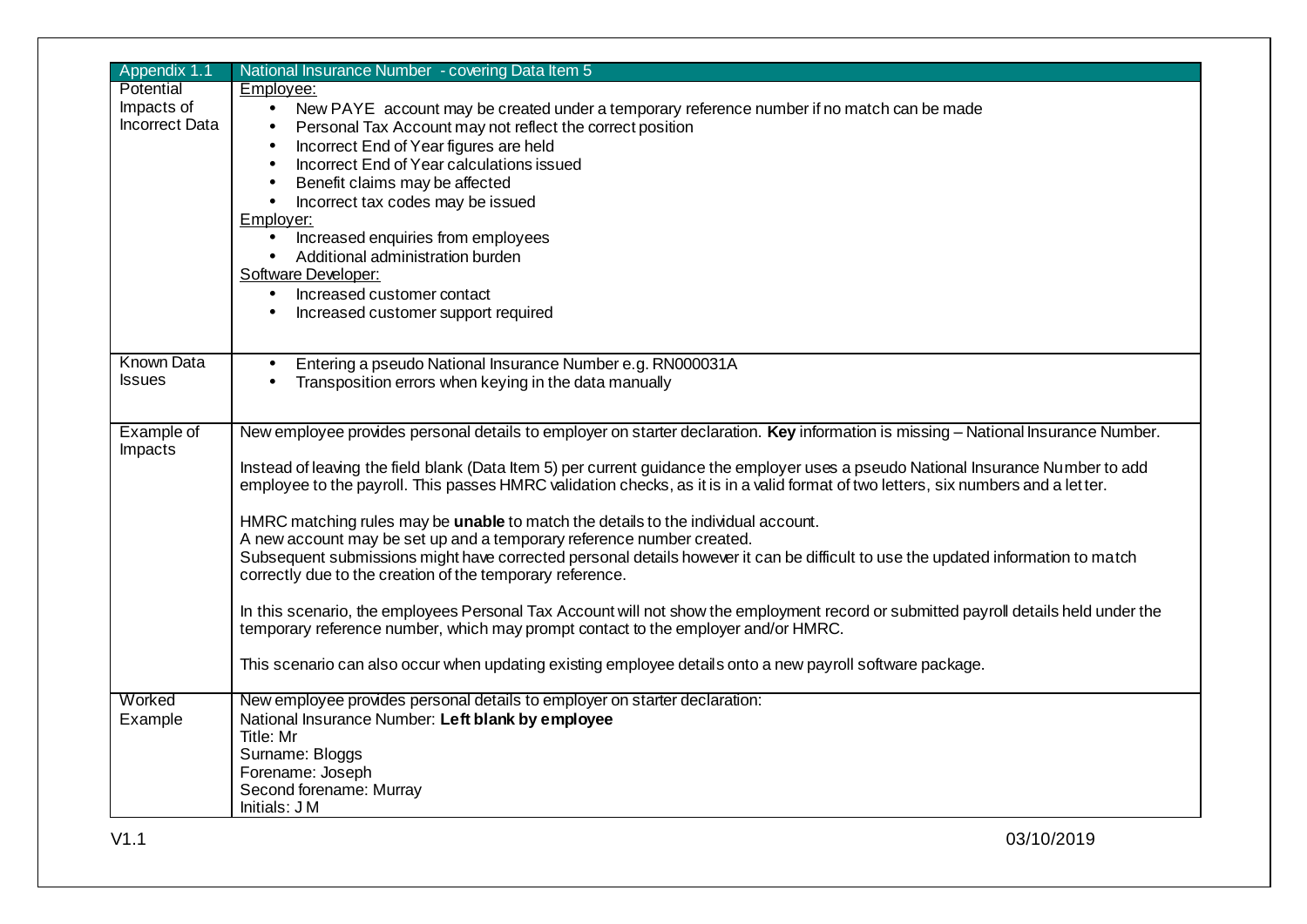| Appendix 1.1      | National Insurance Number - covering Data Item 5                                                                                                                                                                                                                                                                                                                                                                                                                                                                                                                                                                                                                                                                                                                                            |
|-------------------|---------------------------------------------------------------------------------------------------------------------------------------------------------------------------------------------------------------------------------------------------------------------------------------------------------------------------------------------------------------------------------------------------------------------------------------------------------------------------------------------------------------------------------------------------------------------------------------------------------------------------------------------------------------------------------------------------------------------------------------------------------------------------------------------|
|                   | Date of Birth: 03/07/1984                                                                                                                                                                                                                                                                                                                                                                                                                                                                                                                                                                                                                                                                                                                                                                   |
|                   | Gender: Male                                                                                                                                                                                                                                                                                                                                                                                                                                                                                                                                                                                                                                                                                                                                                                                |
|                   | Address: 1 Main Street                                                                                                                                                                                                                                                                                                                                                                                                                                                                                                                                                                                                                                                                                                                                                                      |
|                   | Address: United Kingdom                                                                                                                                                                                                                                                                                                                                                                                                                                                                                                                                                                                                                                                                                                                                                                     |
|                   | Postcode: AA1 2BB                                                                                                                                                                                                                                                                                                                                                                                                                                                                                                                                                                                                                                                                                                                                                                           |
|                   | Employer enters the information onto their payroll software. They use a pseudo of RN000031A. They submit an FPS showing details of<br>the payment made along with the designatory details.                                                                                                                                                                                                                                                                                                                                                                                                                                                                                                                                                                                                  |
|                   | Matching rules are applied to the data however the National Insurance Number is NOT a match to any existing accounts found on our<br>systems.                                                                                                                                                                                                                                                                                                                                                                                                                                                                                                                                                                                                                                               |
|                   | A new account is set up under a temporary reference number. The FPS submission received is now held under the temporary reference<br>number.                                                                                                                                                                                                                                                                                                                                                                                                                                                                                                                                                                                                                                                |
|                   | Before the next payment is due, the employee provides their correct National Insurance Number. The employer updates this onto the<br>software. The next FPS submitted now shows the corrected National Insurance Number. HMRC applies the matching rules to this<br>following FPS, this may mean that, although the correct NINO has now been provided, HMRC will continue to match the FPS to the<br>temporary reference account created as a result of the first FPS. At the end of the tax year the employee will have all RTI data for current<br>employer held under the temporary reference number while previous employer record is held under the employees correct National<br>Insurance Number. This will cause issues for HMRC and the employee when the tax year is reconciled. |
| <b>HMRC</b>       | https://www.gov.uk/new-employee/employee-information                                                                                                                                                                                                                                                                                                                                                                                                                                                                                                                                                                                                                                                                                                                                        |
| Guidance<br>Links | https://www.gov.uk/guidance/what-payroll-information-to-report-to-hmrc                                                                                                                                                                                                                                                                                                                                                                                                                                                                                                                                                                                                                                                                                                                      |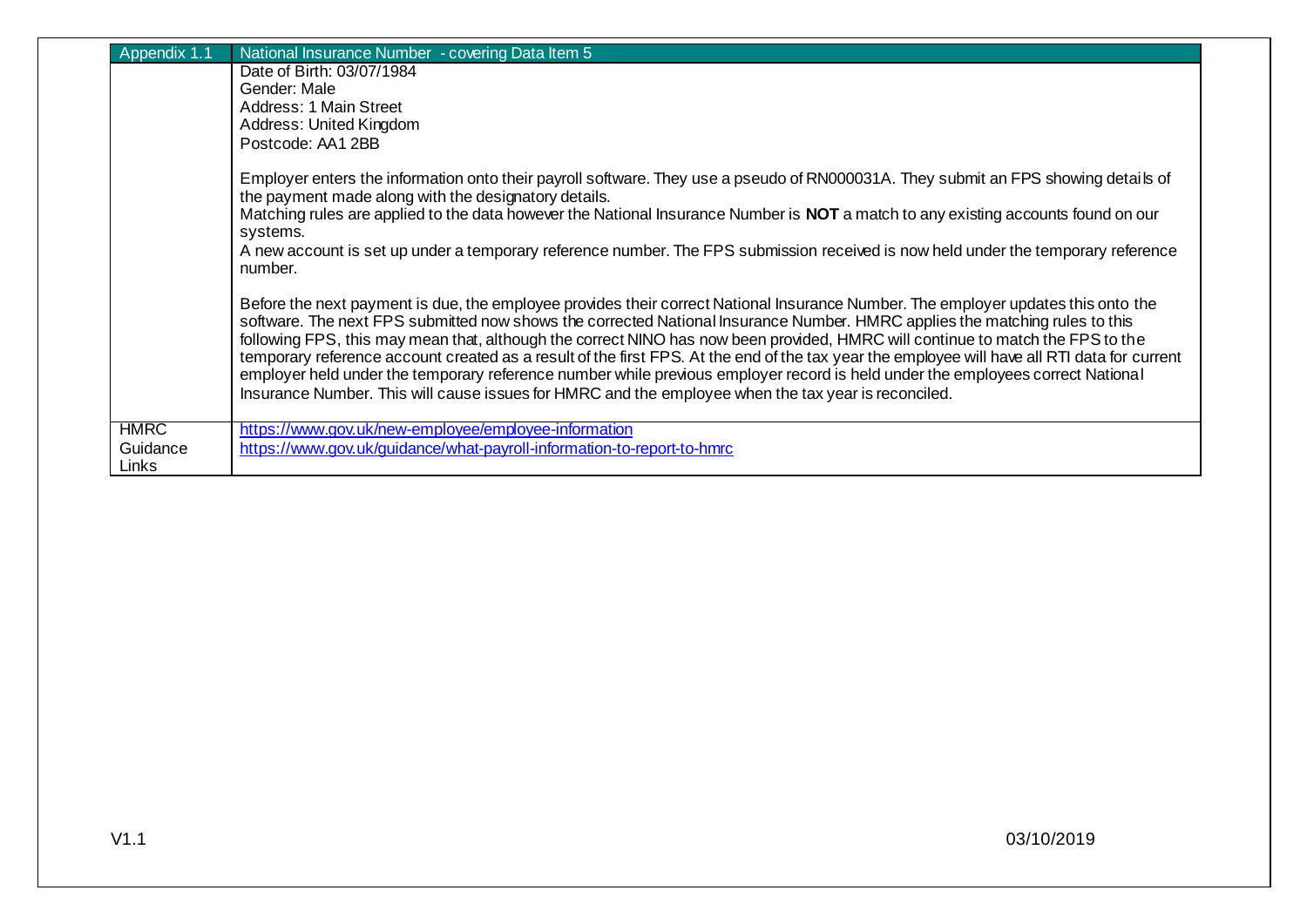| Appendix 1.2          | Name - covering Data Items 6 to 9                                                                                                       |
|-----------------------|-----------------------------------------------------------------------------------------------------------------------------------------|
| Potential             | Employee:                                                                                                                               |
| Impacts of            | New PAYE account may be created under a temporary reference number if no match can be made<br>$\bullet$                                 |
| <b>Incorrect Data</b> | Personal Tax Account may not reflect the correct position                                                                               |
|                       | Incorrect End of Year figures are held                                                                                                  |
|                       | Incorrect End of Year calculations issued<br>$\bullet$                                                                                  |
|                       | Benefit claims may be affected<br>$\bullet$                                                                                             |
|                       | Employer:                                                                                                                               |
|                       | Increased enquiries from employees                                                                                                      |
|                       | Additional administration burden                                                                                                        |
|                       | Software Developer:                                                                                                                     |
|                       | Increased customer contact                                                                                                              |
|                       | Increased customer support required                                                                                                     |
|                       |                                                                                                                                         |
| <b>Known Data</b>     | Entering a first and middle name in the same field rather than separating them into different fields – Data Items 7 and 9               |
| <b>Issues</b>         | Transposition errors when keying in the data manually                                                                                   |
|                       | First name and surname transposed<br>$\bullet$                                                                                          |
|                       |                                                                                                                                         |
| Example of            | New employee provides personal details to employer on starter declaration.                                                              |
| Impacts               |                                                                                                                                         |
|                       | Employer enters the last name as the first name and the first name as the last name. This passes HMRC validation checks, as it is still |
|                       | valid data being supplied.                                                                                                              |
|                       |                                                                                                                                         |
|                       | HMRC matching rules may be unable to match the details to the individual account.                                                       |
|                       | A new account may be set up and a temporary reference number created.                                                                   |
|                       | Subsequent submissions might have corrected personal details however it can be difficult to use the updated information to match        |
|                       | correctly due to the creation of the temporary reference.                                                                               |
|                       | When this happens the employees Personal Tax Account will not show the employment record or submitted payroll details held under the    |
|                       | temporary reference number, which may prompt contact to the employer and/or HMRC.                                                       |
|                       |                                                                                                                                         |
|                       | This scenario can also occur when updating existing employee details onto a new payroll software package.                               |
|                       |                                                                                                                                         |
| Worked                | New employee provides personal details to employer on starter declaration:                                                              |
| Example               | National Insurance Number: RN000031A                                                                                                    |
|                       | Title: Mr                                                                                                                               |
|                       | Surname: Bloggs                                                                                                                         |
|                       | Forename: Joseph                                                                                                                        |
|                       | Second forename: Murray                                                                                                                 |
| V1.1                  | 03/10/2019                                                                                                                              |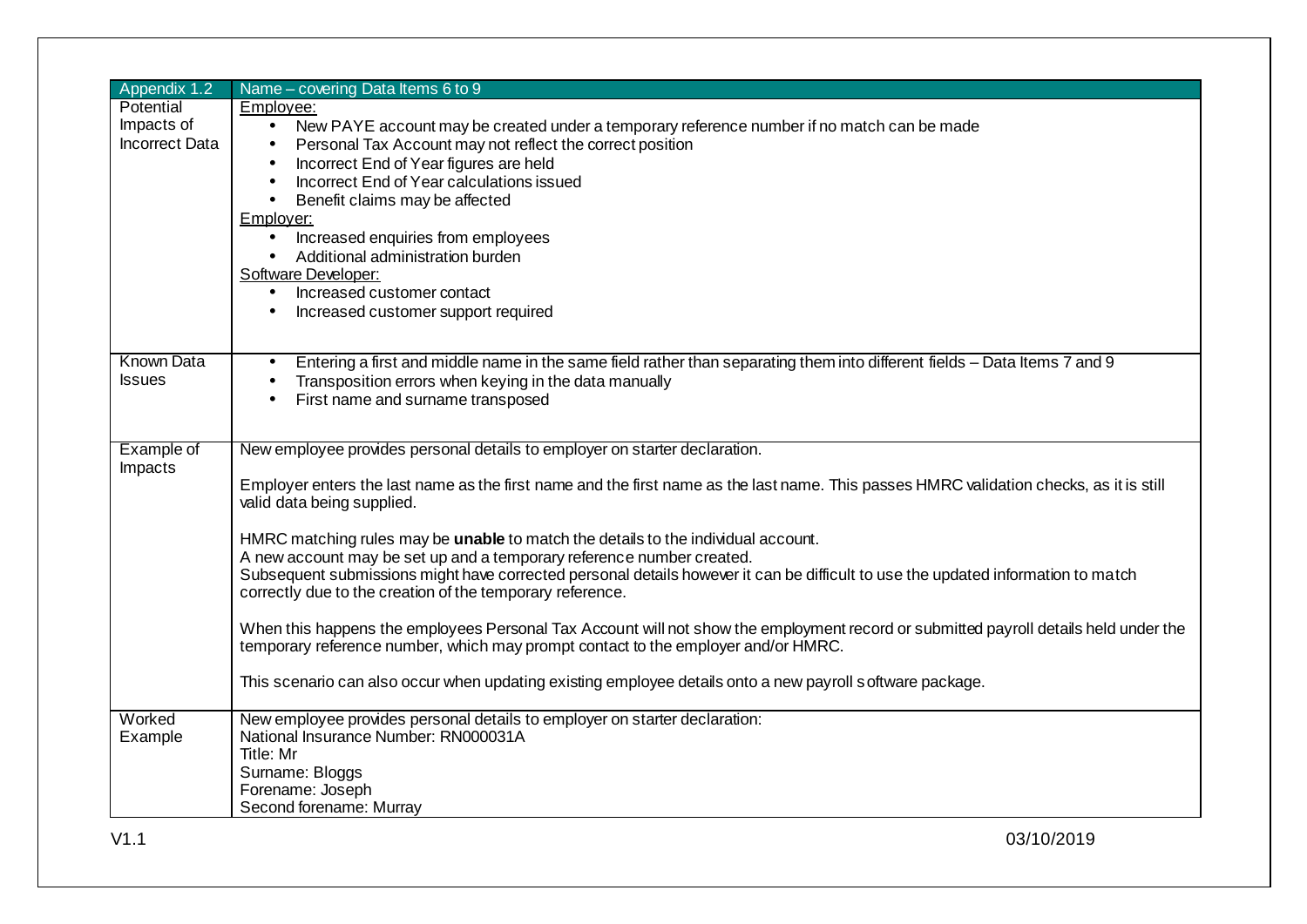| ppendix 1.2                      | Name – covering Data Items 6 to 9                                                                                                                                                                                                                                                                                                                                                                                                                                                                                                                                                                                                   |
|----------------------------------|-------------------------------------------------------------------------------------------------------------------------------------------------------------------------------------------------------------------------------------------------------------------------------------------------------------------------------------------------------------------------------------------------------------------------------------------------------------------------------------------------------------------------------------------------------------------------------------------------------------------------------------|
|                                  | Initials: J M                                                                                                                                                                                                                                                                                                                                                                                                                                                                                                                                                                                                                       |
|                                  | Date of Birth: 03/07/1984                                                                                                                                                                                                                                                                                                                                                                                                                                                                                                                                                                                                           |
|                                  | Gender: Male                                                                                                                                                                                                                                                                                                                                                                                                                                                                                                                                                                                                                        |
|                                  | Address: 1 Main Street                                                                                                                                                                                                                                                                                                                                                                                                                                                                                                                                                                                                              |
|                                  | Address: United Kingdom                                                                                                                                                                                                                                                                                                                                                                                                                                                                                                                                                                                                             |
|                                  | Postcode: AA1 2BB                                                                                                                                                                                                                                                                                                                                                                                                                                                                                                                                                                                                                   |
|                                  | Employer enters the information onto their payroll software. They enter Bloggs as the first name and Joseph as the last name in error.<br>They submit an FPS showing details of the payment made along with the designatory details.<br>Matching rules are applied to the data however the name is <b>NOT</b> a match to the existing account found on our systems.<br>A new account is set up under a temporary reference number. The FPS submission received is now held under the temporary reference<br>number.                                                                                                                 |
|                                  | Before the next payment is due, the employer corrects the error and updates this onto the software. The next FPS submitted now shows<br>the first name as Joseph and the last name as Murray. HMRC applies the matching rules to this following FPS, which now matches to the<br>temporary reference account. At the end of the tax year the employee will have all RTI data for current employer held under the temporary<br>reference number while previous employer records are held under the employees correct National Insurance Number. This will cause<br>issues for HMRC and the employee when the tax year is reconciled. |
| <b>HMRC</b><br>Guidance<br>Links | https://www.gov.uk/new-employee/employee-information<br>https://www.gov.uk/guidance/what-payroll-information-to-report-to-hmrc                                                                                                                                                                                                                                                                                                                                                                                                                                                                                                      |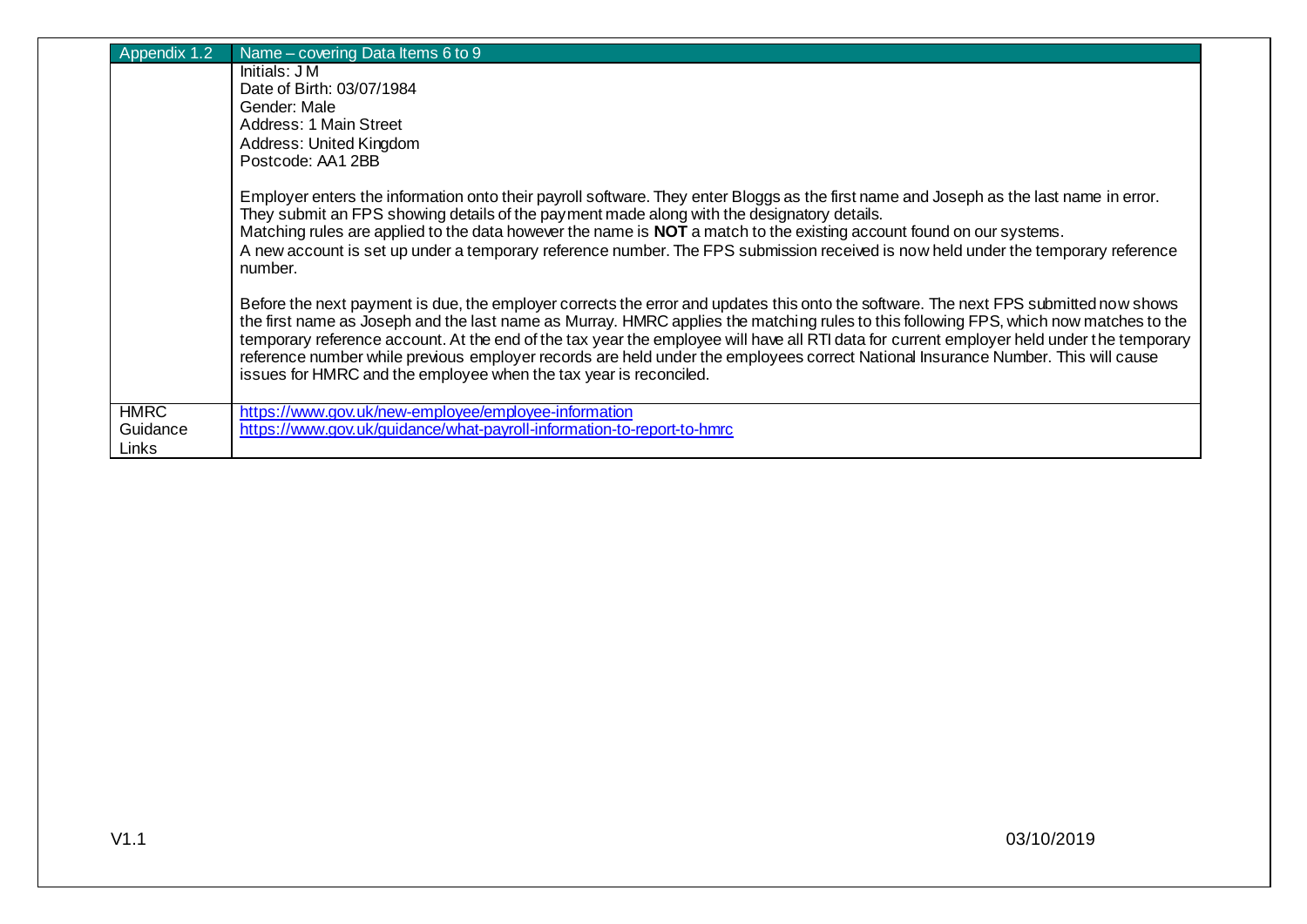| Appendix 1.3          | Date of Birth - covering Data Item 10                                                                                                                                                                                     |
|-----------------------|---------------------------------------------------------------------------------------------------------------------------------------------------------------------------------------------------------------------------|
| Potential             | Employee:                                                                                                                                                                                                                 |
| Impacts of            | New PAYE account may be created under a temporary reference number if no match can be made                                                                                                                                |
| <b>Incorrect Data</b> | Personal Tax Account may not reflect the correct position<br>$\bullet$                                                                                                                                                    |
|                       | Incorrect End of Year figures are held<br>$\bullet$                                                                                                                                                                       |
|                       | Incorrect End of Year calculations issued<br>$\bullet$                                                                                                                                                                    |
|                       | Benefit claims may be affected<br>$\bullet$                                                                                                                                                                               |
|                       | Incorrect rate of Personal Allowances or reliefs may be provided<br>$\bullet$                                                                                                                                             |
|                       | Incorrect National Insurance Contributions being made<br>$\bullet$                                                                                                                                                        |
|                       | Employer:                                                                                                                                                                                                                 |
|                       | Increased enquiries from employees<br>$\bullet$                                                                                                                                                                           |
|                       | Increased contact from Department for Work and Pensions (DWP) regarding state pension eligibility<br>$\bullet$                                                                                                            |
|                       | Increased contact from The Pension Regulator<br>$\bullet$                                                                                                                                                                 |
|                       | Additional administration burden<br>$\bullet$                                                                                                                                                                             |
|                       | Software Developer:                                                                                                                                                                                                       |
|                       | Increased customer contact<br>$\bullet$                                                                                                                                                                                   |
|                       | Increased customer support required<br>$\bullet$                                                                                                                                                                          |
|                       |                                                                                                                                                                                                                           |
| <b>Known Data</b>     | Entering a default Date of Birth<br>$\bullet$                                                                                                                                                                             |
| <b>Issues</b>         | Transposition errors when keying in the data manually                                                                                                                                                                     |
|                       |                                                                                                                                                                                                                           |
| Example of            | New employee provides personal details to employer on starter declaration. Key information is missing when passed along to the payroll<br>department - Date of Birth.                                                     |
| Impacts               |                                                                                                                                                                                                                           |
|                       | Employer uses a pseudo date of birth to add employee to the payroll. This passes HMRC validation checks, as it is still a valid date being<br>supplied.                                                                   |
|                       |                                                                                                                                                                                                                           |
|                       | HMRC matching rules may be unable to match the details to the individual account.                                                                                                                                         |
|                       | A new account may be set up and a temporary reference number created.                                                                                                                                                     |
|                       | Subsequent submissions might have corrected personal details however it can be difficult to use the updated information to match<br>correctly due to the creation of the temporary reference.                             |
|                       | When this happens the employees Personal Tax Account will not show the employment record or submitted payroll details held under the<br>temporary reference number, which may prompt contact to the employer and/or HMRC. |
|                       | This scenario can also occur when updating existing employee details onto a new payroll software package.                                                                                                                 |
| Worked                | New employee provides personal details to employer on starter declaration:                                                                                                                                                |
| Example               | National Insurance Number: RN000031A                                                                                                                                                                                      |
|                       | Title: Mr                                                                                                                                                                                                                 |
| V1.1                  | 03/10/2019                                                                                                                                                                                                                |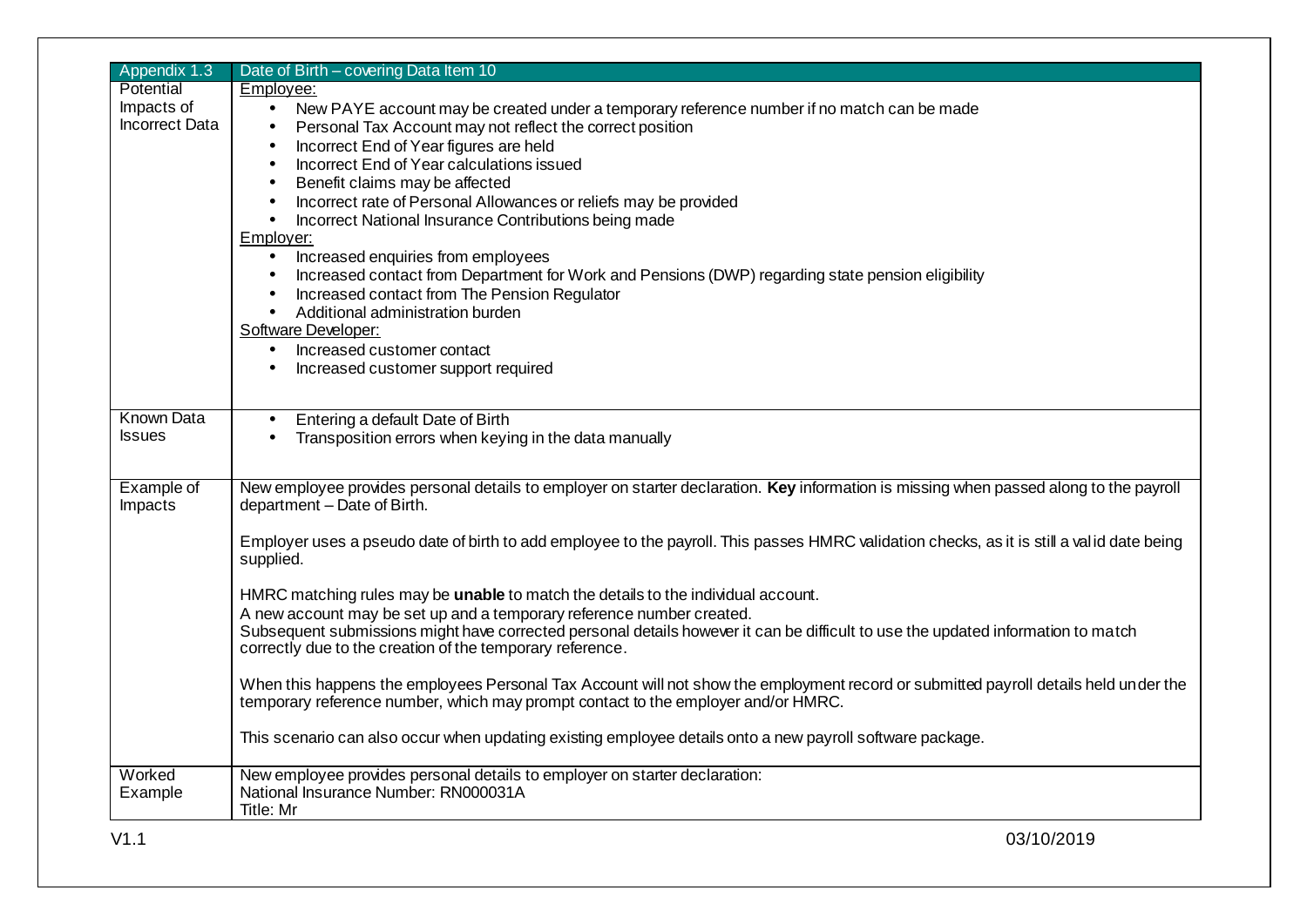| Appendix 1.3                     | Date of Birth - covering Data Item 10                                                                                                                                                                                                                                                                                                                                                                                                                                                                                                                                                                                                                |
|----------------------------------|------------------------------------------------------------------------------------------------------------------------------------------------------------------------------------------------------------------------------------------------------------------------------------------------------------------------------------------------------------------------------------------------------------------------------------------------------------------------------------------------------------------------------------------------------------------------------------------------------------------------------------------------------|
|                                  | Surname: Bloggs                                                                                                                                                                                                                                                                                                                                                                                                                                                                                                                                                                                                                                      |
|                                  | Forename: Joseph                                                                                                                                                                                                                                                                                                                                                                                                                                                                                                                                                                                                                                     |
|                                  | Second forename: Murray                                                                                                                                                                                                                                                                                                                                                                                                                                                                                                                                                                                                                              |
|                                  | Initials: J M                                                                                                                                                                                                                                                                                                                                                                                                                                                                                                                                                                                                                                        |
|                                  | Date of Birth: 03/07/1984                                                                                                                                                                                                                                                                                                                                                                                                                                                                                                                                                                                                                            |
|                                  | Gender: Male                                                                                                                                                                                                                                                                                                                                                                                                                                                                                                                                                                                                                                         |
|                                  | Address: 1 Main Street                                                                                                                                                                                                                                                                                                                                                                                                                                                                                                                                                                                                                               |
|                                  | Address: United Kingdom                                                                                                                                                                                                                                                                                                                                                                                                                                                                                                                                                                                                                              |
|                                  | Postcode: AA1 2BB                                                                                                                                                                                                                                                                                                                                                                                                                                                                                                                                                                                                                                    |
|                                  | Employer enters the information onto their payroll software. The date of birth has not been passed along, so they use a pseudo date of<br>birth of 01/01/1990. They submit an FPS showing details of the payment made along with the designatory details.<br>Matching rules are applied to the data however the date of birth is NOT a match to the existing account found on our systems.<br>The FPS submission received is now held under the temporary reference number.                                                                                                                                                                          |
|                                  | Before the next payment is due, the employee provides their correct date of birth as 03/07/1984. The employer updates this onto the<br>software. The next FPS submitted now shows the corrected date of birth. HMRC applies the matching rules to this following FPS, which<br>now matches to the temporary reference account. At the end of the tax year the employee will have all RTI data for current employer held<br>under the temporary reference number while previous employer records are held under the employees correct National Insurance<br>Number. This will cause issues for HMRC and the employee when the tax year is reconciled. |
| <b>HMRC</b><br>Guidance<br>Links | https://www.gov.uk/new-employee/employee-information<br>https://www.gov.uk/guidance/what-payroll-information-to-report-to-hmrc                                                                                                                                                                                                                                                                                                                                                                                                                                                                                                                       |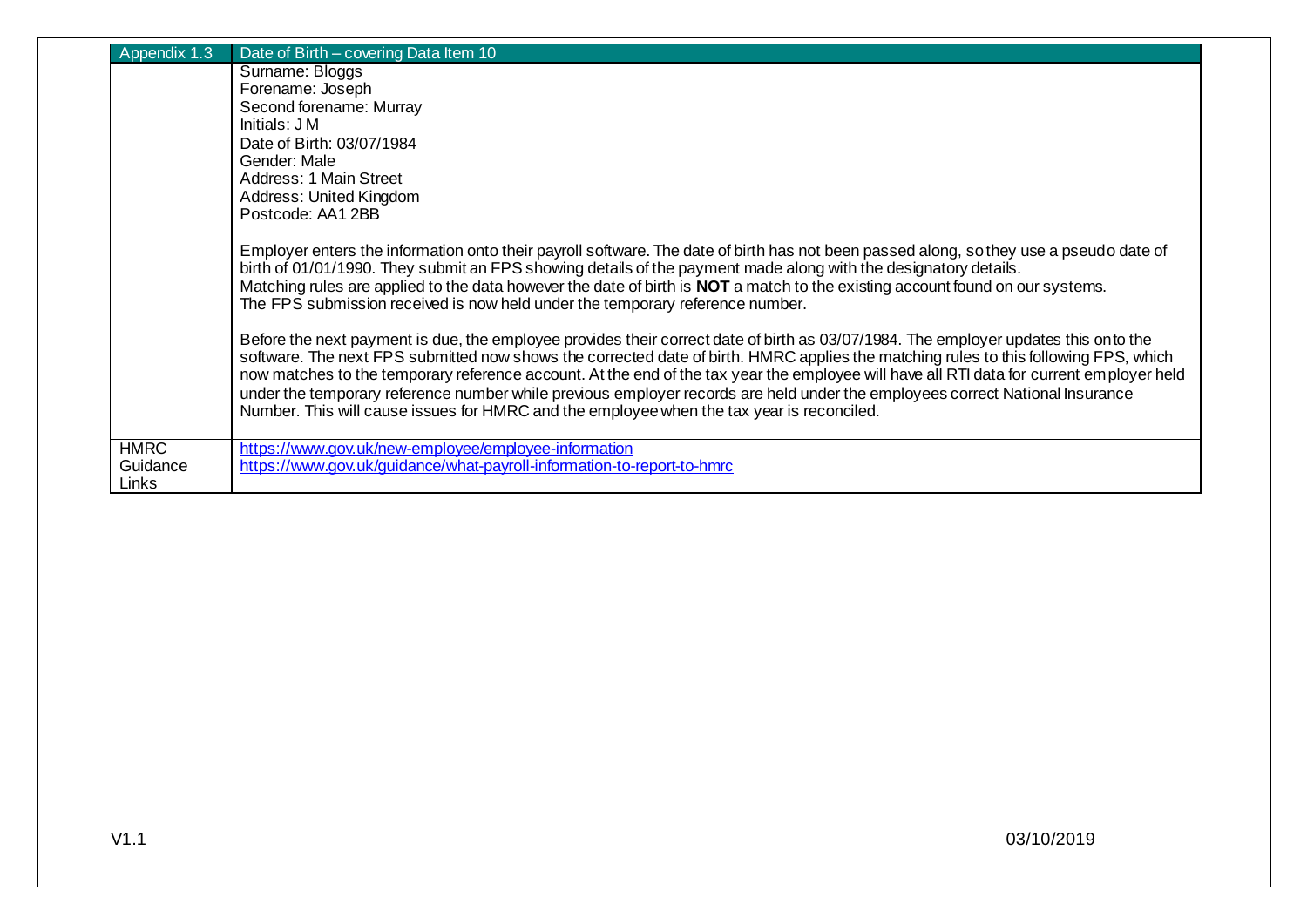| Appendix 1.4                                     | Address and Postcode - covering Data Items 13 to 17                                                                                                                                                                                                                                                                                                                                                                                                                                                                                                                                                                                                                                                                                                                                                                                                                                                                                                                                                                                                                                                                                                                                                                                                                                                                                                                                                                                                                                                                           |
|--------------------------------------------------|-------------------------------------------------------------------------------------------------------------------------------------------------------------------------------------------------------------------------------------------------------------------------------------------------------------------------------------------------------------------------------------------------------------------------------------------------------------------------------------------------------------------------------------------------------------------------------------------------------------------------------------------------------------------------------------------------------------------------------------------------------------------------------------------------------------------------------------------------------------------------------------------------------------------------------------------------------------------------------------------------------------------------------------------------------------------------------------------------------------------------------------------------------------------------------------------------------------------------------------------------------------------------------------------------------------------------------------------------------------------------------------------------------------------------------------------------------------------------------------------------------------------------------|
| Potential<br>Impacts of<br><b>Incorrect Data</b> | Employee:<br>New PAYE account may be created under a temporary reference number if no match can be made<br>$\bullet$<br>Personal Tax Account may not reflect the correct position<br>Incorrect End of Year figures are held<br>Incorrect End of Year calculations issued<br>Benefit claims may be affected<br>Correspondence including tax codes and calculations will not be received<br>$\bullet$<br>Employer:<br>Increased enquiries from employees<br>$\bullet$<br>Additional administration burden<br>Receiving correspondence for employees if business address used<br>$\bullet$<br>Software Developer:<br>Increased customer contact<br>$\bullet$<br>Increased customer support required                                                                                                                                                                                                                                                                                                                                                                                                                                                                                                                                                                                                                                                                                                                                                                                                                              |
| <b>Known Data</b><br><b>Issues</b>               | Entering the employers business address<br>$\bullet$<br>Entering a default address if not known e.g. using the letter 'A' for the first line<br>Transposition errors when keying in the data manually<br>$\bullet$                                                                                                                                                                                                                                                                                                                                                                                                                                                                                                                                                                                                                                                                                                                                                                                                                                                                                                                                                                                                                                                                                                                                                                                                                                                                                                            |
| Example of<br>Impacts                            | New employee provides personal details to employer on starter declaration. Key information is missing - Address.<br>Employer uses an address which is not the individuals, most commonly the business address, to add employee to the payroll. This passes<br>HMRC validation checks, as it is still valid data being supplied.<br>If all other designatory details supplied are accurate, an incorrect address may not necessarily create a new account. The main issue is<br>the incorrect address will be updated onto the individuals account when it is the first submission received for a new employment. This<br>inhibits correspondence being delivered to the individual.<br>If the business address has been entered, the employer will receive the correspondence intended for the individual increasing the<br>administration burden to them.<br>The employees Personal Tax Account will not show the correct address for them which may prompt contact to the employer and/or<br>HMRC.<br>In a minority of cases HMRC matching rules may be unable to match the details to the individual account.<br>A new account may be set up and a temporary reference number created.<br>Subsequent submissions might have corrected personal details however it can be difficult to use the updated information to match<br>correctly due to the creation of the temporary reference.<br>When this happens the employees Personal Tax Account will not show the employee details, employment record or submitted payroll |
| V1.1                                             | details held under the temporary reference number, which may prompt contact to the employer and/or HMRC.<br>03/10/2019                                                                                                                                                                                                                                                                                                                                                                                                                                                                                                                                                                                                                                                                                                                                                                                                                                                                                                                                                                                                                                                                                                                                                                                                                                                                                                                                                                                                        |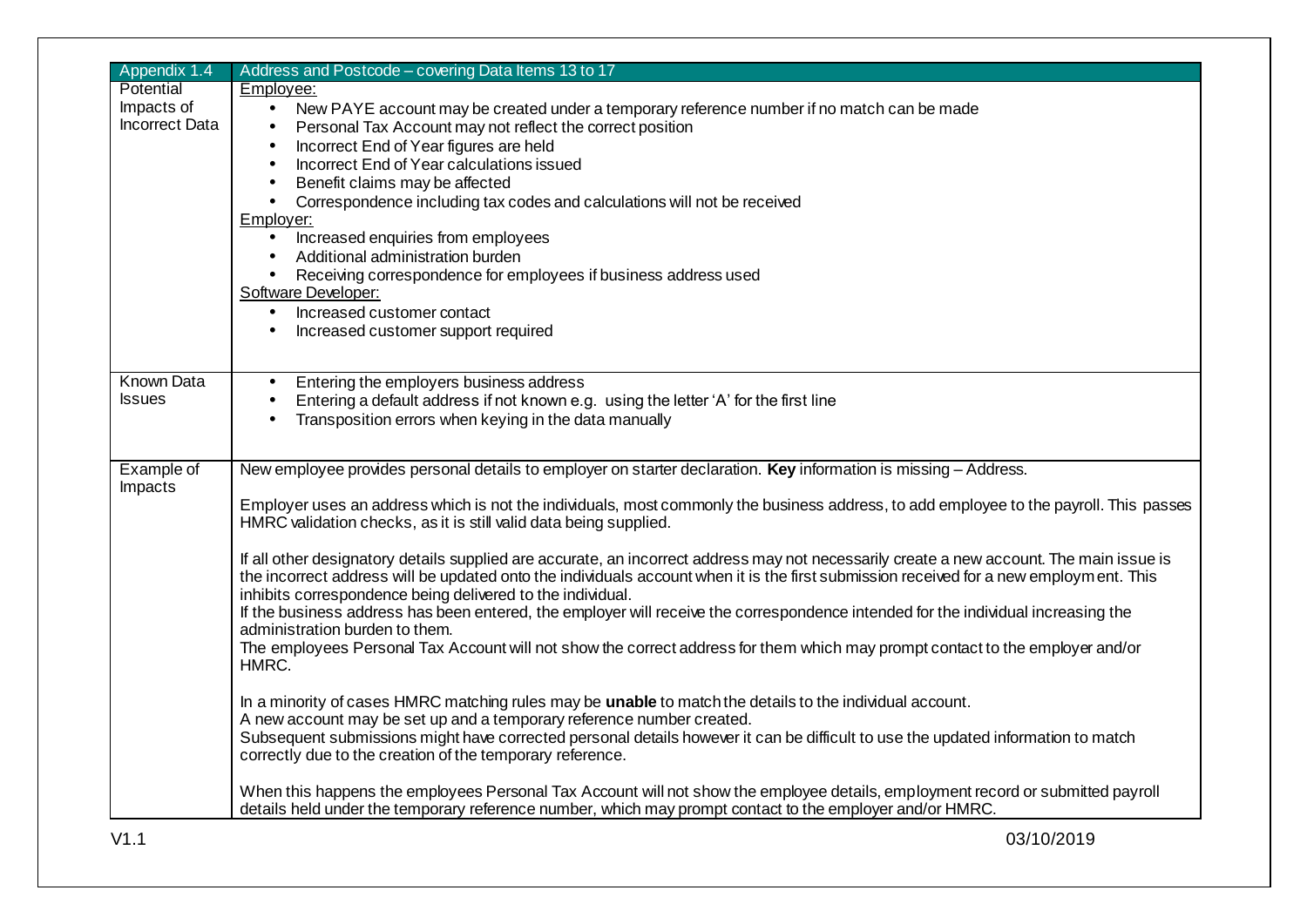| Appendix 1.4 | Address and Postcode – covering Data Items 13 to 17                    |
|--------------|------------------------------------------------------------------------|
|              |                                                                        |
| <b>HMRC</b>  | https://www.gov.uk/new-employee/employee-information                   |
| Guidance     | https://www.gov.uk/guidance/what-payroll-information-to-report-to-hmrc |
| Links        |                                                                        |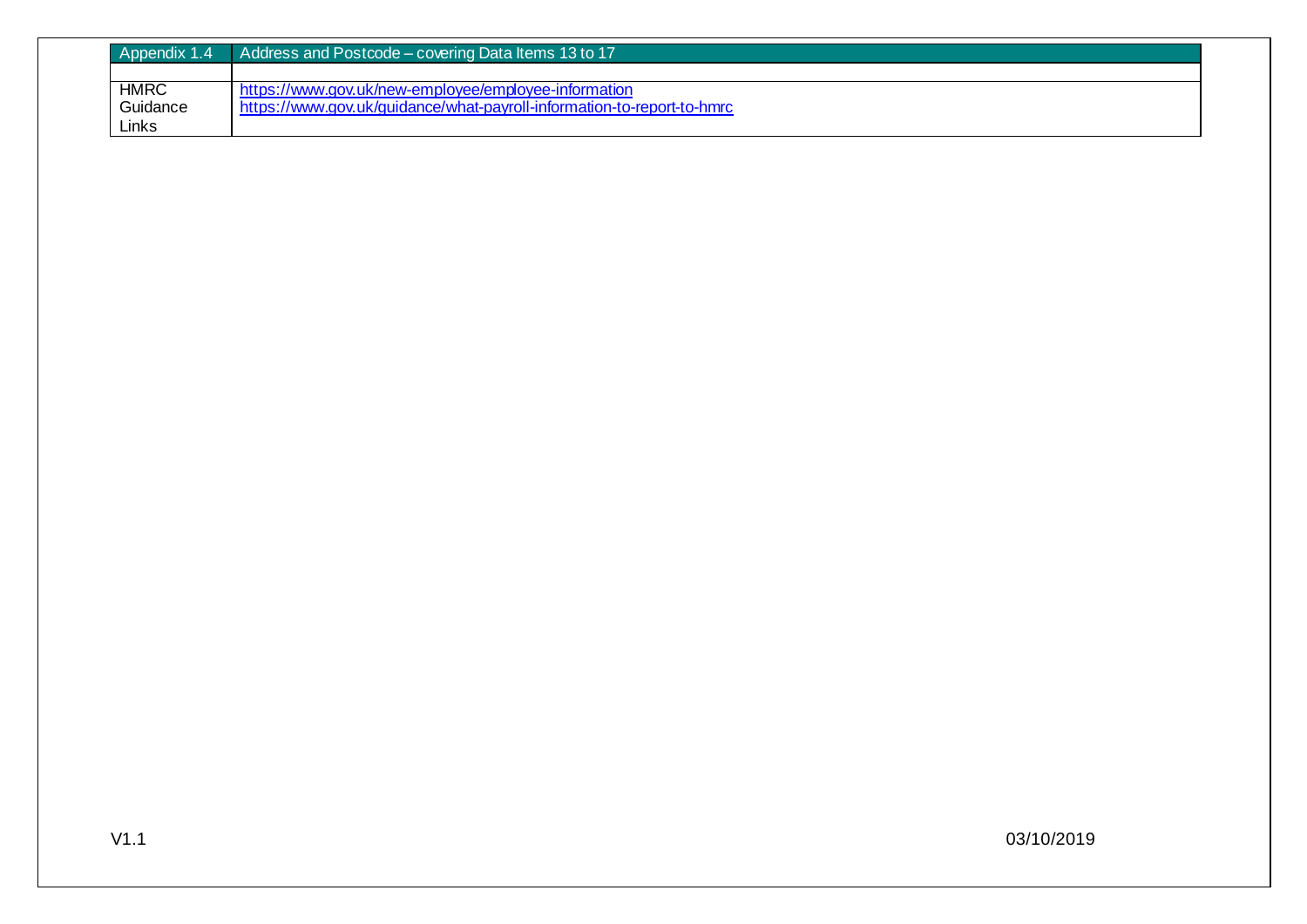| Potential<br>Employee:<br>Impacts of<br>$\bullet$<br>Duplicate employment may be created<br><b>Incorrect Data</b><br>Personal Tax Account may not reflect the correct position<br>Potential estimated pay issues<br>Incorrect tax code<br>Benefit claims may be affected<br>$\bullet$<br>Employer:<br>Increased enquiries from employees<br>$\bullet$<br>Influx of potentially incorrect tax codes<br>PAYE charge in dispute<br>$\bullet$<br>Additional administration burden<br>$\bullet$<br>Software Developer:<br>Increased customer contact<br>$\bullet$<br>Increased customer support required<br>$\bullet$<br><b>Known Data</b><br>Entering a historic start date after a transfer of employment to a new PAYE reference<br><b>Issues</b><br>Entering a new start date when changing payroll software<br>Employer changes legal entity and requires a new PAYE reference. Employees are transferred from one PAYE reference to another with<br>Example of<br>no change to their employment or terms and conditions.<br>Impacts<br>Employer follows TUPE regulations to preserve the employee's existing terms and conditions and uses the employee's original start date<br>on their first FPS from the new PAYE reference to ensure they have the same length of employment as before.<br>This record will be incorrect as the employee is a 'new employee' at the new PAYE reference. Whilst the employer may hold the original<br>start date for HR purposes, for HMRC, a new employee is defined as the first instance where an individual appears at that PAYE<br>reference. For this reason, any individuals who are affected by a TUPE transfer are classed as new employees and a P45 should be<br>issued from the old PAYE reference and used as Starter Information at the new PAYE reference. The P45 may not always be issued to<br>the individual as there has been no break in employment (or pension) to them.<br>This creates a duplicate record and the employee's Personal Tax Account will show incorrect historical records for the new employer,<br>which may prompt contact to the employer and/or HMRC.<br>Another issue can occur when updating existing employee details onto a new payroll software package. In this case, the employ ee should<br>not be entered as a 'new employee' as they have not changed PAYE reference. The employee should be entered as an 'existing<br>employee' and their Year To Date earnings, and tax code, transferred on to the new payroll software.<br>Worked<br>National Insurance Number: RN000031A<br>Example 1 -<br>Title: Mr<br>03/10/2019 | Appendix 1.5 | Starting date and Declaration - covering Data Items 24 and 24a |
|-------------------------------------------------------------------------------------------------------------------------------------------------------------------------------------------------------------------------------------------------------------------------------------------------------------------------------------------------------------------------------------------------------------------------------------------------------------------------------------------------------------------------------------------------------------------------------------------------------------------------------------------------------------------------------------------------------------------------------------------------------------------------------------------------------------------------------------------------------------------------------------------------------------------------------------------------------------------------------------------------------------------------------------------------------------------------------------------------------------------------------------------------------------------------------------------------------------------------------------------------------------------------------------------------------------------------------------------------------------------------------------------------------------------------------------------------------------------------------------------------------------------------------------------------------------------------------------------------------------------------------------------------------------------------------------------------------------------------------------------------------------------------------------------------------------------------------------------------------------------------------------------------------------------------------------------------------------------------------------------------------------------------------------------------------------------------------------------------------------------------------------------------------------------------------------------------------------------------------------------------------------------------------------------------------------------------------------------------------------------------------------------------------------------------------------------------------------------------------------------------------------------------------------------------------------------------------------------------------------------|--------------|----------------------------------------------------------------|
|                                                                                                                                                                                                                                                                                                                                                                                                                                                                                                                                                                                                                                                                                                                                                                                                                                                                                                                                                                                                                                                                                                                                                                                                                                                                                                                                                                                                                                                                                                                                                                                                                                                                                                                                                                                                                                                                                                                                                                                                                                                                                                                                                                                                                                                                                                                                                                                                                                                                                                                                                                                                                   |              |                                                                |
|                                                                                                                                                                                                                                                                                                                                                                                                                                                                                                                                                                                                                                                                                                                                                                                                                                                                                                                                                                                                                                                                                                                                                                                                                                                                                                                                                                                                                                                                                                                                                                                                                                                                                                                                                                                                                                                                                                                                                                                                                                                                                                                                                                                                                                                                                                                                                                                                                                                                                                                                                                                                                   |              |                                                                |
|                                                                                                                                                                                                                                                                                                                                                                                                                                                                                                                                                                                                                                                                                                                                                                                                                                                                                                                                                                                                                                                                                                                                                                                                                                                                                                                                                                                                                                                                                                                                                                                                                                                                                                                                                                                                                                                                                                                                                                                                                                                                                                                                                                                                                                                                                                                                                                                                                                                                                                                                                                                                                   |              |                                                                |
|                                                                                                                                                                                                                                                                                                                                                                                                                                                                                                                                                                                                                                                                                                                                                                                                                                                                                                                                                                                                                                                                                                                                                                                                                                                                                                                                                                                                                                                                                                                                                                                                                                                                                                                                                                                                                                                                                                                                                                                                                                                                                                                                                                                                                                                                                                                                                                                                                                                                                                                                                                                                                   |              |                                                                |
|                                                                                                                                                                                                                                                                                                                                                                                                                                                                                                                                                                                                                                                                                                                                                                                                                                                                                                                                                                                                                                                                                                                                                                                                                                                                                                                                                                                                                                                                                                                                                                                                                                                                                                                                                                                                                                                                                                                                                                                                                                                                                                                                                                                                                                                                                                                                                                                                                                                                                                                                                                                                                   |              |                                                                |
|                                                                                                                                                                                                                                                                                                                                                                                                                                                                                                                                                                                                                                                                                                                                                                                                                                                                                                                                                                                                                                                                                                                                                                                                                                                                                                                                                                                                                                                                                                                                                                                                                                                                                                                                                                                                                                                                                                                                                                                                                                                                                                                                                                                                                                                                                                                                                                                                                                                                                                                                                                                                                   |              |                                                                |
|                                                                                                                                                                                                                                                                                                                                                                                                                                                                                                                                                                                                                                                                                                                                                                                                                                                                                                                                                                                                                                                                                                                                                                                                                                                                                                                                                                                                                                                                                                                                                                                                                                                                                                                                                                                                                                                                                                                                                                                                                                                                                                                                                                                                                                                                                                                                                                                                                                                                                                                                                                                                                   |              |                                                                |
|                                                                                                                                                                                                                                                                                                                                                                                                                                                                                                                                                                                                                                                                                                                                                                                                                                                                                                                                                                                                                                                                                                                                                                                                                                                                                                                                                                                                                                                                                                                                                                                                                                                                                                                                                                                                                                                                                                                                                                                                                                                                                                                                                                                                                                                                                                                                                                                                                                                                                                                                                                                                                   |              |                                                                |
|                                                                                                                                                                                                                                                                                                                                                                                                                                                                                                                                                                                                                                                                                                                                                                                                                                                                                                                                                                                                                                                                                                                                                                                                                                                                                                                                                                                                                                                                                                                                                                                                                                                                                                                                                                                                                                                                                                                                                                                                                                                                                                                                                                                                                                                                                                                                                                                                                                                                                                                                                                                                                   |              |                                                                |
|                                                                                                                                                                                                                                                                                                                                                                                                                                                                                                                                                                                                                                                                                                                                                                                                                                                                                                                                                                                                                                                                                                                                                                                                                                                                                                                                                                                                                                                                                                                                                                                                                                                                                                                                                                                                                                                                                                                                                                                                                                                                                                                                                                                                                                                                                                                                                                                                                                                                                                                                                                                                                   |              |                                                                |
|                                                                                                                                                                                                                                                                                                                                                                                                                                                                                                                                                                                                                                                                                                                                                                                                                                                                                                                                                                                                                                                                                                                                                                                                                                                                                                                                                                                                                                                                                                                                                                                                                                                                                                                                                                                                                                                                                                                                                                                                                                                                                                                                                                                                                                                                                                                                                                                                                                                                                                                                                                                                                   |              |                                                                |
|                                                                                                                                                                                                                                                                                                                                                                                                                                                                                                                                                                                                                                                                                                                                                                                                                                                                                                                                                                                                                                                                                                                                                                                                                                                                                                                                                                                                                                                                                                                                                                                                                                                                                                                                                                                                                                                                                                                                                                                                                                                                                                                                                                                                                                                                                                                                                                                                                                                                                                                                                                                                                   |              |                                                                |
|                                                                                                                                                                                                                                                                                                                                                                                                                                                                                                                                                                                                                                                                                                                                                                                                                                                                                                                                                                                                                                                                                                                                                                                                                                                                                                                                                                                                                                                                                                                                                                                                                                                                                                                                                                                                                                                                                                                                                                                                                                                                                                                                                                                                                                                                                                                                                                                                                                                                                                                                                                                                                   |              |                                                                |
|                                                                                                                                                                                                                                                                                                                                                                                                                                                                                                                                                                                                                                                                                                                                                                                                                                                                                                                                                                                                                                                                                                                                                                                                                                                                                                                                                                                                                                                                                                                                                                                                                                                                                                                                                                                                                                                                                                                                                                                                                                                                                                                                                                                                                                                                                                                                                                                                                                                                                                                                                                                                                   |              |                                                                |
|                                                                                                                                                                                                                                                                                                                                                                                                                                                                                                                                                                                                                                                                                                                                                                                                                                                                                                                                                                                                                                                                                                                                                                                                                                                                                                                                                                                                                                                                                                                                                                                                                                                                                                                                                                                                                                                                                                                                                                                                                                                                                                                                                                                                                                                                                                                                                                                                                                                                                                                                                                                                                   |              |                                                                |
|                                                                                                                                                                                                                                                                                                                                                                                                                                                                                                                                                                                                                                                                                                                                                                                                                                                                                                                                                                                                                                                                                                                                                                                                                                                                                                                                                                                                                                                                                                                                                                                                                                                                                                                                                                                                                                                                                                                                                                                                                                                                                                                                                                                                                                                                                                                                                                                                                                                                                                                                                                                                                   |              |                                                                |
|                                                                                                                                                                                                                                                                                                                                                                                                                                                                                                                                                                                                                                                                                                                                                                                                                                                                                                                                                                                                                                                                                                                                                                                                                                                                                                                                                                                                                                                                                                                                                                                                                                                                                                                                                                                                                                                                                                                                                                                                                                                                                                                                                                                                                                                                                                                                                                                                                                                                                                                                                                                                                   |              |                                                                |
|                                                                                                                                                                                                                                                                                                                                                                                                                                                                                                                                                                                                                                                                                                                                                                                                                                                                                                                                                                                                                                                                                                                                                                                                                                                                                                                                                                                                                                                                                                                                                                                                                                                                                                                                                                                                                                                                                                                                                                                                                                                                                                                                                                                                                                                                                                                                                                                                                                                                                                                                                                                                                   |              |                                                                |
|                                                                                                                                                                                                                                                                                                                                                                                                                                                                                                                                                                                                                                                                                                                                                                                                                                                                                                                                                                                                                                                                                                                                                                                                                                                                                                                                                                                                                                                                                                                                                                                                                                                                                                                                                                                                                                                                                                                                                                                                                                                                                                                                                                                                                                                                                                                                                                                                                                                                                                                                                                                                                   |              |                                                                |
|                                                                                                                                                                                                                                                                                                                                                                                                                                                                                                                                                                                                                                                                                                                                                                                                                                                                                                                                                                                                                                                                                                                                                                                                                                                                                                                                                                                                                                                                                                                                                                                                                                                                                                                                                                                                                                                                                                                                                                                                                                                                                                                                                                                                                                                                                                                                                                                                                                                                                                                                                                                                                   |              |                                                                |
|                                                                                                                                                                                                                                                                                                                                                                                                                                                                                                                                                                                                                                                                                                                                                                                                                                                                                                                                                                                                                                                                                                                                                                                                                                                                                                                                                                                                                                                                                                                                                                                                                                                                                                                                                                                                                                                                                                                                                                                                                                                                                                                                                                                                                                                                                                                                                                                                                                                                                                                                                                                                                   |              |                                                                |
|                                                                                                                                                                                                                                                                                                                                                                                                                                                                                                                                                                                                                                                                                                                                                                                                                                                                                                                                                                                                                                                                                                                                                                                                                                                                                                                                                                                                                                                                                                                                                                                                                                                                                                                                                                                                                                                                                                                                                                                                                                                                                                                                                                                                                                                                                                                                                                                                                                                                                                                                                                                                                   |              |                                                                |
|                                                                                                                                                                                                                                                                                                                                                                                                                                                                                                                                                                                                                                                                                                                                                                                                                                                                                                                                                                                                                                                                                                                                                                                                                                                                                                                                                                                                                                                                                                                                                                                                                                                                                                                                                                                                                                                                                                                                                                                                                                                                                                                                                                                                                                                                                                                                                                                                                                                                                                                                                                                                                   |              |                                                                |
|                                                                                                                                                                                                                                                                                                                                                                                                                                                                                                                                                                                                                                                                                                                                                                                                                                                                                                                                                                                                                                                                                                                                                                                                                                                                                                                                                                                                                                                                                                                                                                                                                                                                                                                                                                                                                                                                                                                                                                                                                                                                                                                                                                                                                                                                                                                                                                                                                                                                                                                                                                                                                   |              |                                                                |
|                                                                                                                                                                                                                                                                                                                                                                                                                                                                                                                                                                                                                                                                                                                                                                                                                                                                                                                                                                                                                                                                                                                                                                                                                                                                                                                                                                                                                                                                                                                                                                                                                                                                                                                                                                                                                                                                                                                                                                                                                                                                                                                                                                                                                                                                                                                                                                                                                                                                                                                                                                                                                   |              |                                                                |
|                                                                                                                                                                                                                                                                                                                                                                                                                                                                                                                                                                                                                                                                                                                                                                                                                                                                                                                                                                                                                                                                                                                                                                                                                                                                                                                                                                                                                                                                                                                                                                                                                                                                                                                                                                                                                                                                                                                                                                                                                                                                                                                                                                                                                                                                                                                                                                                                                                                                                                                                                                                                                   |              |                                                                |
|                                                                                                                                                                                                                                                                                                                                                                                                                                                                                                                                                                                                                                                                                                                                                                                                                                                                                                                                                                                                                                                                                                                                                                                                                                                                                                                                                                                                                                                                                                                                                                                                                                                                                                                                                                                                                                                                                                                                                                                                                                                                                                                                                                                                                                                                                                                                                                                                                                                                                                                                                                                                                   |              |                                                                |
|                                                                                                                                                                                                                                                                                                                                                                                                                                                                                                                                                                                                                                                                                                                                                                                                                                                                                                                                                                                                                                                                                                                                                                                                                                                                                                                                                                                                                                                                                                                                                                                                                                                                                                                                                                                                                                                                                                                                                                                                                                                                                                                                                                                                                                                                                                                                                                                                                                                                                                                                                                                                                   |              |                                                                |
|                                                                                                                                                                                                                                                                                                                                                                                                                                                                                                                                                                                                                                                                                                                                                                                                                                                                                                                                                                                                                                                                                                                                                                                                                                                                                                                                                                                                                                                                                                                                                                                                                                                                                                                                                                                                                                                                                                                                                                                                                                                                                                                                                                                                                                                                                                                                                                                                                                                                                                                                                                                                                   |              |                                                                |
|                                                                                                                                                                                                                                                                                                                                                                                                                                                                                                                                                                                                                                                                                                                                                                                                                                                                                                                                                                                                                                                                                                                                                                                                                                                                                                                                                                                                                                                                                                                                                                                                                                                                                                                                                                                                                                                                                                                                                                                                                                                                                                                                                                                                                                                                                                                                                                                                                                                                                                                                                                                                                   |              |                                                                |
|                                                                                                                                                                                                                                                                                                                                                                                                                                                                                                                                                                                                                                                                                                                                                                                                                                                                                                                                                                                                                                                                                                                                                                                                                                                                                                                                                                                                                                                                                                                                                                                                                                                                                                                                                                                                                                                                                                                                                                                                                                                                                                                                                                                                                                                                                                                                                                                                                                                                                                                                                                                                                   |              |                                                                |
|                                                                                                                                                                                                                                                                                                                                                                                                                                                                                                                                                                                                                                                                                                                                                                                                                                                                                                                                                                                                                                                                                                                                                                                                                                                                                                                                                                                                                                                                                                                                                                                                                                                                                                                                                                                                                                                                                                                                                                                                                                                                                                                                                                                                                                                                                                                                                                                                                                                                                                                                                                                                                   |              |                                                                |
|                                                                                                                                                                                                                                                                                                                                                                                                                                                                                                                                                                                                                                                                                                                                                                                                                                                                                                                                                                                                                                                                                                                                                                                                                                                                                                                                                                                                                                                                                                                                                                                                                                                                                                                                                                                                                                                                                                                                                                                                                                                                                                                                                                                                                                                                                                                                                                                                                                                                                                                                                                                                                   |              |                                                                |
|                                                                                                                                                                                                                                                                                                                                                                                                                                                                                                                                                                                                                                                                                                                                                                                                                                                                                                                                                                                                                                                                                                                                                                                                                                                                                                                                                                                                                                                                                                                                                                                                                                                                                                                                                                                                                                                                                                                                                                                                                                                                                                                                                                                                                                                                                                                                                                                                                                                                                                                                                                                                                   |              |                                                                |
|                                                                                                                                                                                                                                                                                                                                                                                                                                                                                                                                                                                                                                                                                                                                                                                                                                                                                                                                                                                                                                                                                                                                                                                                                                                                                                                                                                                                                                                                                                                                                                                                                                                                                                                                                                                                                                                                                                                                                                                                                                                                                                                                                                                                                                                                                                                                                                                                                                                                                                                                                                                                                   |              |                                                                |
|                                                                                                                                                                                                                                                                                                                                                                                                                                                                                                                                                                                                                                                                                                                                                                                                                                                                                                                                                                                                                                                                                                                                                                                                                                                                                                                                                                                                                                                                                                                                                                                                                                                                                                                                                                                                                                                                                                                                                                                                                                                                                                                                                                                                                                                                                                                                                                                                                                                                                                                                                                                                                   |              |                                                                |
|                                                                                                                                                                                                                                                                                                                                                                                                                                                                                                                                                                                                                                                                                                                                                                                                                                                                                                                                                                                                                                                                                                                                                                                                                                                                                                                                                                                                                                                                                                                                                                                                                                                                                                                                                                                                                                                                                                                                                                                                                                                                                                                                                                                                                                                                                                                                                                                                                                                                                                                                                                                                                   |              |                                                                |
|                                                                                                                                                                                                                                                                                                                                                                                                                                                                                                                                                                                                                                                                                                                                                                                                                                                                                                                                                                                                                                                                                                                                                                                                                                                                                                                                                                                                                                                                                                                                                                                                                                                                                                                                                                                                                                                                                                                                                                                                                                                                                                                                                                                                                                                                                                                                                                                                                                                                                                                                                                                                                   |              |                                                                |
|                                                                                                                                                                                                                                                                                                                                                                                                                                                                                                                                                                                                                                                                                                                                                                                                                                                                                                                                                                                                                                                                                                                                                                                                                                                                                                                                                                                                                                                                                                                                                                                                                                                                                                                                                                                                                                                                                                                                                                                                                                                                                                                                                                                                                                                                                                                                                                                                                                                                                                                                                                                                                   |              |                                                                |
|                                                                                                                                                                                                                                                                                                                                                                                                                                                                                                                                                                                                                                                                                                                                                                                                                                                                                                                                                                                                                                                                                                                                                                                                                                                                                                                                                                                                                                                                                                                                                                                                                                                                                                                                                                                                                                                                                                                                                                                                                                                                                                                                                                                                                                                                                                                                                                                                                                                                                                                                                                                                                   | V1.1         |                                                                |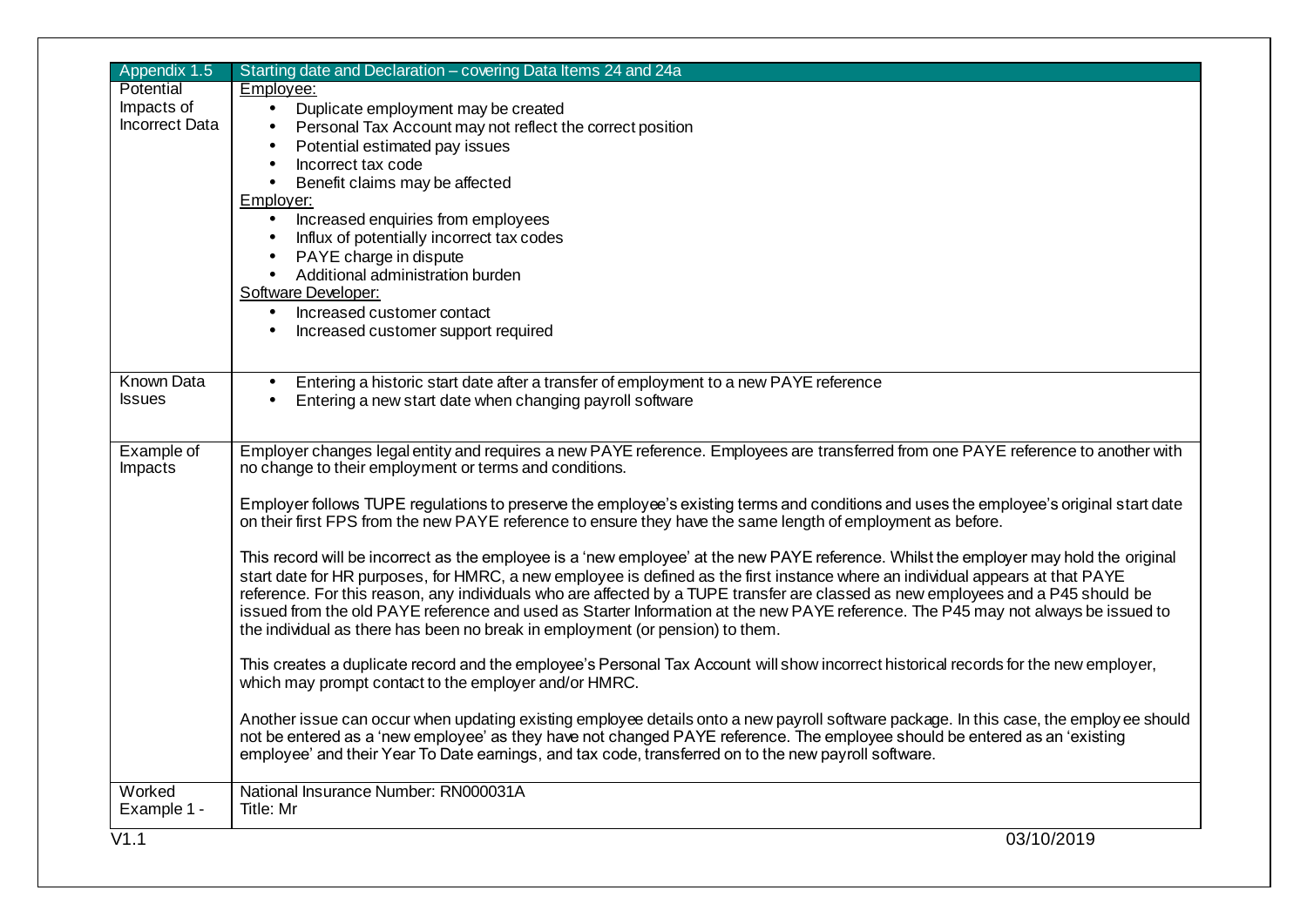| Appendix 1.5   | Starting date and Declaration - covering Data Items 24 and 24a                                                                                                                                                                                                                 |
|----------------|--------------------------------------------------------------------------------------------------------------------------------------------------------------------------------------------------------------------------------------------------------------------------------|
| Employee       | Surname: Bloggs                                                                                                                                                                                                                                                                |
| transfers from | Forename: Joseph                                                                                                                                                                                                                                                               |
| one PAYE       | Second forename: Murray                                                                                                                                                                                                                                                        |
| reference to   | Initials: J M                                                                                                                                                                                                                                                                  |
| another under  | Date of Birth: 03/07/1984                                                                                                                                                                                                                                                      |
| <b>TUPE</b>    | Gender: Male                                                                                                                                                                                                                                                                   |
| regulations    | Address: 1 Main Street                                                                                                                                                                                                                                                         |
|                | Address: United Kingdom                                                                                                                                                                                                                                                        |
|                | Postcode: AA1 2BB                                                                                                                                                                                                                                                              |
|                | Original Employment Start Date: 01/09/1980                                                                                                                                                                                                                                     |
|                |                                                                                                                                                                                                                                                                                |
|                | Employer enters the information onto their payroll software. They use the original start date of 01/09/1980. They submit an FPS showing                                                                                                                                        |
|                | this information.                                                                                                                                                                                                                                                              |
|                |                                                                                                                                                                                                                                                                                |
|                | The new employment record is set up for historical years under the new PAYE reference. This may affect the employee's view of their<br>Personal Tax Account, as it would show they had a further employment in these earlier years. If an employment record was created with a |
|                | start date earlier than the current year our internal system will note the records not to expect any payroll information relating to earlier                                                                                                                                   |
|                | years.                                                                                                                                                                                                                                                                         |
|                |                                                                                                                                                                                                                                                                                |
| Worked         | National Insurance Number: RN000031A                                                                                                                                                                                                                                           |
| Example 2 -    | Title: Mr                                                                                                                                                                                                                                                                      |
| Employer       | Surname: Bloggs                                                                                                                                                                                                                                                                |
| changes        | Forename: Joseph                                                                                                                                                                                                                                                               |
| payroll        | Second forename: Murray                                                                                                                                                                                                                                                        |
| software and   | Initials: J M                                                                                                                                                                                                                                                                  |
| enters a new   | Date of Birth: 03/07/1984                                                                                                                                                                                                                                                      |
| start date     | Gender: Male                                                                                                                                                                                                                                                                   |
|                | Address: 1 Main Street                                                                                                                                                                                                                                                         |
|                | Address: United Kingdom                                                                                                                                                                                                                                                        |
|                | Postcode: AA1 2BB                                                                                                                                                                                                                                                              |
|                | Original Employment Start Date: 01/09/1980                                                                                                                                                                                                                                     |
|                | Start date on new payroll software: 06/05/2018                                                                                                                                                                                                                                 |
|                | HMRC systems are unable to make a direct match to the existing employment therefore we will create a new employment record                                                                                                                                                     |
|                | commencing 06/05/2018.                                                                                                                                                                                                                                                         |
|                |                                                                                                                                                                                                                                                                                |
|                | The duplicate records will require clerical recovery by HMRC to correct these as this is not an automatic process. Until this takes place, the                                                                                                                                 |
|                | employees Personal Tax Account will show 2 records for the same employer, which may prompt contact to the employer and/or HMRC.                                                                                                                                                |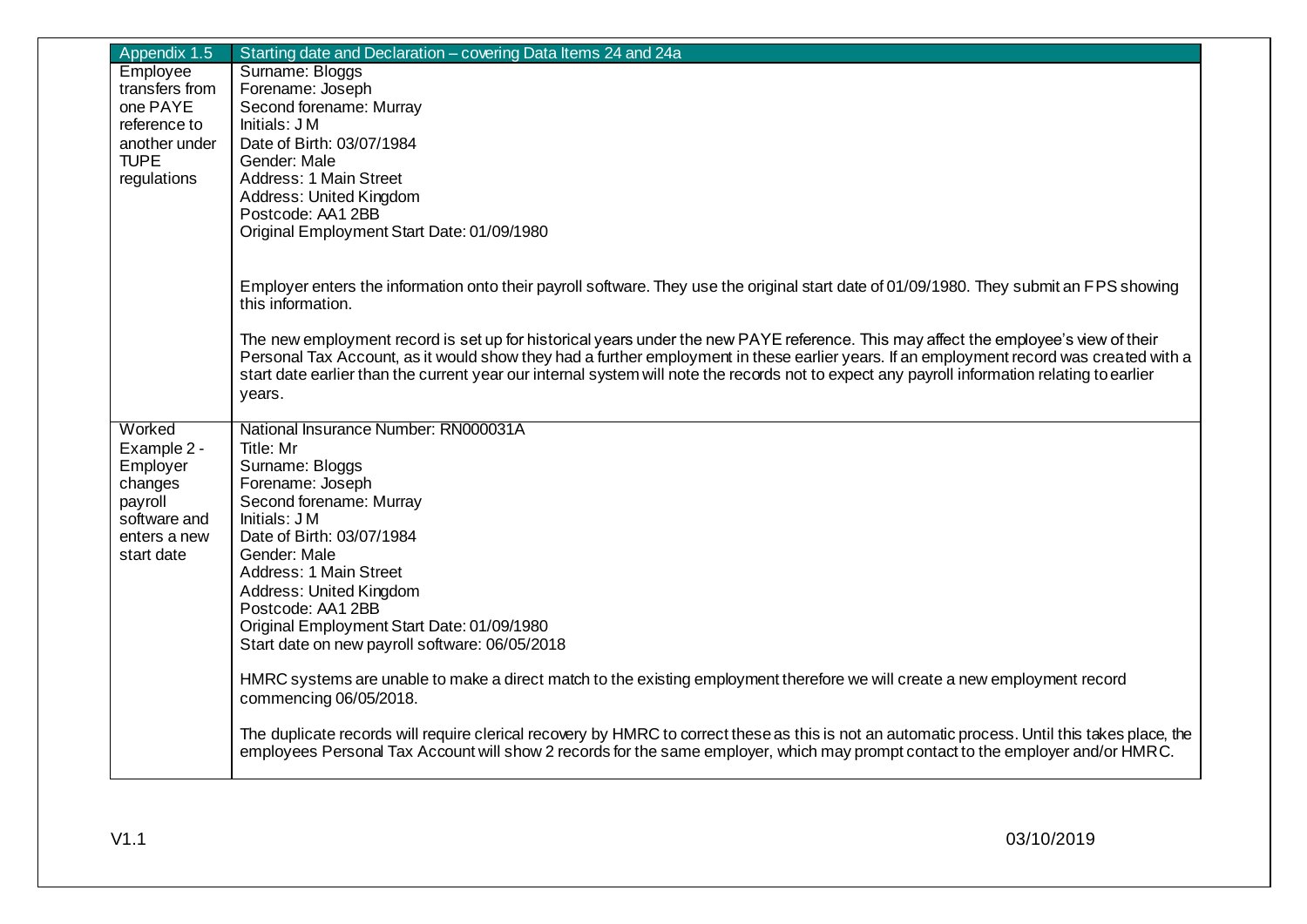| Appendix 1.5      | Starting date and Declaration – covering Data Items 24 and 24a                                                               |
|-------------------|------------------------------------------------------------------------------------------------------------------------------|
| <b>HMRC</b>       | https://www.gov.uk/new-employee/employee-information                                                                         |
| Guidance          | https://www.gov.uk/guidance/what-payroll-information-to-report-to-hmrc                                                       |
| Links             | https://www.gov.uk/transfers-takeovers                                                                                       |
|                   |                                                                                                                              |
|                   |                                                                                                                              |
| Appendix 1.6      | Payroll ID - covering Data Items 38 to 40                                                                                    |
| Potential         | Employee:                                                                                                                    |
| Impacts of        | Duplicate employment may be created<br>$\bullet$                                                                             |
| Incorrect Data    | Personal Tax Account may not reflect the correct position                                                                    |
|                   | Potential estimated pay issues<br>$\bullet$                                                                                  |
|                   | Incorrect tax code<br>$\bullet$                                                                                              |
|                   | Incorrect End of Year figures are held                                                                                       |
|                   | Incorrect End of Year calculations issued<br>$\bullet$                                                                       |
|                   | Benefit claims may be affected<br>$\bullet$                                                                                  |
|                   | Employer:                                                                                                                    |
|                   | Increased enquiries from employees<br>$\bullet$                                                                              |
|                   | Influx of potentially incorrect tax codes<br>$\bullet$                                                                       |
|                   | PAYE liability requires a review<br>$\bullet$                                                                                |
|                   | Additional administration burden<br>$\bullet$                                                                                |
|                   | Software Developer:                                                                                                          |
|                   | Increased customer contact<br>$\bullet$                                                                                      |
|                   | Increased customer support required                                                                                          |
|                   |                                                                                                                              |
|                   |                                                                                                                              |
| <b>Known Data</b> | Not selecting Payroll ID change indicator<br>$\bullet$                                                                       |
| <b>Issues</b>     | Not including the previous Payroll ID<br>$\bullet$                                                                           |
|                   | Not including the previous Payroll ID correctly e.g. omitting leading zeros or characters<br>$\bullet$                       |
|                   | Re-using Payroll ID's. These should only be used once, even if an employee leaves your employment then returns.              |
|                   | Payroll ID's should never be re-used, even for new employees in subsequent tax years<br>$\bullet$                            |
|                   |                                                                                                                              |
|                   |                                                                                                                              |
| Example of        | We will assume all other information for the individual is correct at this point.                                            |
| Impacts           |                                                                                                                              |
|                   | Employer changes Payroll ID. They include the following:                                                                     |
|                   | New Payroll ID<br>$\bullet$                                                                                                  |
|                   | Payroll ID change indicator                                                                                                  |
|                   | • Correct Year to Date values                                                                                                |
|                   | They DO NOT include the previous Payroll ID.                                                                                 |
|                   |                                                                                                                              |
|                   | HMRC systems are unable to make a direct match therefore we will apply further matching rules to compare the financial data: |
|                   | Where a match is made – no issues and the records are updated correctly.                                                     |
|                   | Where no match is made - a duplicate employment record is created in error.<br>$\bullet$                                     |
| V1.1              | 03/10/2019                                                                                                                   |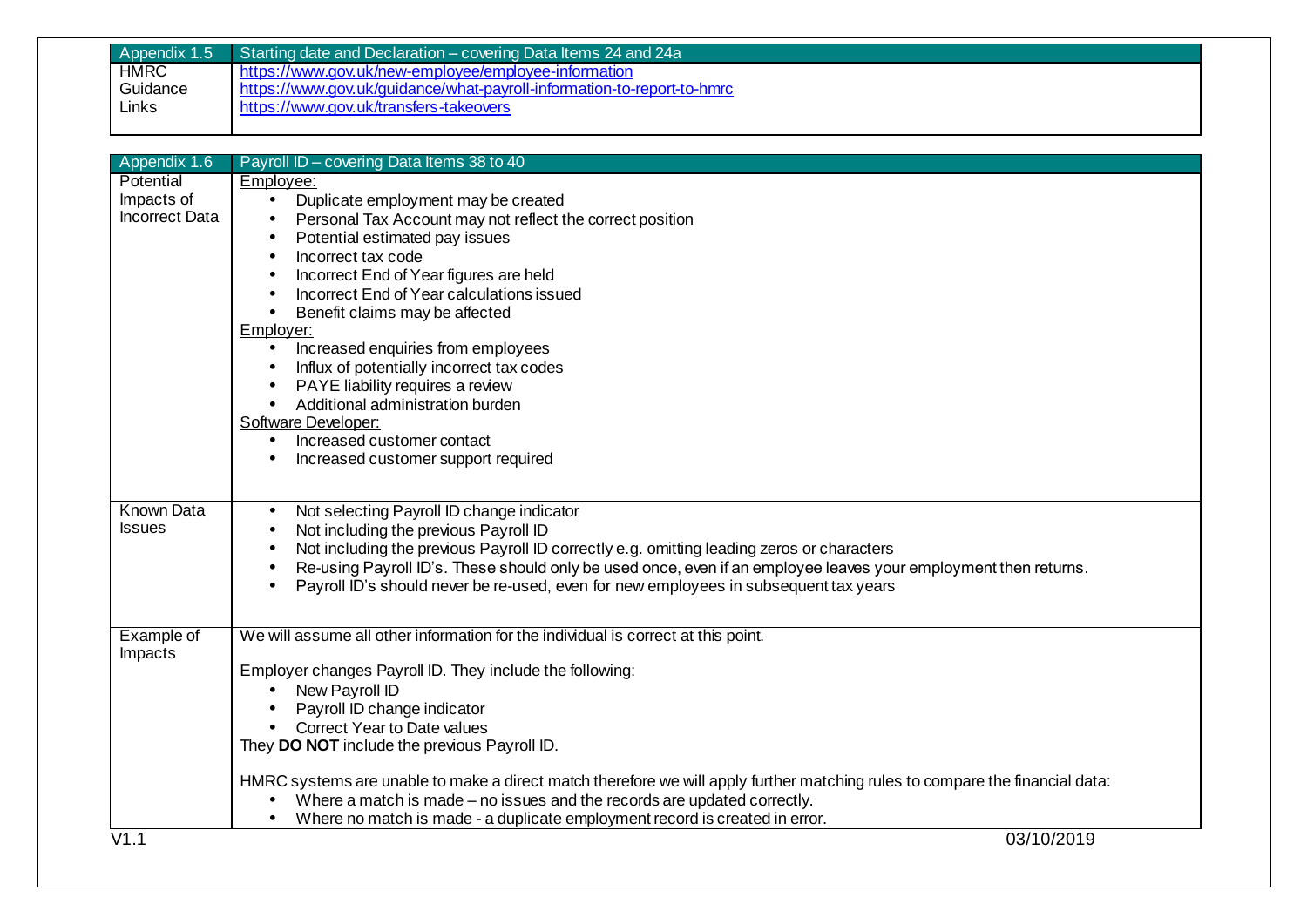| Appendix 1.6                        | Payroll ID - covering Data Items 38 to 40                                                                                                                                                                                                                                                                                                          |                                                                                  |  |
|-------------------------------------|----------------------------------------------------------------------------------------------------------------------------------------------------------------------------------------------------------------------------------------------------------------------------------------------------------------------------------------------------|----------------------------------------------------------------------------------|--|
|                                     | The duplicate records will require action by HMRC to correct these as this is not an automatic process. Until this takes place, the<br>employees Personal Tax Account will show 2 records for the same employer, which may prompt contact to the employer and/or HMRC.                                                                             |                                                                                  |  |
|                                     | This scenario can also occur when updating existing employee details onto a new payroll software package.                                                                                                                                                                                                                                          |                                                                                  |  |
| Worked<br>Example $1 -$<br>Previous | We will assume all other information for the individual is correct at this point.<br><b>Employee Status: Existing</b>                                                                                                                                                                                                                              |                                                                                  |  |
| Payroll ID<br>missing               | Pay Frequency: Monthly<br>Earnings per month: £1,234.56<br>Current Payroll ID: Z41526<br>Tax Code: 650L                                                                                                                                                                                                                                            |                                                                                  |  |
|                                     | Employer changes payroll ID in month 9 of the tax year to B96857.                                                                                                                                                                                                                                                                                  |                                                                                  |  |
|                                     | The month 8 FPS showed:                                                                                                                                                                                                                                                                                                                            | The month 9 FPS shows:<br>Pay in Period: £1,234.56                               |  |
|                                     | Year to Date Pay: £9,876.48<br>Year to Date Tax: £1107.40<br>Payroll ID: Z41526                                                                                                                                                                                                                                                                    | Year to Date Pay: £11,111.04<br>Year to Date Tax: £1354.20<br>Payroll ID: B96857 |  |
|                                     | The employer has correctly selected the Payroll ID change Indicator at Data Item 39 however has not included the previous Payroll ID at<br>Data Item 40.<br>Further matching rules are applied and as the month 9 Pay in the Period plus the month 8 Year to Date pay figure match the month 9 Year<br>to Date pay figure the match is successful. |                                                                                  |  |
|                                     | The outcome can significantly differ when the change occurs at the start of the year:                                                                                                                                                                                                                                                              |                                                                                  |  |
|                                     | <b>Employee Status: Existing</b><br>Pay Frequency: Monthly<br>Earnings per month: £1,234.56<br>Previous Payroll ID used up to month 12: Z41526<br>Month 1 Tax Code: 650L<br>Employer changes payroll ID in month 1 to B96857.                                                                                                                      |                                                                                  |  |
|                                     | The month 12 FPS showed:                                                                                                                                                                                                                                                                                                                           | The month 1 FPS shows:<br>Pay in Period: £1,234.56                               |  |
|                                     | Year to Date Pay: £14,814.72<br>Year to Date Tax: £1661.00<br>Payroll ID: Z41526                                                                                                                                                                                                                                                                   | Year to Date Pay: £1,234.56<br>Year to Date Tax: £138.40<br>Payroll ID: B96857   |  |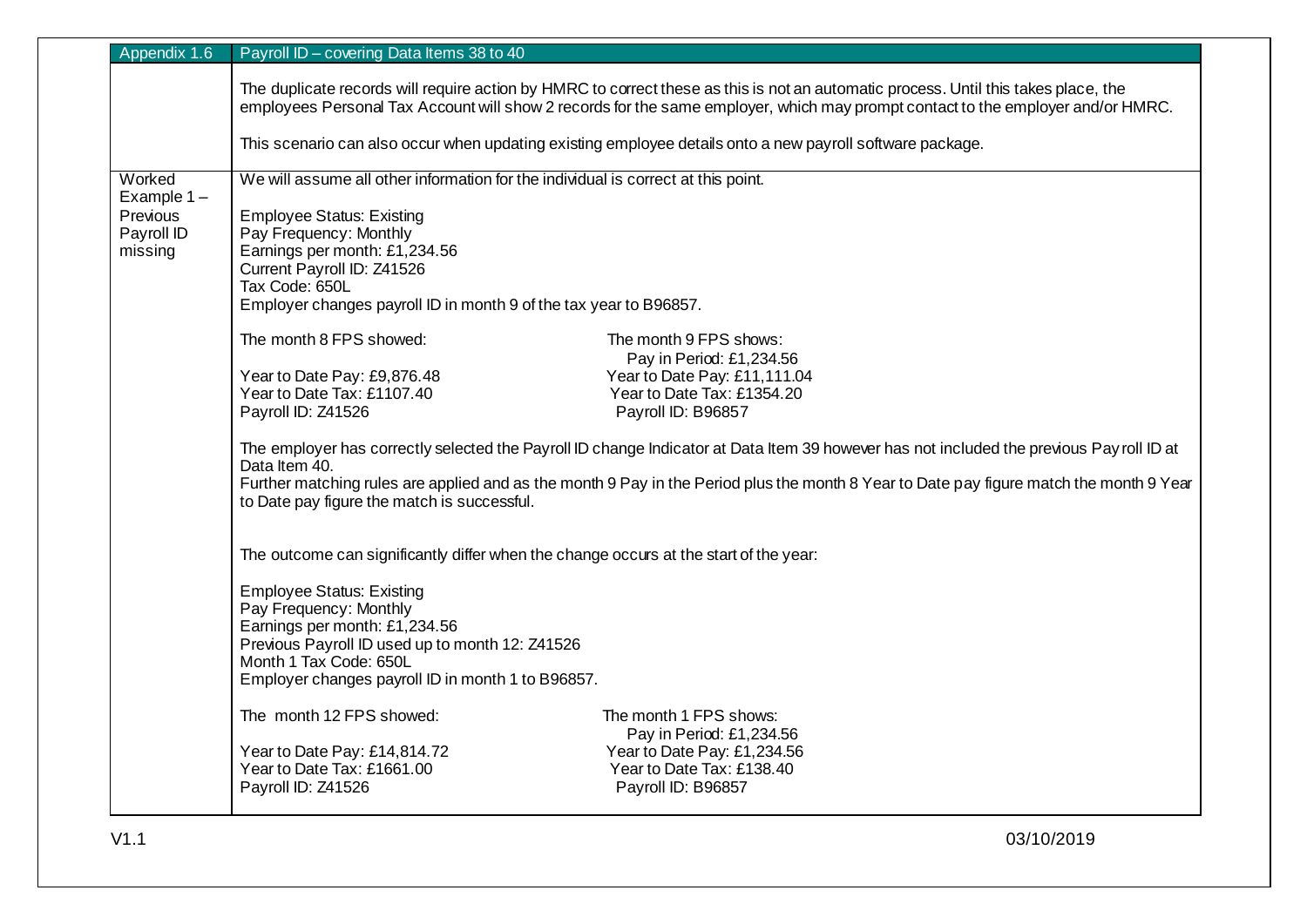| Appendix 1.6 | Payroll ID - covering Data Items 38 to 40                                                                                                                                                                                                                                                                                                                                                            |  |
|--------------|------------------------------------------------------------------------------------------------------------------------------------------------------------------------------------------------------------------------------------------------------------------------------------------------------------------------------------------------------------------------------------------------------|--|
|              | The employer has correctly selected the Payroll ID change Indicator at Data Item 39 however has not included the previous Payroll ID at                                                                                                                                                                                                                                                              |  |
|              | Data Item 40.                                                                                                                                                                                                                                                                                                                                                                                        |  |
|              | In this scenario we cannot apply the further matching rules due to a lack of data present for the year in question (only 1 FPS is held for the                                                                                                                                                                                                                                                       |  |
|              | year so far) therefore the match is unsuccessful. Our matching rules identify this as a separate employment and a duplicate record is                                                                                                                                                                                                                                                                |  |
|              | created under the new Payroll ID from month 1.                                                                                                                                                                                                                                                                                                                                                       |  |
| Worked       |                                                                                                                                                                                                                                                                                                                                                                                                      |  |
| Example $2-$ | We will assume all other information for the individual is correct at this point.                                                                                                                                                                                                                                                                                                                    |  |
| re-using a   | <b>Employee Status: Returning Employee</b>                                                                                                                                                                                                                                                                                                                                                           |  |
| previous     | Start date: 25/06/2018                                                                                                                                                                                                                                                                                                                                                                               |  |
| Payroll ID   | Pay Frequency: Monthly                                                                                                                                                                                                                                                                                                                                                                               |  |
|              | Earnings per month: £1,234.56                                                                                                                                                                                                                                                                                                                                                                        |  |
|              | Tax Code: 650L                                                                                                                                                                                                                                                                                                                                                                                       |  |
|              |                                                                                                                                                                                                                                                                                                                                                                                                      |  |
|              | This employee was previously employed by the company in an earlier tax year and only recently left employment with them on 10/04/2018                                                                                                                                                                                                                                                                |  |
|              | (month 1). They have now come back to work for the same employer on 25/06/2018 (month 3). The employee provides the same P45                                                                                                                                                                                                                                                                         |  |
|              | they received when they left in month 1 as no other employment was undertaken during the break.                                                                                                                                                                                                                                                                                                      |  |
|              | The month 1 FPS showed:<br>The month 3 FPS shows:                                                                                                                                                                                                                                                                                                                                                    |  |
|              | Pay in Period: £617.28<br>Pay in Period: £370.36                                                                                                                                                                                                                                                                                                                                                     |  |
|              | Year to Date Pay: £617.28<br>Year to Date Pay: £370.36                                                                                                                                                                                                                                                                                                                                               |  |
|              | Year to Date Tax: £14.80<br>Year to Date Tax: £-14.80R                                                                                                                                                                                                                                                                                                                                               |  |
|              | Payroll ID: Z41526<br>Payroll ID: Z41526                                                                                                                                                                                                                                                                                                                                                             |  |
|              | Start date: 25/06/2018<br>Leaving date: 10/04/2018                                                                                                                                                                                                                                                                                                                                                   |  |
|              | The employer has correctly included the start details on the month 3 FPS along with resetting the Year to Date figure to only include                                                                                                                                                                                                                                                                |  |
|              | earnings from this new period of employment. They have incorrectly re-used the same Payroll ID of Z41526.<br>This may lead to scenarios where 2 different sets of payments for separate periods of employment can be merged together. The result of<br>this action is that, instead of having 2 (or more) EOY P14 records there is only 1 which is based on the last FPS held. Therefore the payroll |  |
|              |                                                                                                                                                                                                                                                                                                                                                                                                      |  |
|              |                                                                                                                                                                                                                                                                                                                                                                                                      |  |
|              | data for the earlier periods of employment are not being taken into consideration.                                                                                                                                                                                                                                                                                                                   |  |
|              |                                                                                                                                                                                                                                                                                                                                                                                                      |  |
| Worked       | We will assume all other information for the individual is correct at this point.                                                                                                                                                                                                                                                                                                                    |  |
| Example $3-$ |                                                                                                                                                                                                                                                                                                                                                                                                      |  |
| Inconsistent | <b>Employee Status: Existing</b>                                                                                                                                                                                                                                                                                                                                                                     |  |
| Year to Date | Pay Frequency: Monthly<br>Earnings per month: £1,234.56                                                                                                                                                                                                                                                                                                                                              |  |
| figures      | Current Payroll ID: Z41526                                                                                                                                                                                                                                                                                                                                                                           |  |
|              | Tax Code: 650L                                                                                                                                                                                                                                                                                                                                                                                       |  |
|              | Employer changes payroll ID in month 9 of the tax year to B96857.                                                                                                                                                                                                                                                                                                                                    |  |
|              |                                                                                                                                                                                                                                                                                                                                                                                                      |  |
|              | The month 8 FPS shows:<br>The month 9 FPS shows:                                                                                                                                                                                                                                                                                                                                                     |  |
|              | Pay in Period: £1,234.56                                                                                                                                                                                                                                                                                                                                                                             |  |
|              |                                                                                                                                                                                                                                                                                                                                                                                                      |  |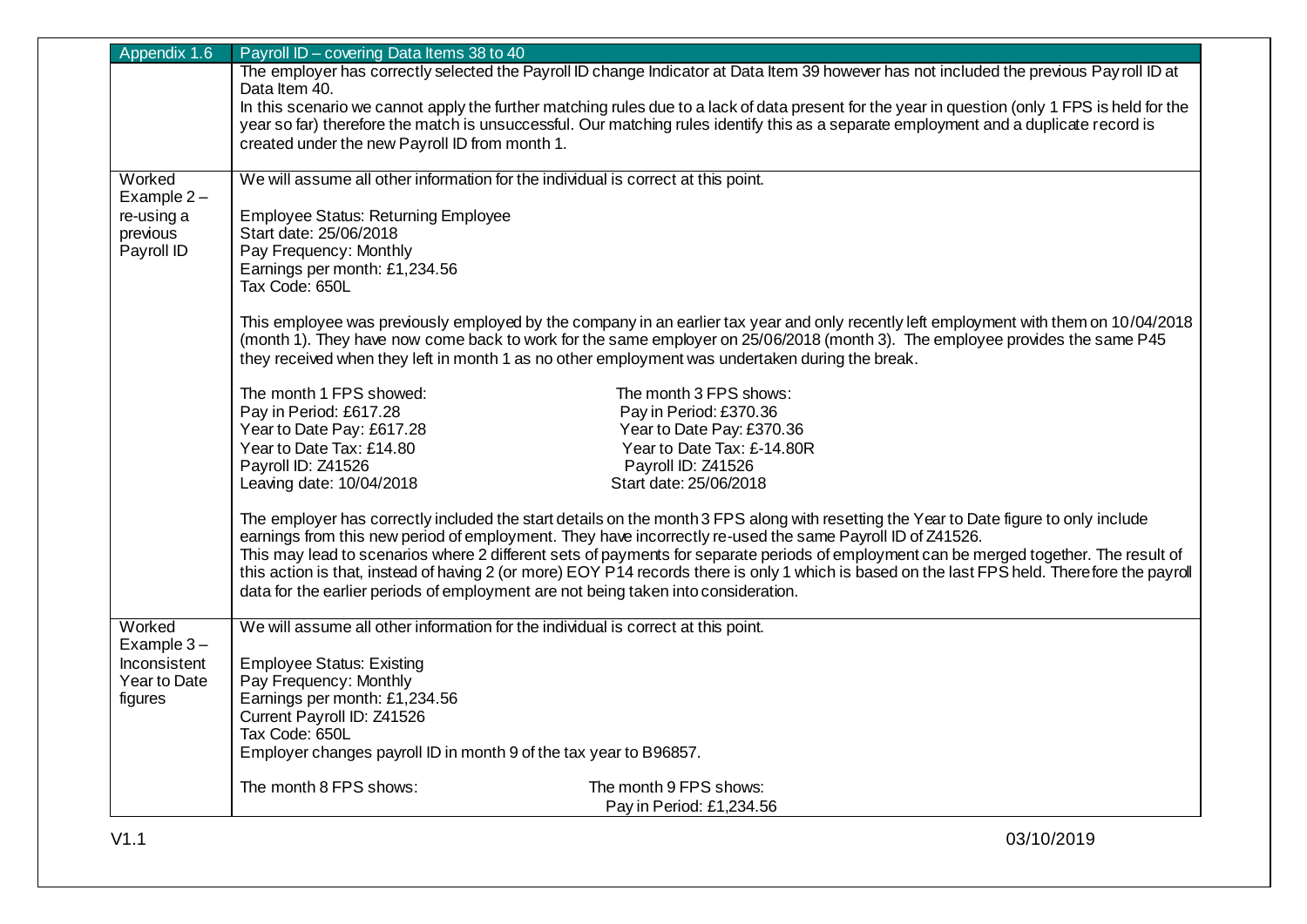| Appendix 1.6            | Payroll ID - covering Data Items 38 to 40                                                                                                                                                                                                                                                                                                                                                                                                                                                          |                                                                                                               |
|-------------------------|----------------------------------------------------------------------------------------------------------------------------------------------------------------------------------------------------------------------------------------------------------------------------------------------------------------------------------------------------------------------------------------------------------------------------------------------------------------------------------------------------|---------------------------------------------------------------------------------------------------------------|
|                         | Year to Date Pay: £9,876.48<br>YTD)                                                                                                                                                                                                                                                                                                                                                                                                                                                                | Year to Date Pay: £11,102.04 (Employer has transposed the 3 <sup>rd</sup> & 4 <sup>th</sup> digits of the M08 |
|                         | Year to Date Tax: £1107.40                                                                                                                                                                                                                                                                                                                                                                                                                                                                         | Year to Date Tax: £1244.00                                                                                    |
|                         | Payroll ID: Z41526                                                                                                                                                                                                                                                                                                                                                                                                                                                                                 | Payroll ID: B96857                                                                                            |
|                         | The employer has correctly selected the Payroll ID change Indicator at Data Item 39 however has not included the previous Payroll ID at<br>Data Item 40.<br>Further matching rules are applied but as the month 9 Pay in the Period plus the month 8 Year to Date Pay figures DO NOT match the<br>month 9 Year to Date pay figure the match is unsuccessful. Our matching rules identify this as a separate employment and a duplicate<br>record is created under the new Payroll ID from month 9. |                                                                                                               |
|                         |                                                                                                                                                                                                                                                                                                                                                                                                                                                                                                    |                                                                                                               |
| <b>HMRC</b><br>Guidance | https://www.gov.uk/new-employee/registering<br>https://www.gov.uk/payroll-software/if-you-change-software                                                                                                                                                                                                                                                                                                                                                                                          |                                                                                                               |
| Links                   | https://www.gov.uk/guidance/what-payroll-information-to-report-to-hmrc                                                                                                                                                                                                                                                                                                                                                                                                                             |                                                                                                               |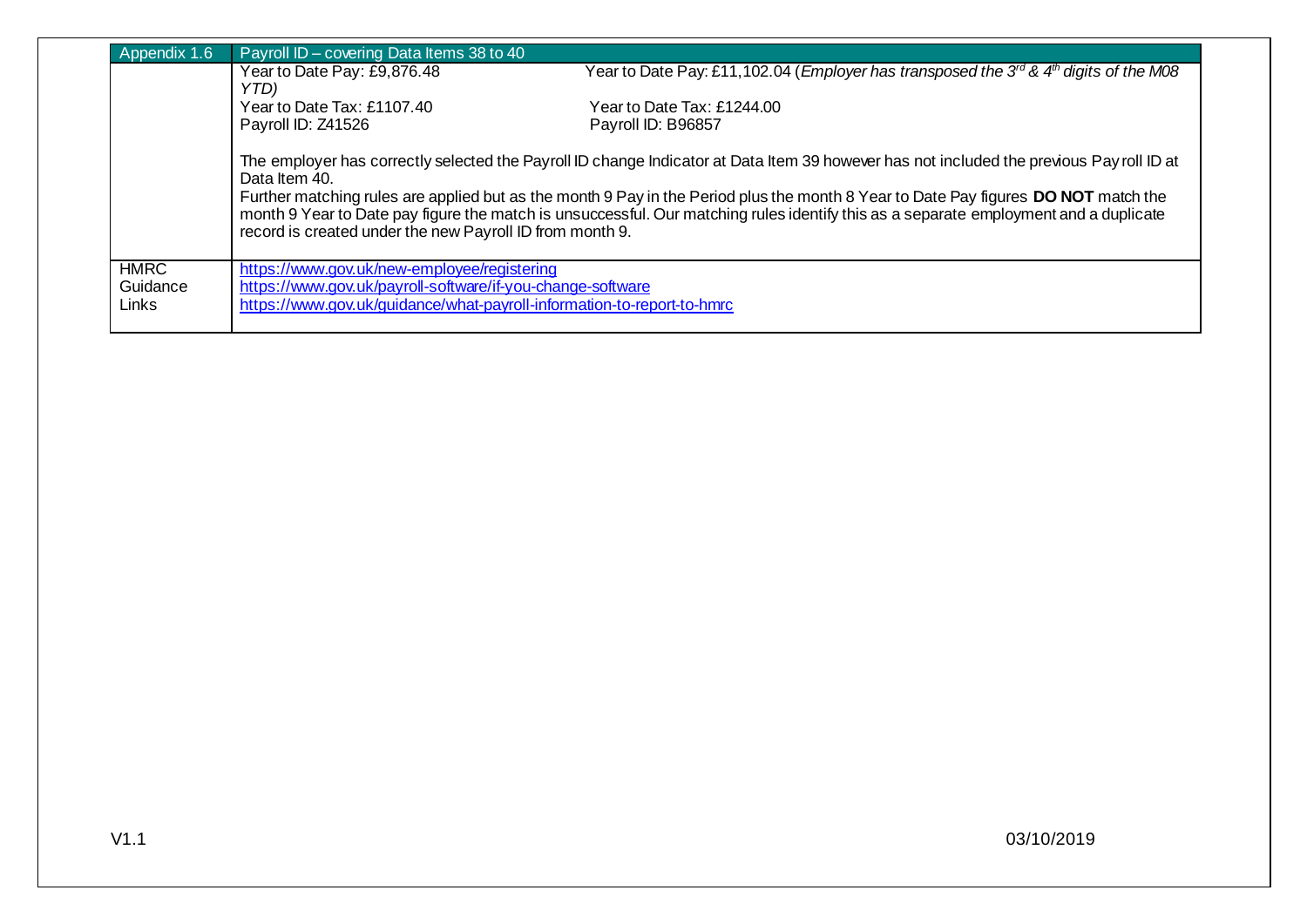| Appendix 2.1                                                      | <b>Best Practice Hints and Tips</b>                                                                                                                                                                                                                                                                                                                                                                                                                                                                                                                                                                                                                                                                                                                                                                                                                                                                                                                                                                                                                                                                                                                                              |
|-------------------------------------------------------------------|----------------------------------------------------------------------------------------------------------------------------------------------------------------------------------------------------------------------------------------------------------------------------------------------------------------------------------------------------------------------------------------------------------------------------------------------------------------------------------------------------------------------------------------------------------------------------------------------------------------------------------------------------------------------------------------------------------------------------------------------------------------------------------------------------------------------------------------------------------------------------------------------------------------------------------------------------------------------------------------------------------------------------------------------------------------------------------------------------------------------------------------------------------------------------------|
| <b>Timeline Issues</b><br>- Order of<br>Processing<br>Submissions | To avoid timeline issues leaver details must be submitted before starter details are provided to ensure the previous employment record is<br>closed before the new record is created. This will allow the new employment record to be set up in the correct position.<br>If the details are received in reverse order this can cause issues with the employees estimated income figures resulting in incorrect tax<br>codes being issued.                                                                                                                                                                                                                                                                                                                                                                                                                                                                                                                                                                                                                                                                                                                                        |
| Leaver Details                                                    | This is Data Item 41 in the guide. If an employee leaves their employment and the information is not available to the payroll at the time<br>they send the FPS, this will need to be reported to HMRC on a subsequent submission. It is important to ensure the following points are<br>adhered to:<br>the actual leaving date is reported, even if this was in a previous tax period<br>$\bullet$<br>add '0' in the 'Pay and tax in this period' field<br>add the last reported figures of pay, tax, National Insurance and other payroll information in the 'Year to date' field<br>use late reporting reason H - Correction to earlier submission as your reason for reporting<br>show the 'Payment date' as either the current FPS payment date or the last date the employee was paid<br>submit these details under the same Payroll ID<br>$\bullet$                                                                                                                                                                                                                                                                                                                        |
| Occupational<br>Pensions                                          | This is Data Item 145 in the guide and must only be selected where you are a pension provider making payments to an individual.<br>It must not be used under the following circumstance: where you are making payments on behalf of an employee into a pension plan.                                                                                                                                                                                                                                                                                                                                                                                                                                                                                                                                                                                                                                                                                                                                                                                                                                                                                                             |
| Payment after<br>Leaving (PAL)                                    | This is data Item 51 in the guide and this indicator must be selected on any payments made to an employee after a P45 has been issued<br>and leaver details submitted to HMRC. The following actions must be taken when making a payment after leaving:<br>use the tax code OT (SOT, if they are taxed at the Scottish rate) on a 'week 1' or 'month 1' basis<br>$\bullet$<br>add the additional payment in the 'Year to date' field if the payment is in the same tax year<br>If the payment is made in a later tax year to the one in which the employee left, an FPS is required in the later tax year for the tax<br>period that payment is made. The year to date figures on the FPS should reflect only that payment.<br>the original date of leaving must be included<br>$\bullet$<br>the payment after leaving indicator must be selected<br>$\bullet$<br>the original Payroll ID must be used<br>you must provide the employee with a letter detailing the date the payment was made; gross amount of the payment and the<br>PAYE tax deducted; confirmation this is a payment made to them after they left employment; do not provide the employee with<br>another P45 |
| <b>Warning Signs</b><br>to look out for                           | Increased Volumes of Tax Codes received unexpectedly<br>$\bullet$<br>Increased contact from employees with queries about new tax codes received<br>$\bullet$<br>Online discrepancies with Employer and individual accounts - Business Tax Accounts and/or Personal Tax Accounts                                                                                                                                                                                                                                                                                                                                                                                                                                                                                                                                                                                                                                                                                                                                                                                                                                                                                                  |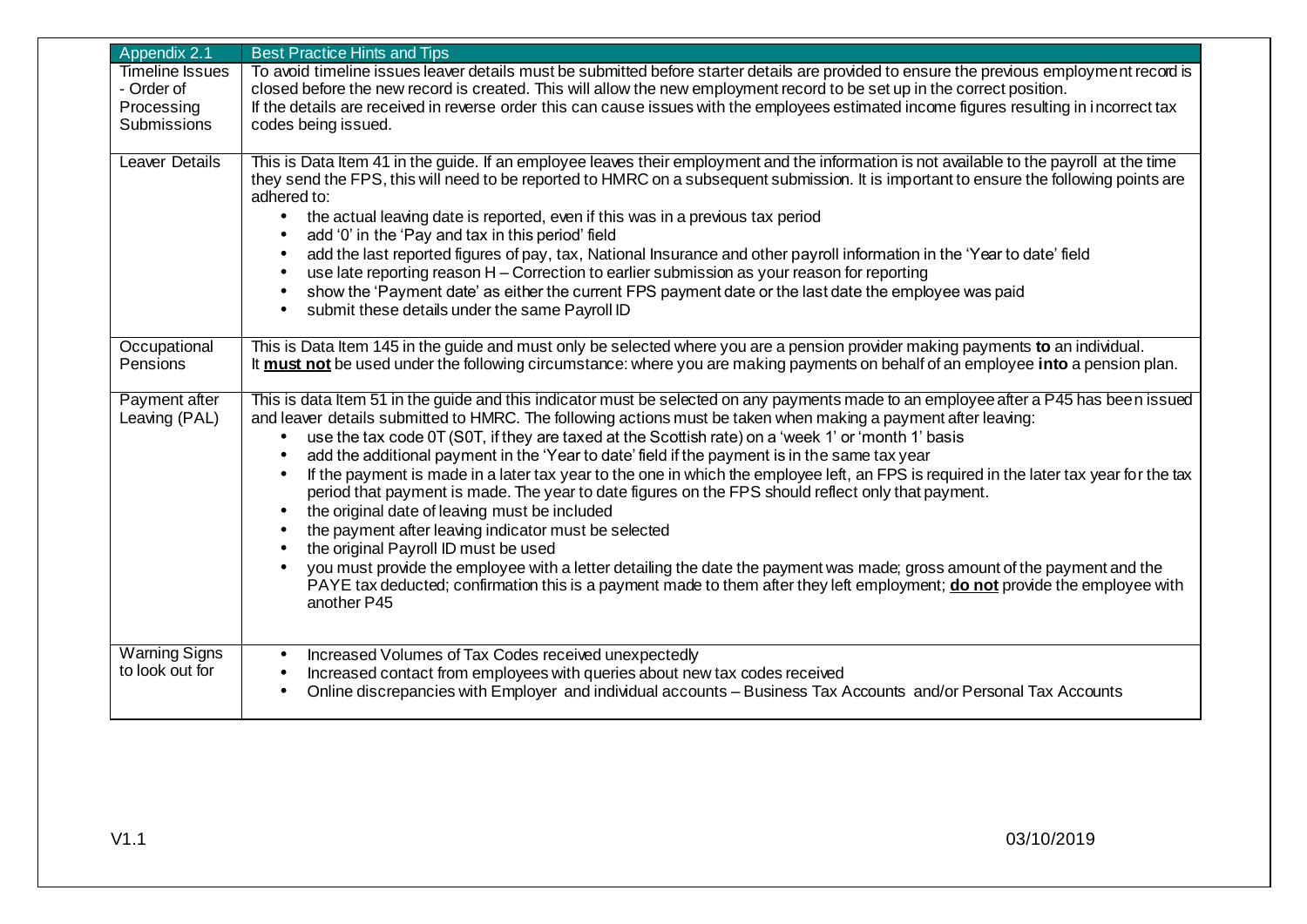| Appendix 2.2                                                                                                                                                                                                      | Table of common issues which can affect Tax Codes                                                                 |                                                                                                                                                              |
|-------------------------------------------------------------------------------------------------------------------------------------------------------------------------------------------------------------------|-------------------------------------------------------------------------------------------------------------------|--------------------------------------------------------------------------------------------------------------------------------------------------------------|
| <b>Scenario</b>                                                                                                                                                                                                   | <b>HMRC Action</b>                                                                                                | <b>Expected Tax Code Activity</b>                                                                                                                            |
| An FPS is sent without a 'Start Date' or 'Starting<br>Declaration' and there is no current Primary<br>employment on the individual's record                                                                       | A new primary employment<br>record will be created where<br>tax code is anything other than<br>BR, 0T or D prefix | A tax code will be automatically calculated by HMRC.<br>HMRC will review the YTD earnings on the FPS and calculate the<br>tax code based on this information |
| An FPS is sent without a 'Start Date' or 'Starting<br>Declaration' and there is a current Primary<br>employment on the individual's record – this can be<br>caused by a timeline issue (see Appendix 2.1)         | A new secondary employment<br>record will be created where<br>tax code is BR, 0T or D prefix                      | A tax code will be automatically calculated by HMRC as a<br>secondary source of employment. This tax code will have no tax-<br>free allowances attached      |
| An FPS is sent with a 'Start Date' but without a<br>'Starting Declaration' and there is no current Primary<br>employment on the individual's record                                                               | A new primary employment<br>record will be created where<br>tax code is anything other than<br>BR, 0T or D prefix | A tax code will be automatically calculated by HMRC.<br>HMRC will review the YTD earnings on the FPS and calculate the<br>tax code based on this information |
| An FPS is sent with a 'Start Date' but without a<br>'Starting Declaration' and there is a current Primary<br>employment on the individual's record - this can be<br>caused by a timeline issue (see Appendix 2.1) | A new secondary employment<br>record will be created where<br>tax code is BR, 0T or D prefix                      | A tax code will be automatically calculated by HMRC as a<br>secondary source of employment. This tax code will have no tax-<br>free allowances attached      |
| An FPS is sent without a 'Start Date' or 'Starting<br>Declaration', there is a change of Payroll ID and<br>there is no current Primary employment on the<br>individual's record                                   | A new primary employment<br>record will be created where<br>tax code is anything other than<br>BR, 0T or D prefix | A tax code will be automatically calculated by HMRC.<br>HMRC will review the YTD earnings on the FPS and calculate the<br>tax code based on this information |
| An FPS is sent without a 'Start Date' or 'Starting<br>Declaration', there is a change of Payroll ID and<br>there is a current Primary employment on the<br>individual's record                                    | A new secondary employment<br>record will be created where<br>tax code is BR, 0T or D prefix                      | A tax code will be automatically calculated by HMRC as a<br>secondary source of employment. This tax code will have no tax-<br>free allowances attached      |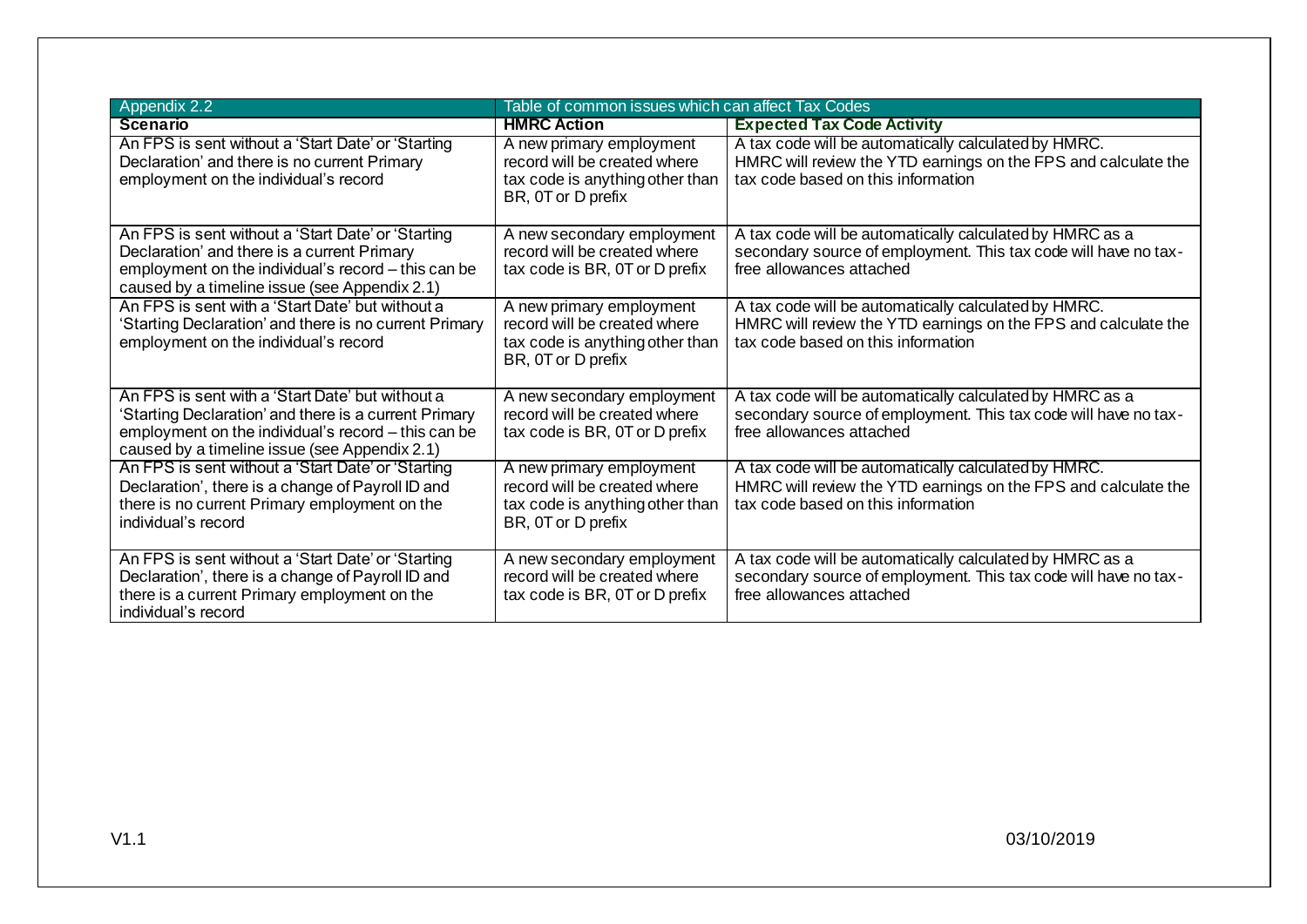| Appendix 2.3                                                                            | Table of Common Issues and Actions Required                                                          |
|-----------------------------------------------------------------------------------------|------------------------------------------------------------------------------------------------------|
| Error/Issue                                                                             | <b>Action to take</b>                                                                                |
| Change of payroll ID not reported correctly                                             | Contact the Employer Helpline on 0300 200 3200                                                       |
| Leaver details not submitted                                                            | Provide these on an additional/further FPS - HMRC cannot take action to add this internally          |
| Creation of duplicate employment records<br>(recognised by multiple tax codes received) | Contact the Employer Helpline on 0300 200 3200                                                       |
| Creation of a temporary reference number                                                |                                                                                                      |
| High volumes of tax codes received unexpectedly                                         | Contact the Employer Helpline on 0300 200 3200                                                       |
| after a change of payroll software takes place                                          |                                                                                                      |
| Same FPS file submitted more than once e.g.                                             | FPS files are processed in the order they are received. If the subsequent submissions are exact      |
| clicking the 'send' button twice in error before the                                    | copies of the original with no changes they should be recognised and marked as a duplicate by our    |
| successful acknowledgement has been received for                                        | systems. As the original file is the one being processed the others will not be actioned. No further |
| the first                                                                               | action is necessary.                                                                                 |
| Starter details submitted before leaver details -                                       | The employees will need to contact the Tax Office directly on 0300 200 3300 to review their records  |
| timeline issues                                                                         | and re-calculate tax codes as required.                                                              |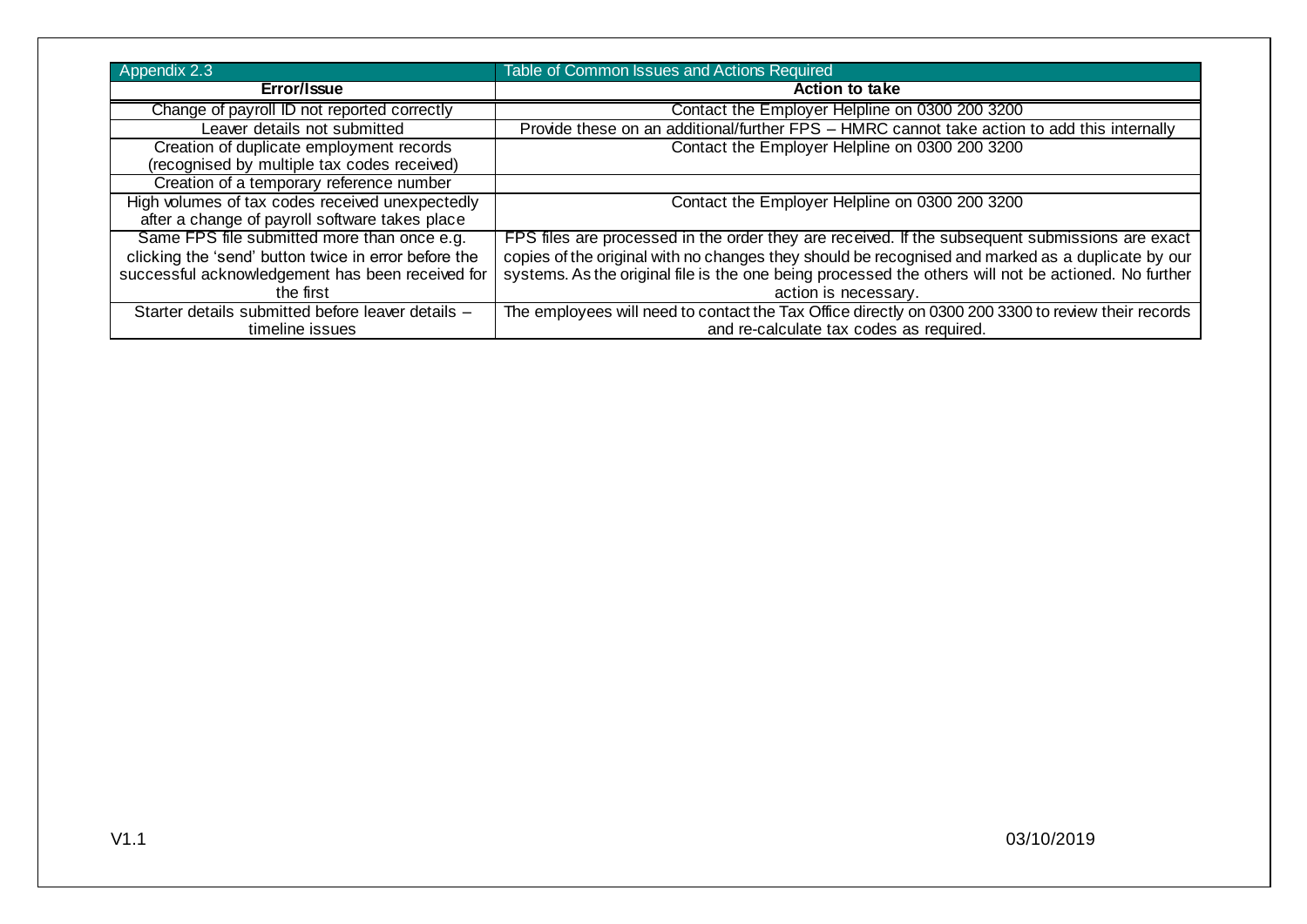## **Changes history**

| Version          | <b>Date</b> |                                                                                                                                                                                                                                                                                                                                                                                                                                                                                                                                                                                                                                                                                                                                                                                                                                                                                                                                                                                                                                                                                                                                                                                                                                                                                                                                                                                                                                                                                                                                                                                                                                                                                                                                                                                                                                                                                                                                                                                                                                                                                    |
|------------------|-------------|------------------------------------------------------------------------------------------------------------------------------------------------------------------------------------------------------------------------------------------------------------------------------------------------------------------------------------------------------------------------------------------------------------------------------------------------------------------------------------------------------------------------------------------------------------------------------------------------------------------------------------------------------------------------------------------------------------------------------------------------------------------------------------------------------------------------------------------------------------------------------------------------------------------------------------------------------------------------------------------------------------------------------------------------------------------------------------------------------------------------------------------------------------------------------------------------------------------------------------------------------------------------------------------------------------------------------------------------------------------------------------------------------------------------------------------------------------------------------------------------------------------------------------------------------------------------------------------------------------------------------------------------------------------------------------------------------------------------------------------------------------------------------------------------------------------------------------------------------------------------------------------------------------------------------------------------------------------------------------------------------------------------------------------------------------------------------------|
| $\overline{1.0}$ | 27/08/2019  | Tax year rolled forwards from 2019/20 to 2020/21 (2018/19 to 2019/20 for EYU)                                                                                                                                                                                                                                                                                                                                                                                                                                                                                                                                                                                                                                                                                                                                                                                                                                                                                                                                                                                                                                                                                                                                                                                                                                                                                                                                                                                                                                                                                                                                                                                                                                                                                                                                                                                                                                                                                                                                                                                                      |
|                  |             | Data item 193 (Indicator of Postgraduate Loan deduction needed) added to EYU for 2019/20<br>$\bullet$<br>Data item 196 (Value of Postgraduate Loan repayment) added to EYU for 2019/20<br>Data item 55A (Tax Regime indicator) - C prefix applies to EYU for 2019/20                                                                                                                                                                                                                                                                                                                                                                                                                                                                                                                                                                                                                                                                                                                                                                                                                                                                                                                                                                                                                                                                                                                                                                                                                                                                                                                                                                                                                                                                                                                                                                                                                                                                                                                                                                                                               |
|                  |             | Data item 166 (Employment Allowance Indicator) – rule changed on EPS for 2020/21 onwards<br>$\bullet$<br>Data item 199 (Employer is in the agriculture sector) added to EPS for 2020/21<br>Data item 200 (Employer is in the fisheries and aquaculture sector) added to EPS for 2020/21<br>$\bullet$<br>Data item 201 (Employer is in the road transport sector) added to EPS for 2020/21<br>Data item 202 (Employer is in the industrial sector) added to EPS for 2020/21<br>Data item 203 (State aid rules do not apply to Employer) added to EPS for 2020/21<br>Data item 204 (Amount of De minimis State aid (in claim year and previous 2 years) in Euros) added to EPS for<br>2020/21<br>Data item 205 (Currency of amount of De minimis State aid - always Euros) added to EPS for 2020/21<br>$\bullet$<br>Data item 206 (Value of Statutory Parental Bereavement Pay recovered year to date) added to EPS for 2020/21<br>Data item 207 (Value of NIC compensation on Statutory Parental Bereavement Pay year to date) added to EPS for<br>2020/21<br>Data item 208 (Off-Payroll Worker Subject to 2020 Rules) added to FPS for 2020/21<br>$\bullet$<br>Data item 58A (Value of payments not subject to tax or NICs in pay period) Further guidance of payment and<br>termination awards added.<br>Data item 209 (Total real-time Class 1A NICs due on termination awards or sporting testimonials year to date) added<br>to FPS for 2020/21<br>Data item 86A (Total of employer NI contributions in this period) Clarification of Class 1 NICs.<br>Data item 86Aa (Total of employer NI contributions year to date) Clarification of Class 1 NICs.<br>$\bullet$<br>Data item 86B (Enter the total employee's NICs payable in this pay period.) Clarification of NICs.<br>$\bullet$<br>Data item 211 (Zero emissions mileage) added to FPS for 2020/21<br>$\bullet$<br>Data item 212 (Value of Statutory Parental Bereavement pay (SPBP) year to date) added to FPS for 2020/21<br>$\bullet$<br>Data item 214 (Date first registered) added to FPS for 2020/21<br>$\bullet$ |
|                  |             |                                                                                                                                                                                                                                                                                                                                                                                                                                                                                                                                                                                                                                                                                                                                                                                                                                                                                                                                                                                                                                                                                                                                                                                                                                                                                                                                                                                                                                                                                                                                                                                                                                                                                                                                                                                                                                                                                                                                                                                                                                                                                    |